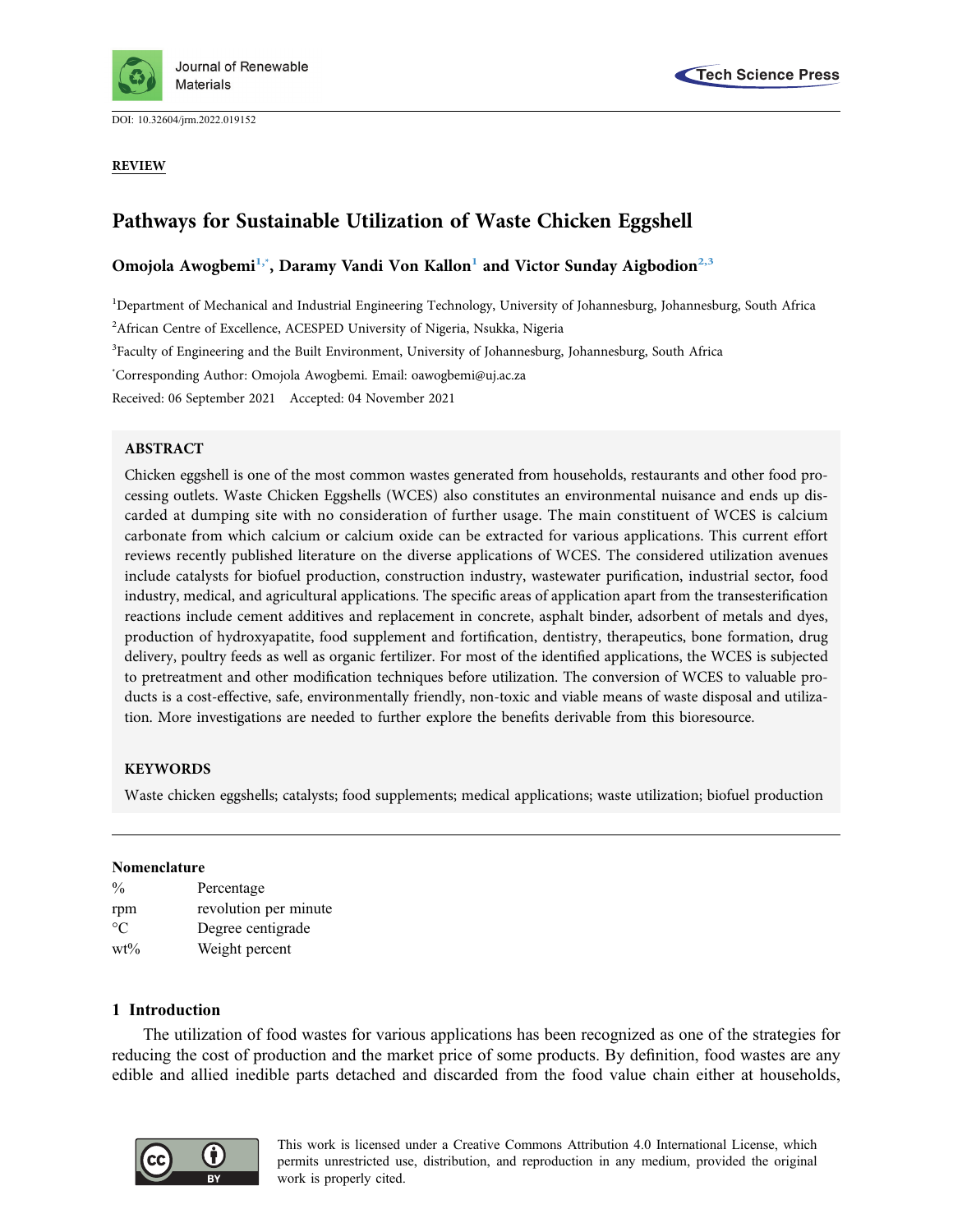retail, or food service sectors. The wastes can either be processed, semi-processed, unprocessed, or raw food meant for human consumption. The edible parts of food are the parts that are meant for human consumption while the inedible parts, including bones, shells, peels, etc., are those that are discarded as wastes [\[1\]](#page-21-0).

The Food and Agricultural Organization (FAO) estimated that the total edible food waste, globally, is 1.3 billion tonnes with a carbon footprint of 3.3 billion tonnes of  $CO<sub>2</sub>$  equivalence per annum which is equivalent of about 1.4 hectares of land and  $250 \times 10^3$  $250 \times 10^3$  m<sup>3</sup> of water annually [2]. Unconsumed foods have negative social, economic, and sanitary impacts and have been estimated to contribute 8–10% of greenhouse gas (GHG) emissions, globally [[1](#page-21-0)]. The Sustainable Development Goals aim to reduce global food wastes by half by the year 2030 [[3](#page-21-2)]. This is to prevent food losses and save humanity from hunger. Reducing food waste will guarantee more food gets to the consumers, reduce malnutrition and hunger, mitigate the emission of GHGs, improve food security, relieve pressures on land and water, enhance sanitation and a boost to effective waste management systems. Chicken eggshells are generated when raw or boiled chicken eggs are broken and used as foods in households, restaurants and other food processing outlets. Waste Chicken Eggshells (WCES) constitute an environmental nuisance when they are inappropriately discarded at dumping sites with no consideration of further usage.

# 2 Chicken Eggs and Eggshells

<span id="page-1-0"></span>The global production of chicken eggs increased from 73.9 million metric tonnes in 2016 to become 82.17 million metric tonnes in 2019 with China accounting for about 42.88% of the total egg production in 2019. China, the United States of America, India, Indonesia, and Brazil jointly produced 66.67% of the global egg production in 2019. Among African countries, Nigeria, South Africa, Morocco, Egypt, and Algeria top the egg production chart [[4](#page-21-3)]. [Fig. 1](#page-1-0) shows the chicken egg production in some selected countries from 2013 to 2019.



Figure 1: Chicken Egg production in some selected countries between 2013–2019 adapted from [[4](#page-21-3)]

Characteristically, a fresh chicken egg is made up of three parts, i.e., the shell, egg white and egg yolk. Consumption of chicken eggs has continued to increase among various strata of the population due to its high protein content and many industrial applications. The risk of adults developing cardiovascular disease from the consumption of eggs is been overshadowed by the urge for essential nutrients contained in chicken eggs. Chicken eggs are rich in protein and essential amino acids needed for growth [\[5\]](#page-21-4). The many applications of chicken eggs in the food, biotechnology, and pharmaceutical industries have further increased its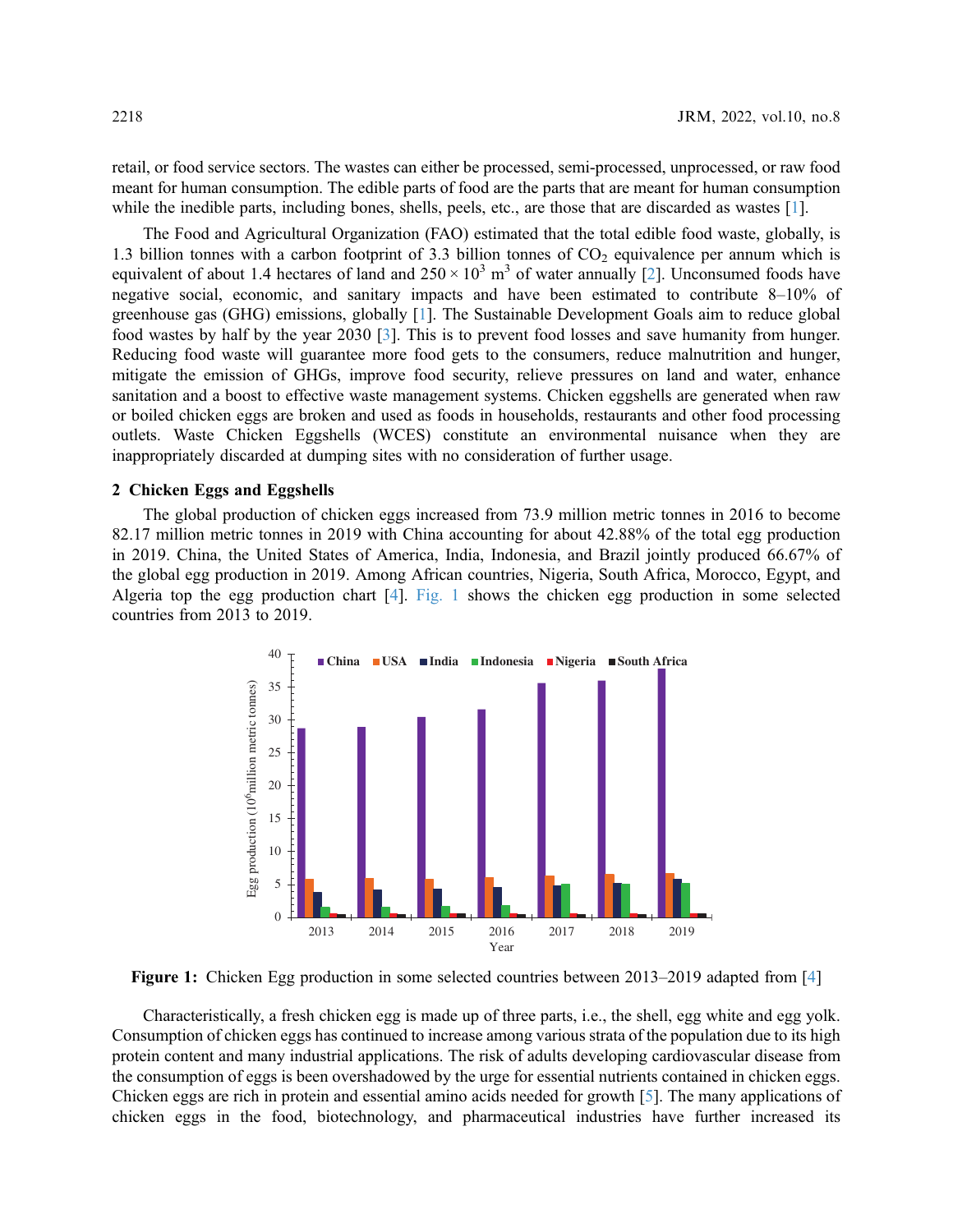consumption among the population. WCES are the  $15<sup>th</sup>$  source of food pollution and a major cause of environmental pollution. An estimated 250,000 tonnes of waste eggshell are generated and added to the landfill without any pretreatment. These waste eggshells are dumped in the landfills, they are nonbiodegradable and provide a habitat for fungal growth, offensive odour and mosquito breeding thereby causing avoidable diseases [[6](#page-22-0)[,7\]](#page-22-1). An average chicken egg weighs about 60.9 g and consists of 11% shell, 63% albumen, and 27% yolk by weight [[8](#page-22-2)]. [Fig. 2](#page-2-0) shows the structure and cross-section of a chicken egg. The eggshell, which has three layers, is a protective covering for the egg against harm and bacteria but allows the exchange of moisture and air.

<span id="page-2-0"></span>

Figure 2: Structure and cross-sectional view of chicken eggshell [[9](#page-22-9)]

Typically, chicken eggshell is chemically composed of  $94\%$  calcium carbonate (CaCO<sub>3</sub>),  $1\%$ magnesium carbonate, 1% calcium phosphate with the balance made up of water and other insoluble proteins [[10](#page-22-3)[,11](#page-22-4)]. The high percentage of calcium in chicken eggshells accounts for its high mechanical strength and makes it a valuable raw material for diverse applications. Waste eggshells are generated daily from the consumption of eggs in households and industrial concerns. With time, the increasing volume of waste eggshell generated and discarded indiscriminately has attracted the attention of environmentalists and researchers to investigate how the wastes can be converted into useful products. Traditionally, without any form of modification, WCES has been used to clean cooking pots, feed birds, make bone broth and used as fertilizer to grow vegetables. But much more than that, various investigations have been conducted on the use of eggshells as catalysts, in wastewater treatment and purification, concrete enhancement and environmental remediation.

Earlier, Hamideh et al.  $[7]$ , Hamada et al.  $[12-15]$  $[12-15]$  $[12-15]$  $[12-15]$  $[12-15]$  reviewed the applications of eggshells in cement replacement in concrete, as a catalyst for biodiesel production, as adsorbent and wastewater decontamination, respectively. The various interventions on the use of WCES by Waheed et al. [\[11\]](#page-22-4), Perez-Lopez et al. [\[16](#page-22-7)–[18\]](#page-22-8) are acknowledged. Despite all these completed studies on the application of WCES, the relevant question to ask, which serves as the motivation and basis for this work, is whether enough has been investigated and reported about this valuable biowaste? The current effort specifically focuses on the applications of WCES in diverse fields. The identified avenues of utilization for WCES are studied and interrogated using a compilation of the recent applications of WCES in various fields. Also, this contribution aims to shed more light on the recent efforts to reduce, reuse, and recycle WCES for catalytic, wastewater treatment, pharmaceutical, mechanochemistry, environmental remediation and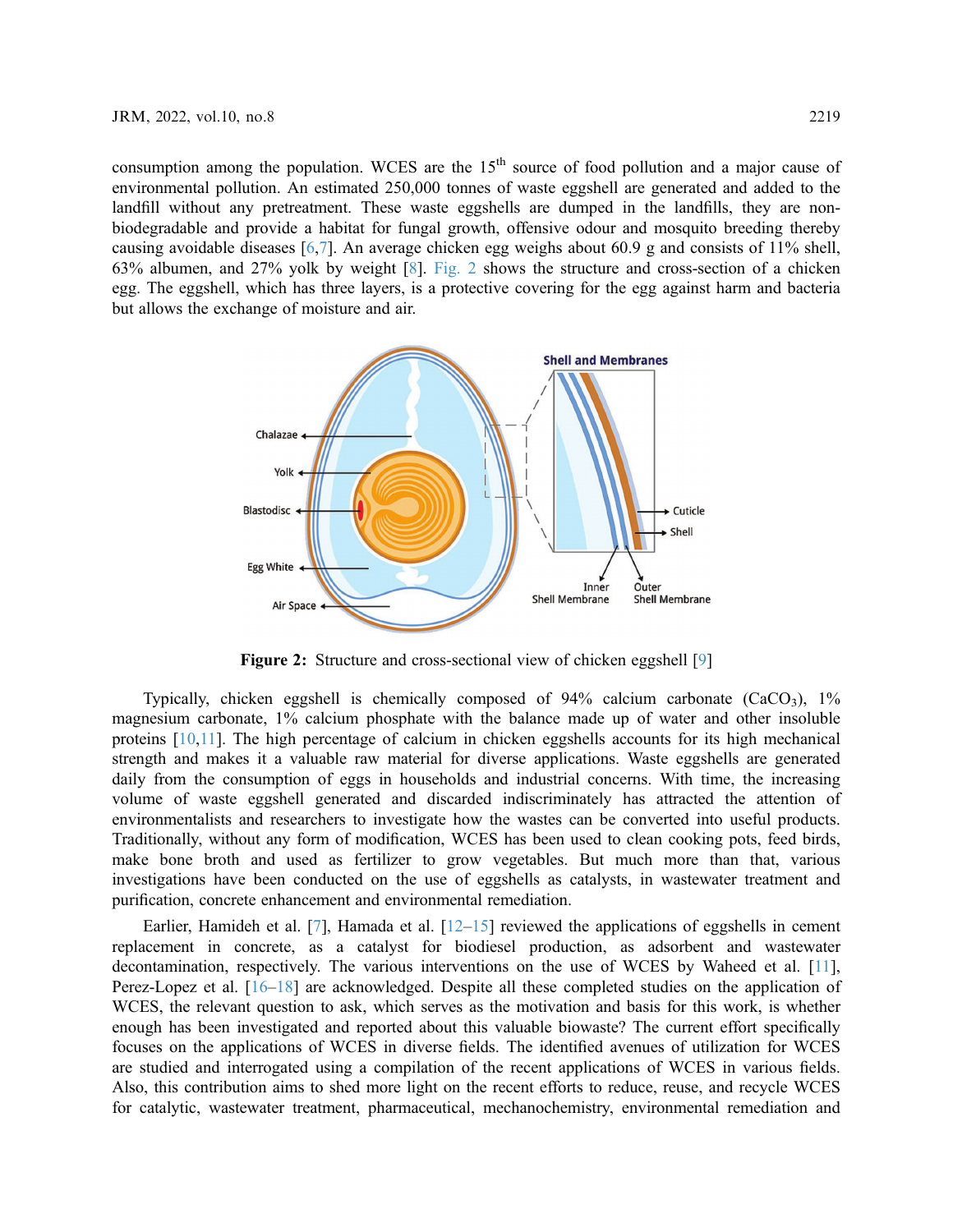material science applications. The current effort is limited to the applications of WCES as reported in the last five years.

### 3 Application of Waste Chicken Eggshells

Primarily, WCES is not produced to be used as food for human or animal consumption. As said earlier, the fact that an average chicken egg contains about 11% of the weight of WCES and is produced in large quantities makes researchers interested in how to put this important resource into use. Chicken eggshells are readily available for collection in large quantities from households, restaurants and food outlets, hatcheries, poultry farms, cake bakers, and other industries that use chicken eggs as raw materials. Calcium, the major constituent of chicken eggshells, has been found to possess abundant mechanical strength and is a major dietary requirement for adults. The presence of elements like boron, copper, iron, molybdenum, sulphur, silicon and zinc also makes chicken eggshells a potential raw material for many applications [[11](#page-22-4),[19\]](#page-22-10). Many of the important applications of waste chicken eggshells are highlighted in this section.

#### 3.1 Catalytic Applications

The need to reduce the production cost and, ultimately, the market price of biodiesel has escalated the search for cheap and readily available materials with high calcium content to serve as a replacement for commercial calcium oxide (CaO). Catalytic synthesis of biodiesel is one of the approaches to meet the ever-increasing request for biodiesel. Biodiesel, which is generated through the transesterification of feedstocks such as edible oils, waste cooking oil (WCO), waste animal fats, recovered fats, etc. in the presence of catalysts and alcohol (methanol, ethanol) is a sustainable alternative for fossil-based diesel fuel. The continuous use of fossil-based diesel fuel in compression ignition (CI) engines has caused poor engine performance, increased emission of carbon dioxide  $(CO<sub>2</sub>)$  and other poisonous gases which negatively impact human health, exacerbate global warming and accelerate environmental degradation [[20](#page-22-11)–[22\]](#page-22-12).

CaO is among the oxides of alkaline earth metals with high basicity which is utilized as a heterogeneous catalyst for commercial biodiesel synthesis. Advantages of CaO derived from WCES as a candidate for largescale catalytic biodiesel production include its availability, low cost, low solubility in biodiesel, high biodiesel yield, low energy consumption, strong basicity, less water needed for washing, ease of separation, high reusability and less impact of the environment [\[21,](#page-22-13)[23](#page-22-14)[,24](#page-22-15)]. The few drawbacks in the application of waste chicken-derived CaO like its low surface area, leaching, and possible contamination when exposed to water have not diminished its acceptance for catalytic biodiesel production [\[25](#page-22-16)].

The preparation protocol for the conversion of WCES catalysts is as shown in [Fig. 3.](#page-4-0) The discarded chicken eggshells are collected and washed with clean water to get rid of all the impurities adhering to the body of the shells, dried in the oven, pulverized into fine particles and sieved with the appropriate mesh sizes. The grinding is to boost the surface contact area and enhance the catalytic performance of the WCES material  $[26]$  $[26]$ . The powdered material, which consists of mainly  $CaCO<sub>3</sub>$ , can be used at this stage or subjected to further modification to improve its performance. Calcination is one of the modification techniques applied to heterogeneous catalysts to enhance their performance. During calcination, the WCES powder is heated to a temperature of about  $800^{\circ}$ C-900 $^{\circ}$ C to thermally decompose CaCO<sub>3</sub> to CaO and  $CO<sub>2</sub>$  as shown in [Eq. \(1\)](#page-3-0) [[27,](#page-23-1)[28](#page-23-2)].

<span id="page-3-0"></span>
$$
CaCO_3 \rightarrow Heat \rightarrow CaO + CO_2 \tag{1}
$$

Recent researches on the deployment of CaO obtained from WCES as a catalyst for large-scale biodiesel production revealed chicken eggshells as a promising biowaste with catalytic applications. To verify the effect of calcination on the performance of catalyst derived from WCES, Kamaronzaman et al. [[29\]](#page-23-3)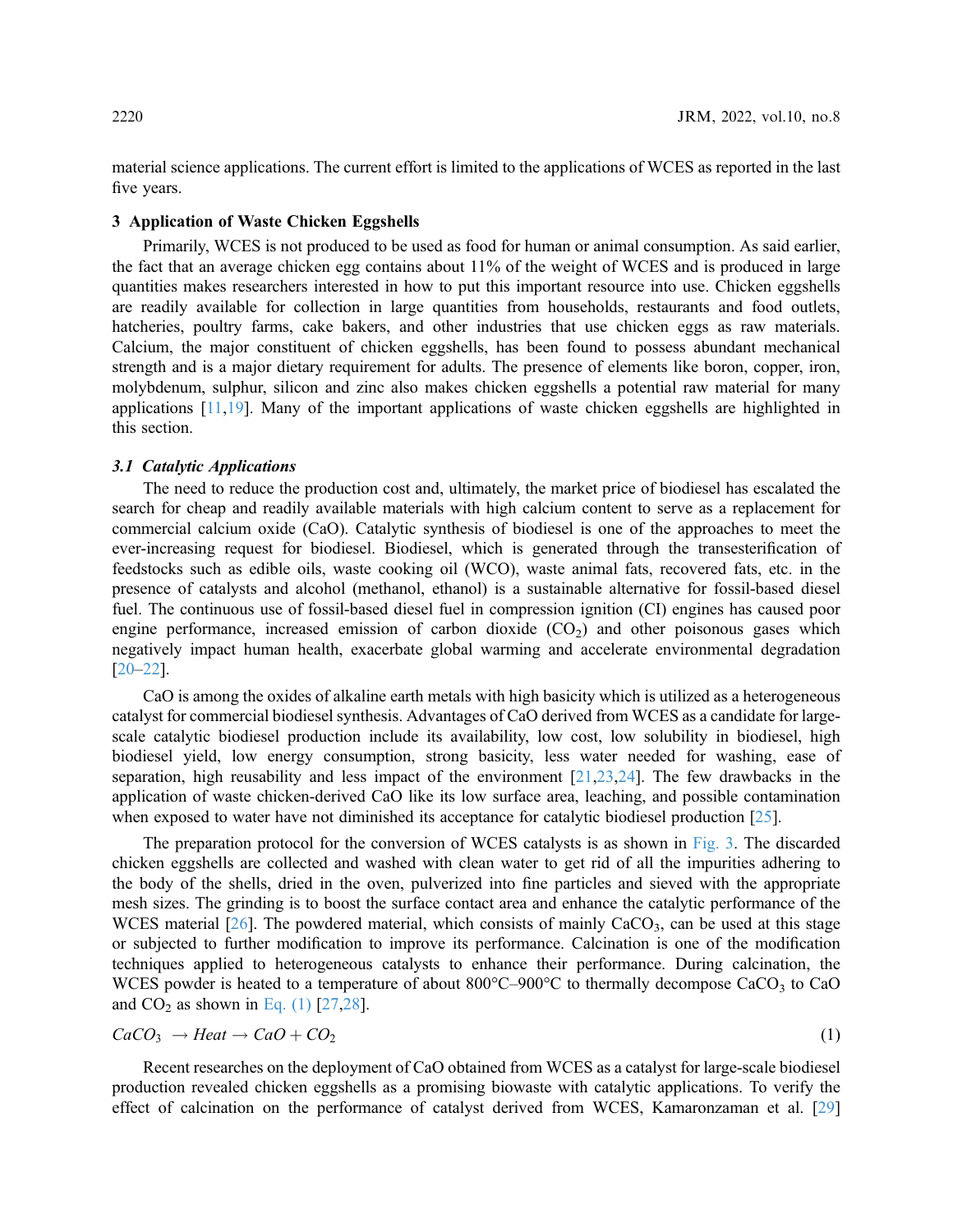<span id="page-4-0"></span>experimented with an uncalcined and calcined catalyst for the conversion of WCO into biodiesel and reported that calcined catalyst yielded 100% more than the uncalcined catalyst. This is in agreement with the submission of Farooq et al. [\[30](#page-23-4)] to the effect that calcination increases the active sites on the contact surface of the heterogeneous catalyst and consequently enhances its catalytic activity and performance.



Figure 3: Flowchart for converting waste chicken eggshells to catalyst

Catalyst derived from WCES was used in the conversion of WCO and other feedstocks into biodiesel under mild temperatures resulting in high product yield [[31](#page-23-5)[,32](#page-23-6)]. These processes have proved to be costeffective, easy to achieve, and commercially viable ([Table 1](#page-5-0)). Similarly, Lani et al. [\[33](#page-23-7)–[36\]](#page-23-8) successfully employed CaO derived from WCE to synthesize biodiesel from WCO. They employed statistical and optimization techniques (Taguchi, response surface methodology, central composite design) and reported that the deployment of these techniques can boost the biodiesel yield by optimizing the production parameters.

Apart from the use of WCES for catalytic biodiesel production, the production of bioethanol is also catalyzed by CaO extracted from WCES. Liu et al. [\[37\]](#page-23-9) and Hu et al. [[38\]](#page-23-10) utilized WCES in the hydrolysis of cellulose to bioethanol. The authors reported over 60% product yield under mild production conditions. Similarly, calcium nanoparticle derived from WCES has been used to improve anaerobic digestion of palm oil mill effluent into biogas. The WCES powder was modified by calcination and applied to improve catalytic biogas production [[39](#page-23-11)]. Raheem et al. [\[40](#page-23-12)] extracted CaO from WCES for the catalytic gasification of lipid-extracted microalgae biomass. It was reported that the addition of the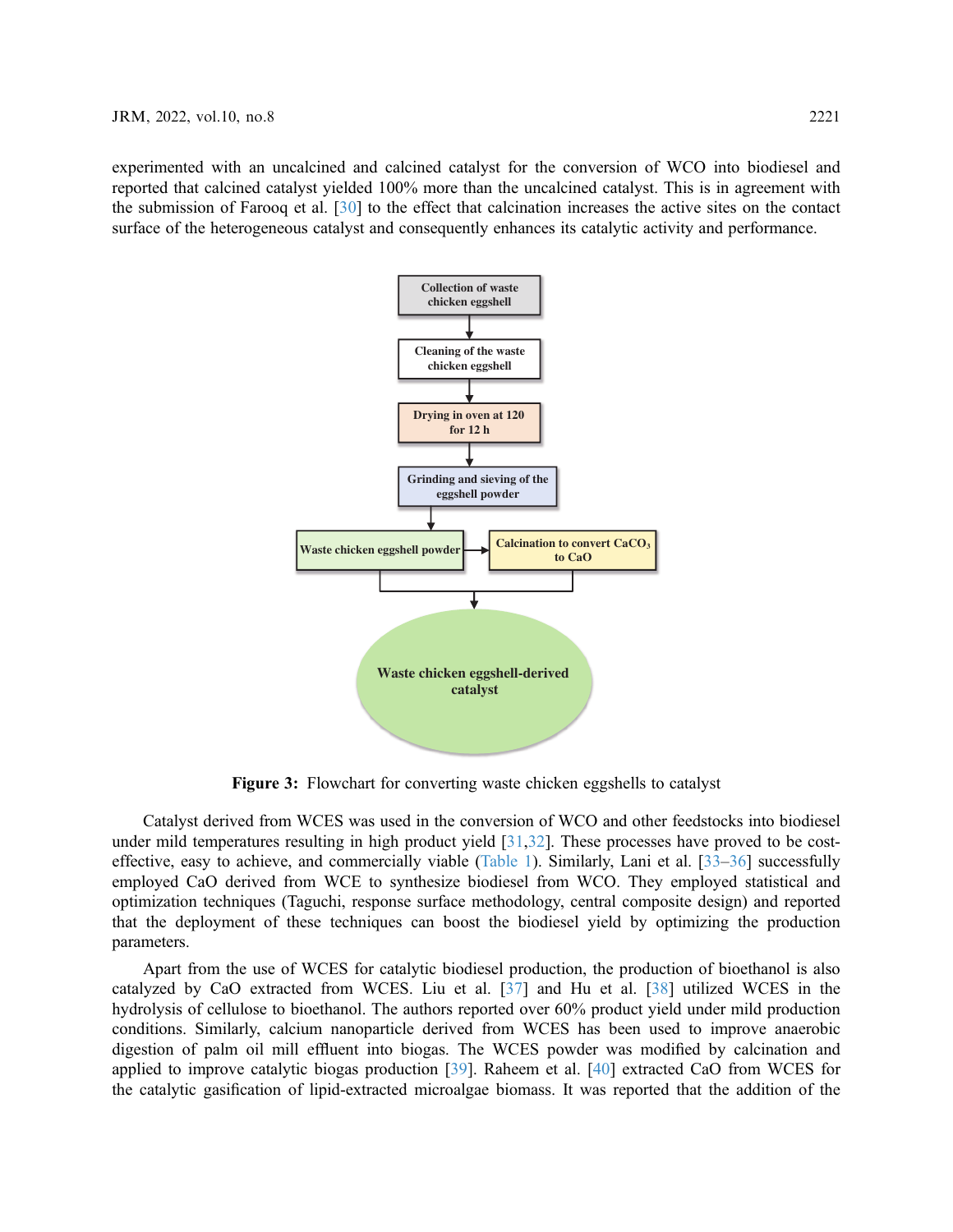CaO derived from WCES enhanced the gasification reactions with evidence of increased H<sub>2</sub> production and reduced generation of carbon monoxide (CO) and CO<sub>2</sub>.

<span id="page-5-0"></span>

| Feedstock            | Catalyst<br>modification |                       | Calcination<br>parameters | Characterization<br>technique                 | Production<br>method                      |                               | Reaction conditions |                | BY<br>$(\%)$ | Outcome                    | Ref.  |                                                                                                       |                    |
|----------------------|--------------------------|-----------------------|---------------------------|-----------------------------------------------|-------------------------------------------|-------------------------------|---------------------|----------------|--------------|----------------------------|-------|-------------------------------------------------------------------------------------------------------|--------------------|
|                      |                          | T<br>$(^{\circ}C)$    | Time<br>(h)               |                                               |                                           | $\mathcal{C}$<br>(wt)<br>$\%$ | M:<br>$\mathbf{O}$  | R<br>(h)       | Rtp          | Ssp<br>$(^{\circ}C)$ (rpm) |       |                                                                                                       |                    |
| <b>WCO</b>           | Non                      |                       |                           |                                               | Transesterification 5                     |                               | $20:1$ 2            |                | 65           | $\frac{1}{2}$              | 16    |                                                                                                       | [29]               |
| <b>WCO</b>           | Calcination              | 1000 4                |                           |                                               | Transesterification 5                     |                               | $20:1$ 2            |                | 65           | $\overline{a}$             |       | 32.76 Calcination led<br>to 100%<br>improved<br>product yield                                         | [29]               |
| Date seed<br>oil     | Calcination              | $800 - 2$<br>1000     |                           | XRD, BET,<br>TGA, and TPD-<br>CO <sub>2</sub> | Transesterification 5                     |                               | $12:1$ 1.5 65       |                |              | na                         | 93.5  | Improved yield<br>of 93.5%                                                                            | [30]               |
| Eucalyptus<br>oil    | Calcination              | 900                   | $\overline{4}$            | XRD, TGA,<br>SEM, FTIR,<br><b>BET</b>         | Transesterification 6                     |                               | 6:1                 | 2.5 65         |              | na                         | 95    | Calcination<br>improved<br>biodiesel yield                                                            | [31]               |
| Waste<br>chicken fat | Calcination              | 1000 4                |                           | <b>SEM</b>                                    | Transesterification 2                     |                               | 6:1                 | $\overline{2}$ | 65           | 250                        | 90.5  | Improved<br>catalyst<br>morphology led<br>to increased<br>product yield                               | $[32]$             |
| <b>WCO</b>           | Calcination              | $600 - 1 - 5$<br>1000 |                           | FTIR, XRD                                     | Transesterification 5                     |                               | 15:16               |                | 65           | $\overline{a}$             | 92.81 | The highest<br>yield achieved at<br>optimal<br>calcination<br>conditions of<br>900°C and 3.5<br>hours | $\lceil 33 \rceil$ |
| <b>WCO</b>           | Calcination              | ns                    | ns                        |                                               | Esterification and<br>transesterification | $1.62 \quad 1:1$              |                     | $\overline{2}$ | 65           | $\overline{\phantom{a}}$   | 96    | <b>WCES</b><br>produced 96%<br>biodiesel yield                                                        | $[34]$             |
| <b>WCO</b>           | Calcination              | 900                   | 1                         | SEM, BET                                      | Esterification and<br>transesterification | 1.5                           | $12:1 \quad 1$      |                | 60           |                            | 96.23 | <b>WCES</b><br>produced high<br>quality biodiesel<br>from WCO                                         | $\lceil 35 \rceil$ |
| <b>WCO</b>           | Calcination              | 850                   | 3                         | SEM, XRD,<br><b>FTIR</b>                      | Transesterification 1.5                   |                               | $10:1$ 0.9 60       |                |              | 300                        |       | 96.07 High quality<br>products with<br><b>ASTM</b><br>standards                                       | $\lceil 36 \rceil$ |
| <b>WCO</b>           | Calcination              | 600                   | 3                         | SEM, XRD,<br><b>FTIR</b>                      | Transesterification 3                     |                               | $12:1$ 1.5 65       |                |              | 400                        | 93.1  | High quality and [36]<br>high yield with<br><b>ASTM</b><br>standards                                  |                    |

Table 1: Outcomes of application of WCE for catalytic biodiesel production

Note: Waste cooking oil = WCO, Temperature = T, Catalyst = C, Methanol:Oil; M:O, Reaction time = Rt, Stirring speed = Ssp Reaction temperature = Rtp, Biodiesel yield = BY.

Key conclusions:

- WCES can be converted into catalysts for biofuel production.
- Calcination improves the performance and catalytic activity of WCES in biodiesel synthesis.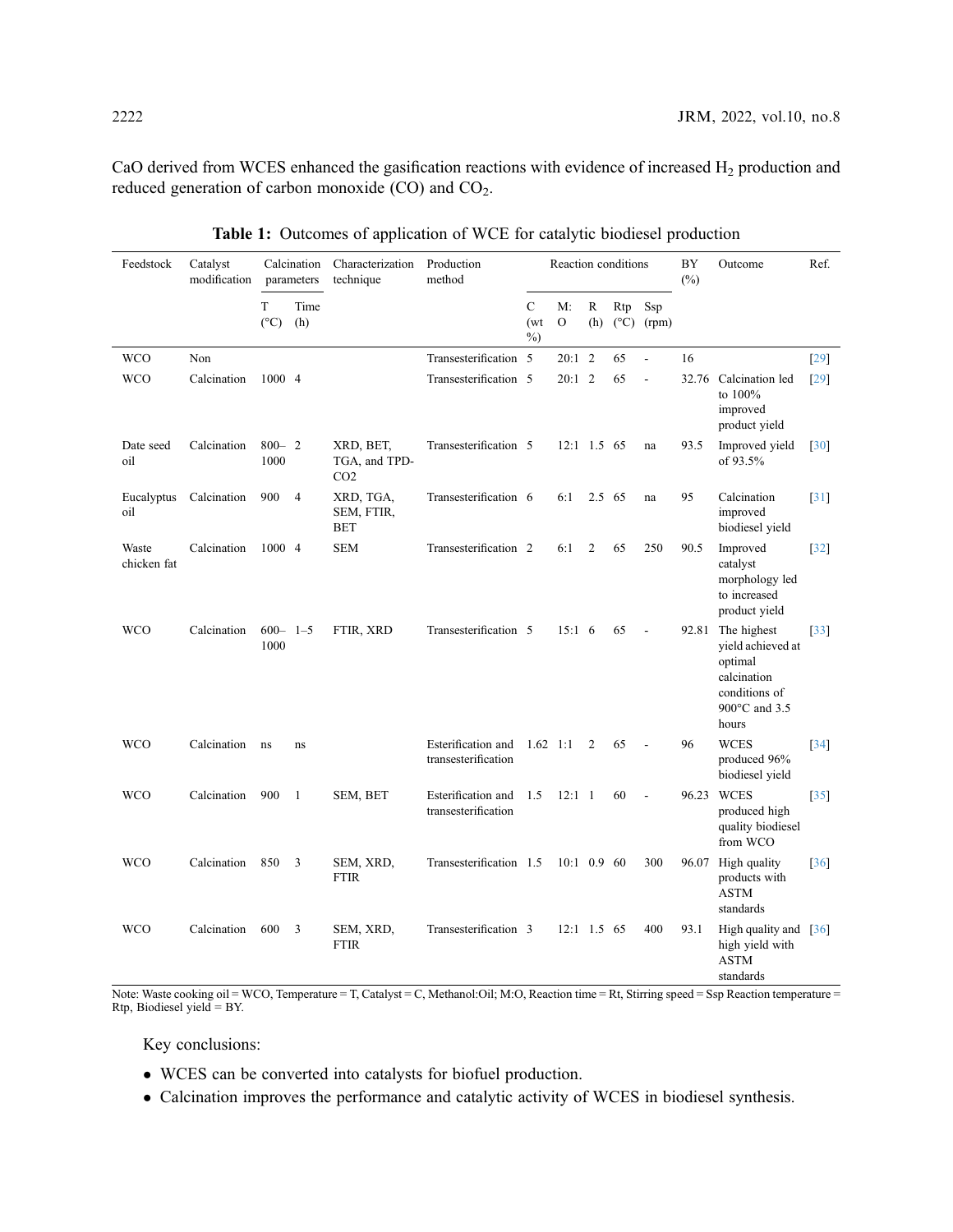- The economic and environmental benefits of utilization of WCES make it a viable alternative to commercial CaO.

#### 3.2 Construction Applications

Rapid population growth, rising urbanization, higher disposable income and increasing infrastructural development across nations have caused a steady rise in activities in the construction industries over the past few decades. Concrete, consisting of cement, fine or coarse aggregates and water, is the most frequently and extensively used composite material in the building and road construction industries. Cement is a binder and when used in conjunction with water, sets, hardens, adheres, and binds fine or coarse aggregates together. Global cement production has increased from 3.31 billion tons in 2010 to about 4.1 billion tonnes in 2020, with China contributing more than half to the total global cement production in 2020 [\(Fig. 4](#page-6-0)) [\[41](#page-23-15)[,42](#page-23-16)]. A total of 4.42 billion tonnes is projected to be consumed, worldwide, in 2021, representing a growth rate of about 3% since 2018 [\[43](#page-23-17)].

<span id="page-6-0"></span>

Figure 4: Cement production status (a) Global cement production from 2010 to 2010. (b) Country by country cement production in 2020. Compiled and developed from [[41,](#page-23-15)[42\]](#page-23-16)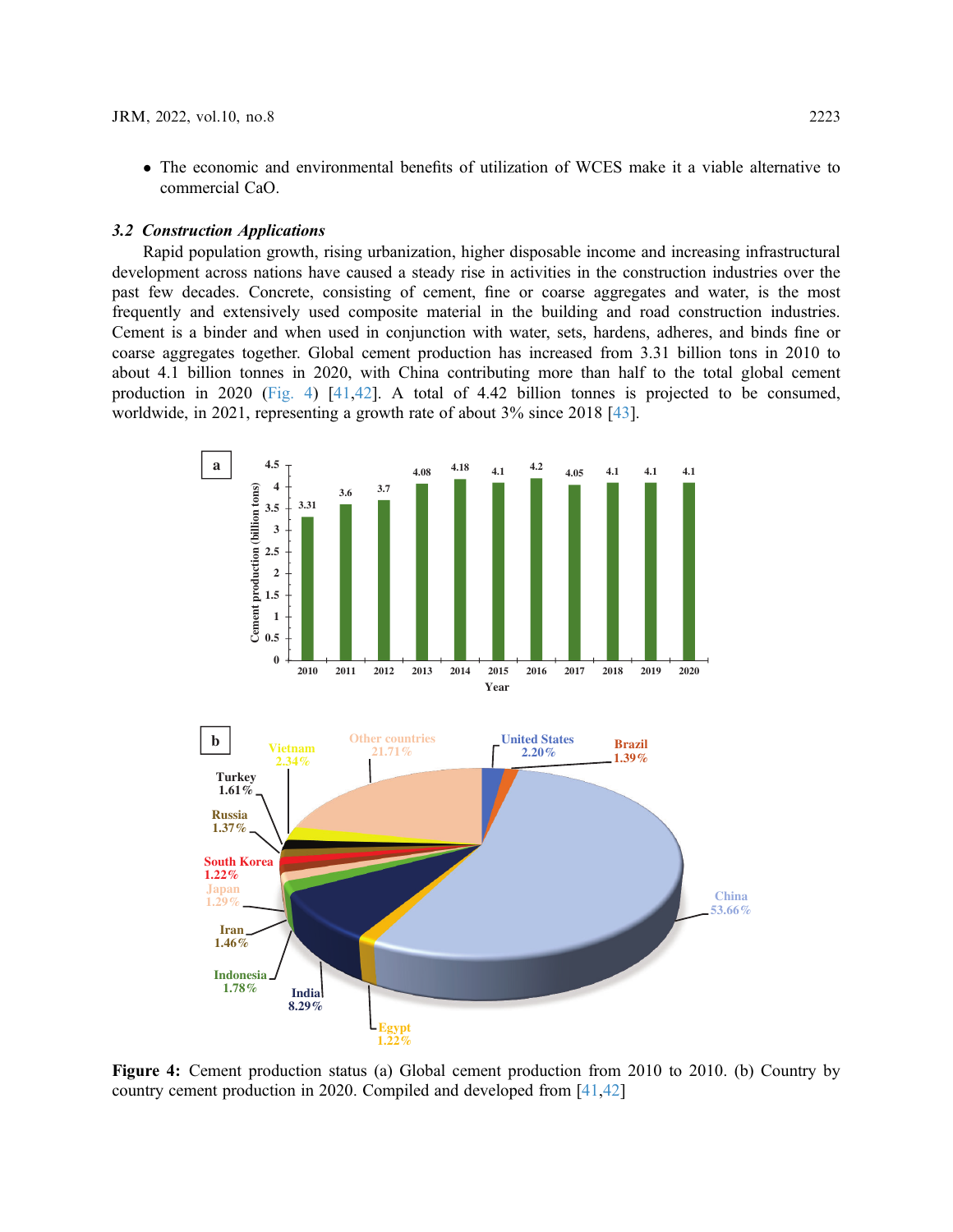The overdependence on natural raw materials like limestone  $(CaCO<sub>3</sub>)$ , bauxite, clay, or rock for cement production has led to increased cost of production, depletion of reservoirs of these materials, and exacerbated environmental degradation. The exploitation and extraction of limestone, silica, and alumina have continued to damage the landscape, disrupt the ecosystem, pollute the air, and contaminate aquatic and terrestrial habitats [[44\]](#page-24-0). There have been concerns in the cement manufacturing industry about the increased energy consumption and emission of GHGs during cement production. For example, the cement industry consumes nearly 2% of the world's primary energy and about 5% of the total industrial energy, globally [[45](#page-24-1)]. Also, the cement industry contributed 3% to the global GHG emission in 2018. About 4050 metric tons of cement was produced in 2018 with 0.5 ton of  $CO<sub>2</sub>$  emitted per ton of cement [[46\]](#page-24-2).

The majority of the energy consumption and emission occurs during the production of clinker, a component of cement, and thermal breakdown of  $CaCO<sub>3</sub>$  to  $CaO$ . It is estimated that between 50% and 60% of  $CO_2$  emission is produced during the decomposition of  $CaCO_3$  to CaO. If there is no deliberate strategy implemented to arrest the current rate of emission, the  $CO<sub>2</sub>$  emission from the cement industry is predicted to reach 2.34 billion tonnes by 2050 [[45](#page-24-1)]. One of the strategies to stem the tide of high energy consumption and  $CO<sub>2</sub>$  emissions from the cement production process without compromising production capacity is to find a sustainable replacement for natural  $CaCO<sub>3</sub>$ . WCES have been proposed as a viable option, to take advantage of their vast availability and abundant  $CaCO<sub>3</sub>$  and  $CaO$  content, as aforementioned. Aside from the fact that  $CaCO<sub>3</sub>$  occurs naturally in WCES, the conversion of WCES to CaO generates less  $CO<sub>2</sub>$  than what happened during the production of clinker. Besides, lime, which constitute almost 60%–65% of cement, is found in abundance in WCES, about 63.8%–96.87% [[27,](#page-23-1)[47\]](#page-24-3).

The preparation techniques for the conversion of WCES to CaO powder involve washing and drying to remove all the dirt on the body of the shells, crushing and sieving into fine particles, and high temperature (700 $\degree$ C–900 $\degree$ C) calcination to convert the CaCO<sub>3</sub> to CaO [\[48](#page-24-4)]. Avenues for the utilization of WCES powder for construction applications include cement manufacturing, cement additive, concrete aggregate, and ceramic materials. The application of pulverized and calcinated WCES has been observed to reduce the production cost, improve the physical and mechanical properties, and lessen its environmental impact [[49\]](#page-24-5).

Documented research outcomes have shown that fragmentary replacement of Portland cement with calcinated WCES powder improves mechanical strength, compressive strength, flexural strength, and engenders better workability of the concrete [\[50](#page-24-6)–[54\]](#page-24-7). In another research, Jaber et al. [[55](#page-24-8)–[57\]](#page-24-9) compared the thermal insulation, hardness, water absorption, hydration, compressive strength and flexural strength of concrete prepared with WCES and that prepared with Portland cement. They reported an improvement in the tested properties of the concrete prepared with WCES. Outcomes of similar research conducted by Razali et al. [\[49](#page-24-5)], Pliya et al. [[58,](#page-24-10)[59\]](#page-24-11) on the use of WCES as a partial replacement for fine aggregates and Portland cement were reported and well documented. Francis et al. [[60\]](#page-24-12) examined the impact of the addition of chicken eggshell powder on the compressed concrete and reported that addition of WCES led to improvement in the density, compressive strength, and durability of the concrete. The effect of the addition of various percentages of WCES to asphalt was investigated by Wang et al. [[61](#page-24-13)–[63](#page-24-14)] who revealed improved strength, hardness, and thermal stability of the bitumen. [Table 2](#page-8-0) is a compilation of the outcomes of some researches on the application of WCES as cement additive and partial concrete replacement.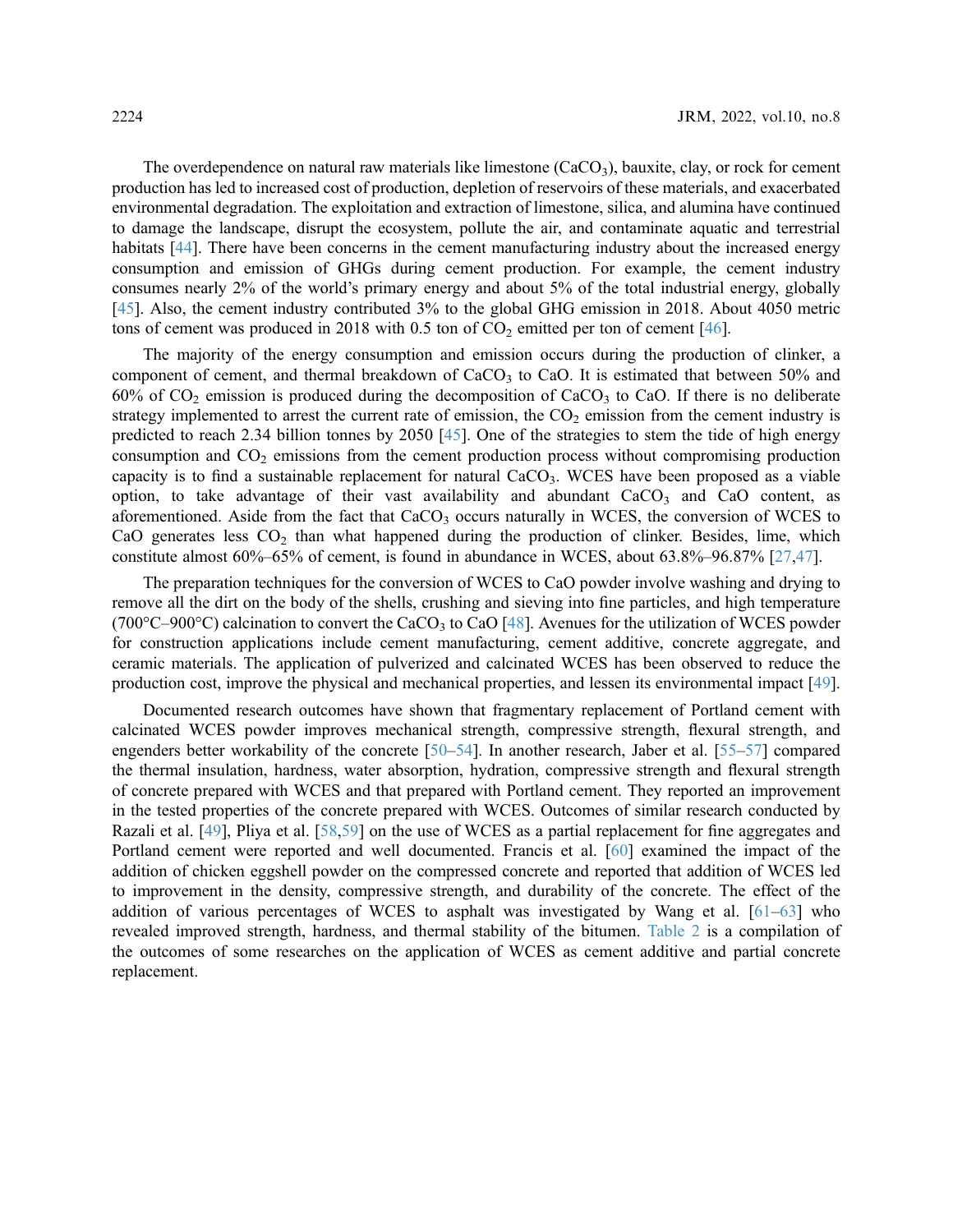<span id="page-8-0"></span>

| Area of application % WCES added      |                                                    | <b>WCES</b> | % CaO in Effect of addition on WCES on concrete Ref.                                                    |                    |
|---------------------------------------|----------------------------------------------------|-------------|---------------------------------------------------------------------------------------------------------|--------------------|
| Cement additive                       | 0%, 10%, 20%, and<br>30%                           | 50.7        | Improved mechanical strength                                                                            | [50]               |
| Cement additive                       | $0\%, 5\%, 10\%, \text{ and } 15\%$ 55.7           |             | Improved mechanical strength                                                                            | $\lceil 51 \rceil$ |
| Cement additive                       | ns                                                 | ns          | Higher compressive strengths                                                                            | $\lceil 52 \rceil$ |
| Cement additive                       | $0\%, 5\%, 10\%, 15\%, \text{and}$ ns<br>20%       |             | Improved compressive strength                                                                           | $\lceil 53 \rceil$ |
| Cement additive                       | $0\%, 5\%, 10\%, 15\%, \text{and}$ ns<br>20%       |             | Improved compressive strength<br>Enhanced flexural strength<br>Better workability                       | $\lceil 54 \rceil$ |
| Partial cement<br>replacement         | $0\%$ to $20\%$                                    | ns          | Improved compressive strength,<br>Improved hardness<br>Less thermal insulation<br>Less water absorption | $\left[55\right]$  |
| Partial cement<br>replacement         | 10% and 20%                                        | 52.75       | Accelerated cement hydration.                                                                           | $\lceil 56 \rceil$ |
| Partial cement<br>replacement         | $0\%, 5\%, 10\%, 15\%, \text{and}$ ns<br>20%       |             | Improved compressive strength and<br>flexural strength                                                  | $\lceil 57 \rceil$ |
| Concrete additive                     | 0%, 10%, 20%, 30%,<br>and $40%$                    | 64.83       | Improved density<br>Improved compressive strength<br>Better durability                                  | [60]               |
| Concrete<br>replacement               | $0\%, 10\%, 20\%, 30\%$<br>and $40%$               | 93.7        | Improved compressive strength. The<br>accelerated rate of carbonation                                   | [49]               |
| Portland cement<br>mortar replacement | 0%, 5%, 10%, 15%, and 98.3<br><b>20%</b>           |             | Improved compression and flexural<br>strength<br>Better hydration rate                                  | [58]               |
| Replacement of<br>cement in concrete  | $0, 5\%, 10\%, 15\%, 20\%, \text{ns}$<br>and $25%$ |             | Improved compressive and flexural<br>strength of concrete                                               | $\lceil 59 \rceil$ |
| Partial replacement<br>of asphalt     | $0\%, 5\%, 10\%, \text{ and } 15\% \text{ ns}$     |             | Improved consistency,<br>hardness, and thermal stability of<br>bitumen                                  | [61]               |
| As asphalt mixture                    | $0, 3, 6, 9, 12\%, 15\%,$<br>20%, 25% and 100%     | ns          | Higher density, higher stability, lower<br>flow, and higher tensile ratio value                         | [62]               |
| As asphalt binder                     | $0\%, 3\%, 6\%, 9\%,$ and<br>12%                   | ns          | Better moisture-damage and high rut<br>resistance properties                                            | $\lceil 63 \rceil$ |

Table 2: Effects of application of WCES in the construction industry

Note:  $ns = not stated$ .

Key conclusions:

- WCES is a viable resource that can be utilized in the construction industry to substitute limestone in cement production.
- CaO powder derived from WCES is a good replacement for Portland cement.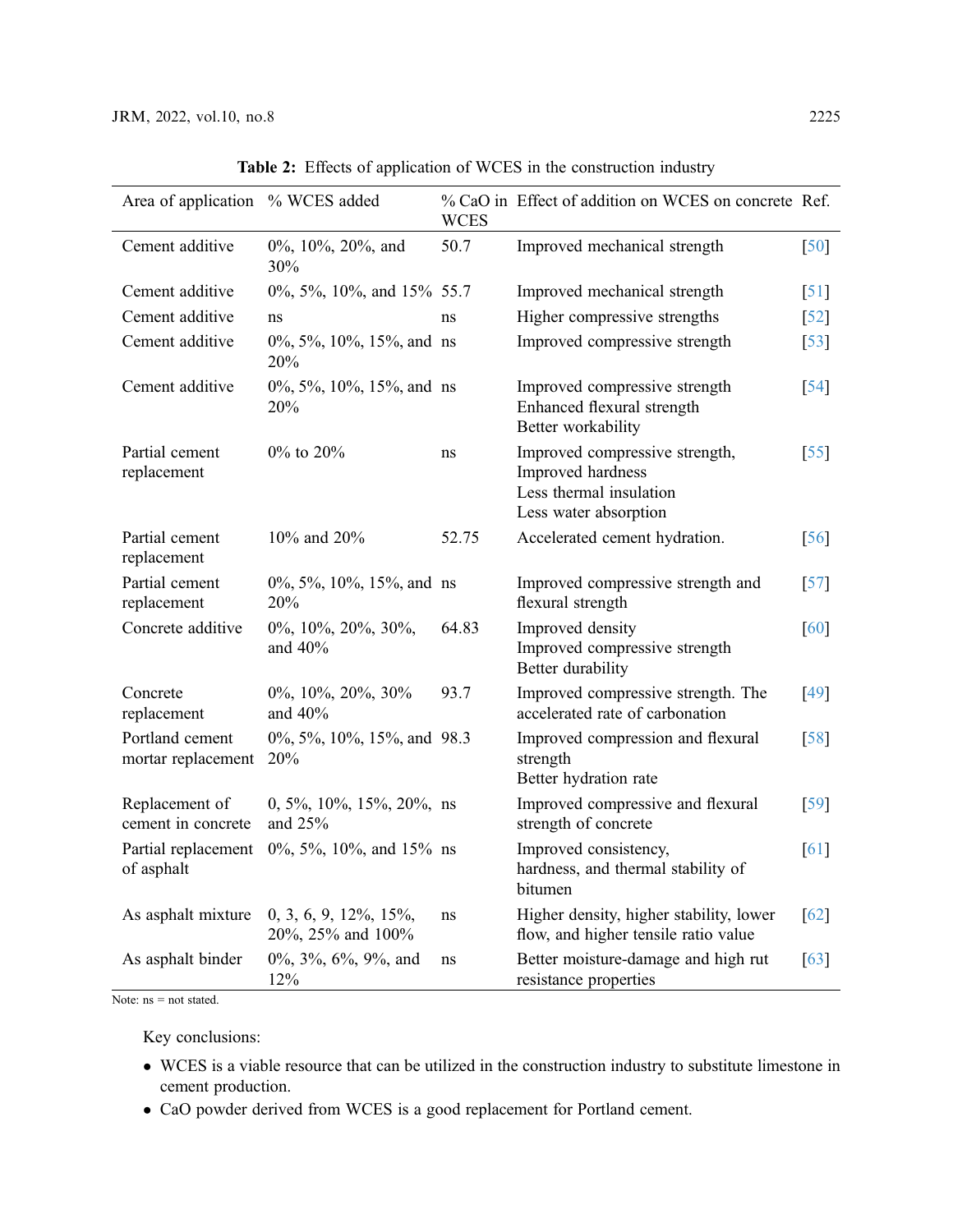- Mechanical properties, strength, durability, thermal stability and functionality of concrete could be improved with the inclusion of fine aggregates of WCES.
- The addition of WCES powder advances the stability, density, and durability of asphalt.
- The utilization of WCES in the construction industry guarantees waste minimization, reduces landfill wastes, ensures conversion of waste to useful materials, and decelerates environmental degradation.

# 3.3 Wastewater Purification Applications

Though approximately 70% of the Earth's crust is covered with water, lack of access to safe water is a major environmental problem, exacerbating malnutrition, and a leading cause of cholera, diarrhea, typhoid, dysentery, and other infectious diseases. In 2017, about 1.23 million deaths were recorded as a result of unsafe water sources globally [[64\]](#page-24-20). Water resources have been under enormous stress due to industrialization, urbanization, rapid population growth and uncontrolled utilization for industrial and agricultural applications [[65\]](#page-25-0). Accessibility to good water has been impaired over the last few decades partly due to the impact of pollution of ground and surface water by wastes from households and industries, alike. Untreated effluents that are toxic, acidic and carcinogenic generated from industries are frequently discharged into the environment and impairs terrestrial and aquatic life. Consumption of water contaminated with heavy metals like lead, chromium, copper, zinc, carbon dioxide, dye, etc., can have negative effects on humans. For example, the World Health Organization (WHO) has warned that exposure to lead can cause behaviour and learning difficulties in children; reduced development of the fetus and premature birth in pregnant women; and hypertension, renal impairment, and cardiovascular problems in adults [\[66](#page-25-1)]. With the rate of water pollution, contamination, and wastewater generation, water purification is the only respite to ensure healthy living and sustenance of life.

Various physical, chemical, and biological technologies have been deployed to decontaminate and purify wastewater but the adsorption method is more frequently applied due to its low cost, simplicity, flexibility, efficiency, and versatility in removing deadly contaminants. Available information from published literature lends credence to the utilization of activated charcoal and other biowastes to get rid of organic and inorganic pollutants from wastewater [\[67](#page-25-2),[68\]](#page-25-3). WCES is an emerging low-cost, environmentally friendly, and effective adsorbent with the potential to purify ground and wastewater. Also, CaO derived from WCES has low moisture content and its surface area can be increased by mechanical and thermal modification techniques. During the process, collected WCES is cleaned, ovendried and crushed into fine particles, to increase the surface area. The WCES is later subjected to hightemperature calcination to convert the  $CaCO<sub>3</sub>$  in the WCES to CaO. Though Mittal et al. [\[14](#page-22-17)], Carvalho et al. [\[15](#page-22-6)], and Tamjidi et al. [\[69](#page-25-4)] had reviewed the use of eggshells for water purification, the current intervention is focused specifically on the application of WCES for wastewater treatment and purification.

Daraei et al. [\[70](#page-25-5)–[73](#page-25-6)] investigated the use of WCES powder for the removal of adsorbates like chromium, nitrate, oxalic acid, and heavy metals from ground and wastewater. They reported the efficacy and the applicability of WCES in removing the adsorbate. The application of WCES powder as an adsorbent for the elimination of lead has been well demonstrated by many researchers in recent years. Wang et al. [[74\]](#page-25-7) successfully used biochar developed from WCES powder low-cost adsorbent for the remediation of contaminated water while Jalu et al. [\[75](#page-25-8)] used CaO extracted from WCES as adsorbent for water decontamination. Their efforts were successful as up to 97% of the lead pollutant were removed. Other researchers also utilized WCES ground into fine powder for the adsorption of nickel [[76\]](#page-25-9), copper (II) [[77](#page-25-10)], cadmium [[78\]](#page-25-11), and other metal ions [[79\]](#page-25-12) from wastewater. The authors reported high removal efficiency thereby reinforcing the performance of WCES powder as an economical, effective, and environmentally benign adsorbent for wastewater treatment.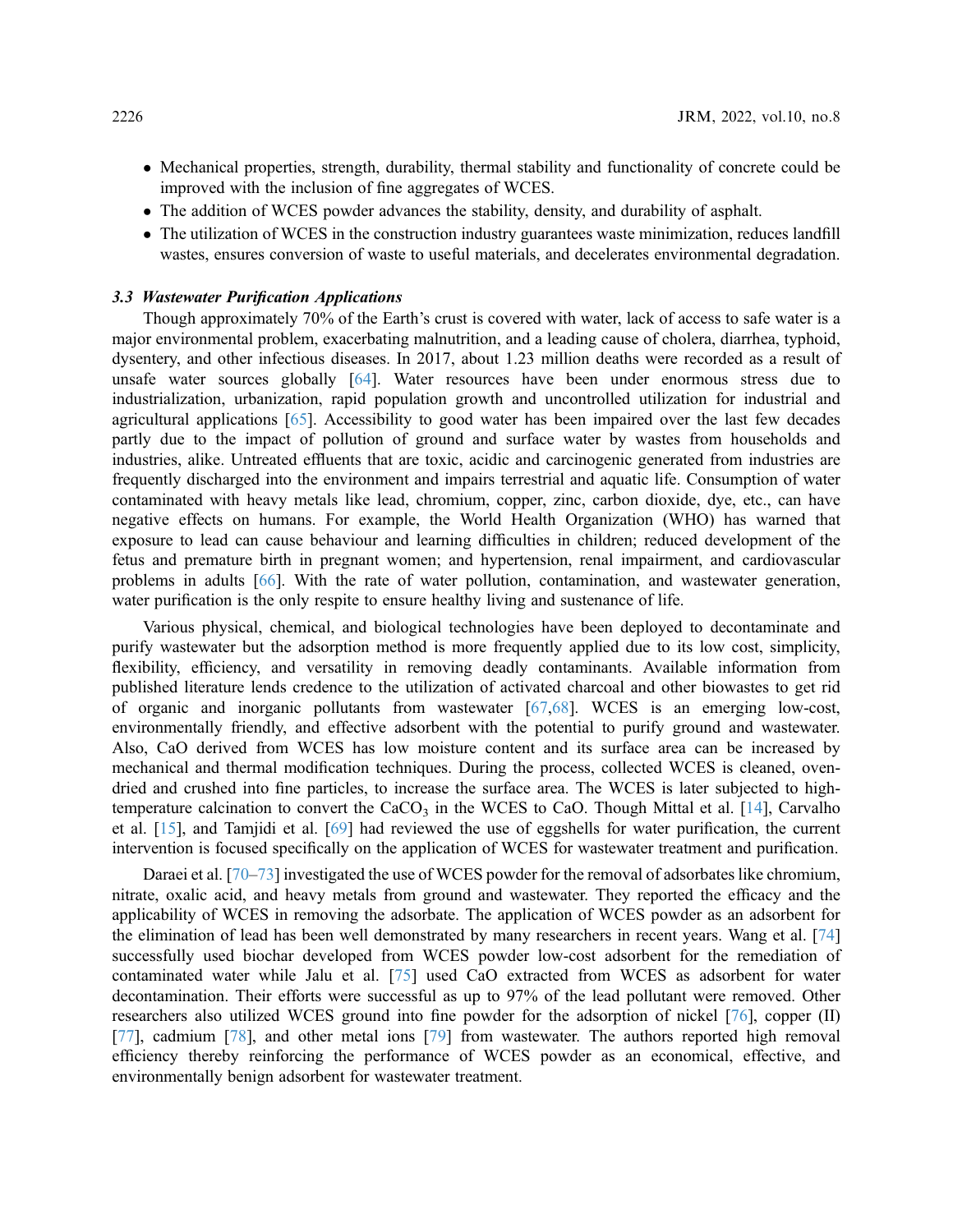WCES has also been demonstrated as an efficient and effective adsorbent for the removal of dyes from the ground and wastewaters. Wastewater from textile, food and beverages, cosmetics, pharmaceutical, etc., industries contain synthetic dyes that are difficult to remove. Water polluted with synthetic dyes is poisonous, mutagenic, carcinogenic and their ingestion can cause acute health and ecological worries [\[80](#page-25-13)]. Rápó et al. [[81](#page-25-14)] explored the excellent adsorbent capability of WCES to remove Remazol dye from wastewater and reported that the toxic dye was oxidized to  $CO<sub>2</sub>$  and water with a removal efficiency of about 99%. A similar approach was adopted by Hevira et al. [[82\]](#page-26-0) and Thakur et al. [[83\]](#page-26-1) when they extracted CaO from WCES for the elimination of cationic and anionic dyes. These investigations undoubtedly demonstrate WCES as a cost-effective, safe, non-toxic, and ecologically friendly adsorbent for the removal of dyes from wastewater. In all these cases, the adsorptive capability of WCES powder in the process mechanism was demonstrated with the effective absorber of the impurities and contaminants. [Table 3](#page-10-0) contains some of the applications of WCES for wastewater decontamination and purification.

<span id="page-10-0"></span>

| Adsorbate                           | Preparation and<br>modification technique | Outcome                                                                                      | Ref. |
|-------------------------------------|-------------------------------------------|----------------------------------------------------------------------------------------------|------|
| Chromium                            | Grinding and sieving                      | Fast and effective removal of the hazardous $Cr(VI)$ ions [70]<br>from ground and wastewater |      |
| Nitrate                             | Grinding and sieving                      | Removal of 95% nitrate from groundwater                                                      | [71] |
| Oxalic acid                         | Grinding and sieving                      | WCES successfully absorbed oxalic acid from the<br>wastewater                                | [72] |
| Chromium                            | Grinding, sieving, and<br>calcination     | Effective removal of chromium from wastewater                                                | [73] |
| Lead                                | Grinding sieving, and<br>carbonization    | Successful remediation and removal of lead from<br>contaminated groundwater                  | [74] |
| Lead                                | Grinding, sieving, and<br>chemical        | 97.07% lead was absorbed from contaminated water                                             | [75] |
| Nickel                              | chemical                                  | Grinding, sieving, and Adsorption efficiency of 91.5% was achieved                           | [76] |
| Copper $(II)$                       | calcination                               | Grinding, sieving, and More than 85% removal efficiency was recorded                         | [77] |
| Cadmium                             | Grinding and sieving                      | About 73% of the pollutants were adsorbed                                                    | [78] |
| Aluminum, iron<br>$(II)$ , and zinc | Grinding and sieving                      | Removal efficiency of 100%, 74%, and 59% was<br>achieved with aluminum, iron (II), and zinc  | [79] |
| Remazol dye                         | Grinding and sieving                      | Removal efficiency of about 99% was reported                                                 | [81] |
| Cationic and<br>anionic dyes        | Grinding, sieving, and<br>chemical        | 92.34% of Methylene Blues and 64.34% Indigo<br>Carmine was adsorbed                          | [82] |
| Cationic and<br>anionic dyes        | Grinding and sieving                      | Removal efficiency of 98% of Brilliant Green and 78% [83]<br>of Phenol Red was achieved      |      |

Table 3: Effects of application of WCES for wastewater treatment and purification

Key conclusions:

- WCES is a resource for water decontamination, purification, and removal of adsorbates.
- No significant modification is required for the application of WCES as an adsorbent.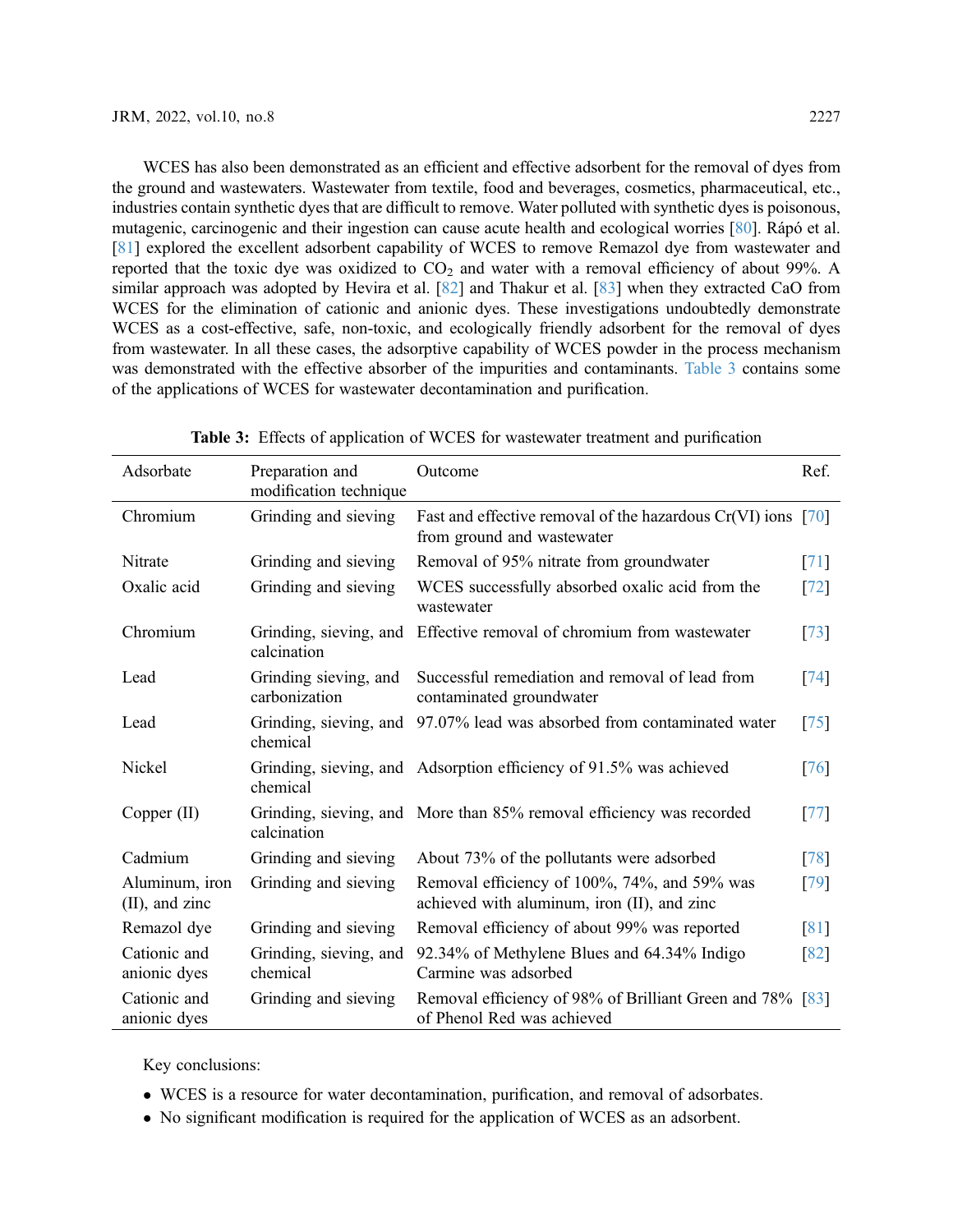- Diverse adsorbates, including heavy metals and synthetic dyes, can be effectively adsorbed from ground and wastewater using CaO extracted from WCES.
- WCES is a low-cost, non-toxic, readily available and environmentally friendly adsorbent for effective ground and wastewater purification.

### 3.4 Industrial Applications

The scarcity and high cost of raw materials have led to the use of waste materials for various industrial applications. WCES is one of the viable resources that has been used frequently as raw materials for the production of various products. Due to the high  $CaCO<sub>3</sub>$  content of WCES, which can easily be converted to CaO, industrialists have used WCES as a substitute for the production of ceramics, biphasic bone, polyvinyl chloride (PVC), lithium-sulfur (Li-S) batteries, plastic, and coating pigments for ink-jet printing paper. The process of extracting  $CaCO<sub>3</sub>$  from WCES includes washing the collected chicken eggshells with chlorinated water, drying and crushing clean dried shells. The crushed shells are subjected to further milling and sieving until a fine powder WCES, rich in  $CaCO<sub>3</sub>$ , is achieved [\[84](#page-26-2)].

The WCES collected from various sources are subjected to mechanical or chemical modification techniques to improve their performance for a particular application. The mechanical modification method may include cleaning, removal of the membrane, drying, pulverization, sieving to convert the WCES into a fine powder. When WCES is pulverized into fine particles, it increases the surface area of the material and enhances its catalytic properties. The thermal treatment may include high-temperature calcination or carbonization in a furnace under air or nitrogen. The WCES powder is characterized by x-ray fluorescence (XRF), x-ray photoelectron spectroscopy (XPS), thermogravimetric analysis (TGA), Fourier transform infrared spectroscopy (FTIR), transmission electron microscopy (TEM), scanning electron microscope (SEM), x-ray diffraction (XRD), differential scanning calorimetry (DSC), Brunauer-Emmett-Teller (BET), inductively coupled plasma mass spectrometer (ICP-MS), etc., to ascertain the elemental composition, thermal, and spectroscopic behaviour. This is intended to validate the suitability and appropriateness of this resource for various industrial applications. [Table 4](#page-11-0) shows some of the industrial applications of WCES.

<span id="page-11-0"></span>

| Area of industrial<br>application                        | Preparation/<br>modification<br>technique | Characterization<br>techniques | Outcome                                                                                            | Ref.               |
|----------------------------------------------------------|-------------------------------------------|--------------------------------|----------------------------------------------------------------------------------------------------|--------------------|
| Coating pigment of<br>metals                             | Mechanical                                | XRF, SEM,<br>XRD, EDX          | Unform coating at the desired thickness $[85]$                                                     |                    |
| Coating pigment for<br>ink-jet printing paper            | Mechanical<br>and thermal                 | TGA, FTIR                      | The enhanced optical density of coated $[86]$<br>coloured paper                                    |                    |
| Manufacturing of Li-<br>S batteries                      | Mechanical<br>and thermal                 | XRD, SEM,<br>TGA, BET,         | Improved capability and cycling<br>performance Li-S battery                                        | $\lceil 87 \rceil$ |
| Production of battery<br>electrode and<br>supercapacitor | Mechanical<br>and thermal                 | XRD, SEM,<br>TEM, BET, XPS     | Effective production of battery electrode [88]<br>and supercapacitor                               |                    |
| Production of UV<br>protectant                           | Mechanical                                | FTIR, SEM                      | WCES contains UV-protective additives [89]<br>and raw materials for polystyrene and<br>sunscreens. |                    |
| Shielding material                                       | Mechanical                                | Radiographic<br>analysis       | A good shielding material in diagnostic [90]<br>x-rays and an alternative to lead.                 |                    |
| Production of<br>hydroxyapatite                          | Mechanical<br>and thermal                 | TGA, XRD,<br><b>SEM</b>        | Effective production of hydroxyapatite                                                             | [91]               |

Table 4: Industrial applications of WCES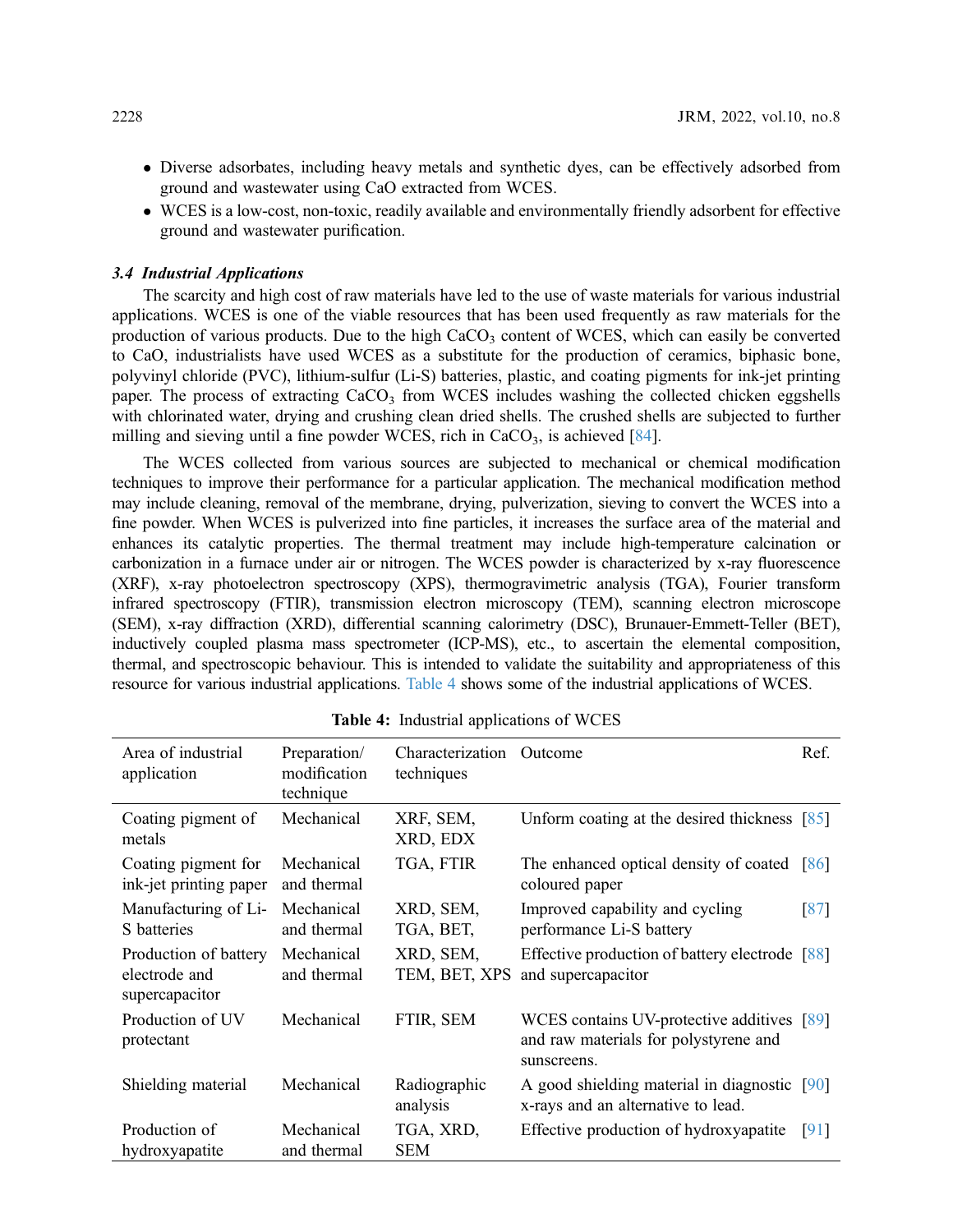For example,  $CaCO<sub>3</sub>$  extracted from WCES was demonstrated to be a suitable coating agent to prevent corrosion and protect welded carbon steel joints. Bakar et al. [[85](#page-26-3)] adopted electrophoretic deposition for the coating of carbon steel with CaCO<sub>3</sub> derived from WCES. Similarly, CaCO<sub>3</sub> obtained from WCES was used as coating pigments for ink-jet printing paper. The outcome of the research showed an improved optical density of some coloured inks like cyan, magenta, and yellow of the coated paper [\[86](#page-26-4)]. In another application, the effect of N and S co-doped mesoporous carbon synthesized from WCES for the modification of the separator for high-performance Li-S batteries was investigated. The researchers explored the good surface area, mesoporous hollow structure, and the efficient electrochemical active sites of the WCES powder to improve the capability and cycling performance of the battery [[87\]](#page-26-5). In the same vein, calcined WCES has been used for the low-cost production of a battery electrode and supercapacitor [[88\]](#page-26-6).

Fecheyr-Lippens et al. [[89\]](#page-26-7) explored WCES for the protection of two regularly used synthetic polymers (polystyrene and nylon) from ultraviolet (UV) degradation and reported that unprocessed WCES contains UV-protective additives for the protection of photodegradable materials. The outcome of the investigation further revealed WCES as a novel, cost-effective, durable, and ecologically benign protector of synthetic polymers from UV light and performed better than titanium dioxide  $(TiO<sub>2</sub>)$  and other inorganic additives. They concluded that WCES is an effective UV-protectant, a suitable replacement for  $TiO<sub>2</sub>$  and sustainable raw material for the manufacturing of polystyrene and sunscreens. In another research, Alipio [[90](#page-26-8)] investigated the potential of WCES for the manufacturing of shielding material against X-rays. The researcher concluded that WCES is a sustainable and low-cost alternative to lead as a shielding material against diagnostic X-rays. CaO derived from WCES has also been employed as a raw material for the synthesis of hydroxyapatite, a key constituent of human hard tissues like bones and teeth. The result of the research showed WCES as a cost-effective, sustainable, and readily available basic material for the production of inorganic biomaterials like hydroxyapatite [\[91](#page-26-9)]. These applications have made WCES a viable, low-cost, readily available, and environmentally friendly raw material for the production of useful products. It is also an avenue for waste minimization, landfill reduction, and waste management towards better sanitation strategies.

Key conclusions:

- WCES powder may be modified by mechanical or thermal techniques to improve its performance.
- Areas of application include metal and printing paper coating, production of UV protectants, Li-S batteries, battery electrodes, shielding material, hydroxyapatite, and energy storage.

# 3.5 Application as Food for Human Consumption

Chicken eggshells are among the top natural sources of calcium that are cheap, readily available, and accessible to rural households. Calcium is the most common mineral in the human body and an important component of nutrition. At every stage of human life, calcium is needed for strong bones and teeth, contributes to blood clotting, neurotransmission, helps in regulating blood pressure and proper functioning of the muscular tissues [\[92](#page-26-10)]. Hypocalcemia, a condition of calcium deficiency, can lead to muscle problems, extreme fatigue, osteopenia and osteoporosis, depression, nail and skin problem, and severe premenstrual syndrome. The daily calcium Recommended Intake (RI) for different age groups varies across various countries. For example, the average RI for calcium in some African countries is 238 mg/day in Uganda, 479 mg/day in South Africa, 636 mg/day in Nigeria and 760 mg/day in Cameroon. In Asia, the figure varies from 313 mg/day in Thailand to 794 mg/day in Singapore and among European countries, the figure varies from 728 mg/day in Belgium to 1,233 mg/day in Iceland [[93](#page-26-11)]. Generally, the United States' Office of Dietary Supplements, National Institutes of Health, has put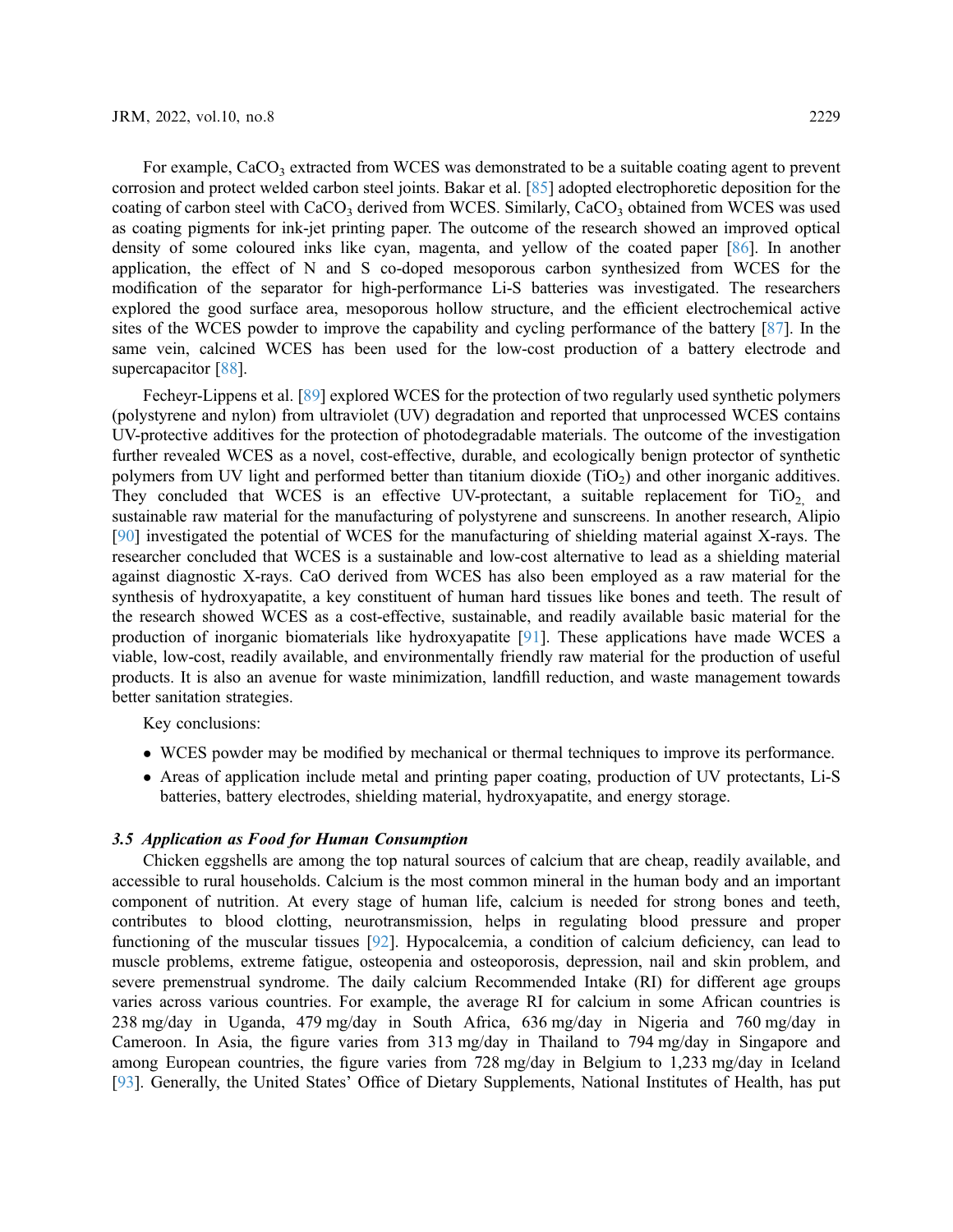the RI for calcium for different age groups to 200 mg/day for 0–6 months, 1,000–1,300 mg/day for adults, including pregnant and breastfeeding women [\[94\]](#page-26-12).

Available information from previous researches put calcium content in WCES at between 35,000 mg/100 g and 40,000 mg/100 g [[95\]](#page-26-13). Also, an average of one teaspoon of calcium powder, which is equivalent to about 2.21 g of calcium in the mode of  $CaCO<sub>3</sub>$  and about 750–800 mg of calcium, can be extracted from a chicken eggshell to meet the daily RI for an adult. Calcium extracted from WCES is more readily absorbed by human cells with an absorbance rate of about 90% and better than the calcium gotten from limestone, coral shells, and other synthetic sources  $[96,97]$  $[96,97]$  $[96,97]$ . However, the CaCO<sub>3</sub> derived from WCES is converted to calcium citrate  $(Ca(C_6H_6O_7))$ , as shown in [Eq. \(2\),](#page-13-0) by reacting with citric acid and used for food fortification [\[7,](#page-22-1)[84\]](#page-26-2). [Fig. 5](#page-13-1) presents the process flowchart for the production of calcium citrate from WCES for food applications [[84\]](#page-26-2).

<span id="page-13-1"></span><span id="page-13-0"></span>
$$
CaCO_3 + 2H(C_6H_6O_7) + H_2O \rightarrow Ca(C_6H_6O_7) + CO_2 + H_2O
$$
\n(2)



Figure 5: Flowchart for the preparation of calcium citrate for food production from WCES adapted from [\[80\]](#page-25-13)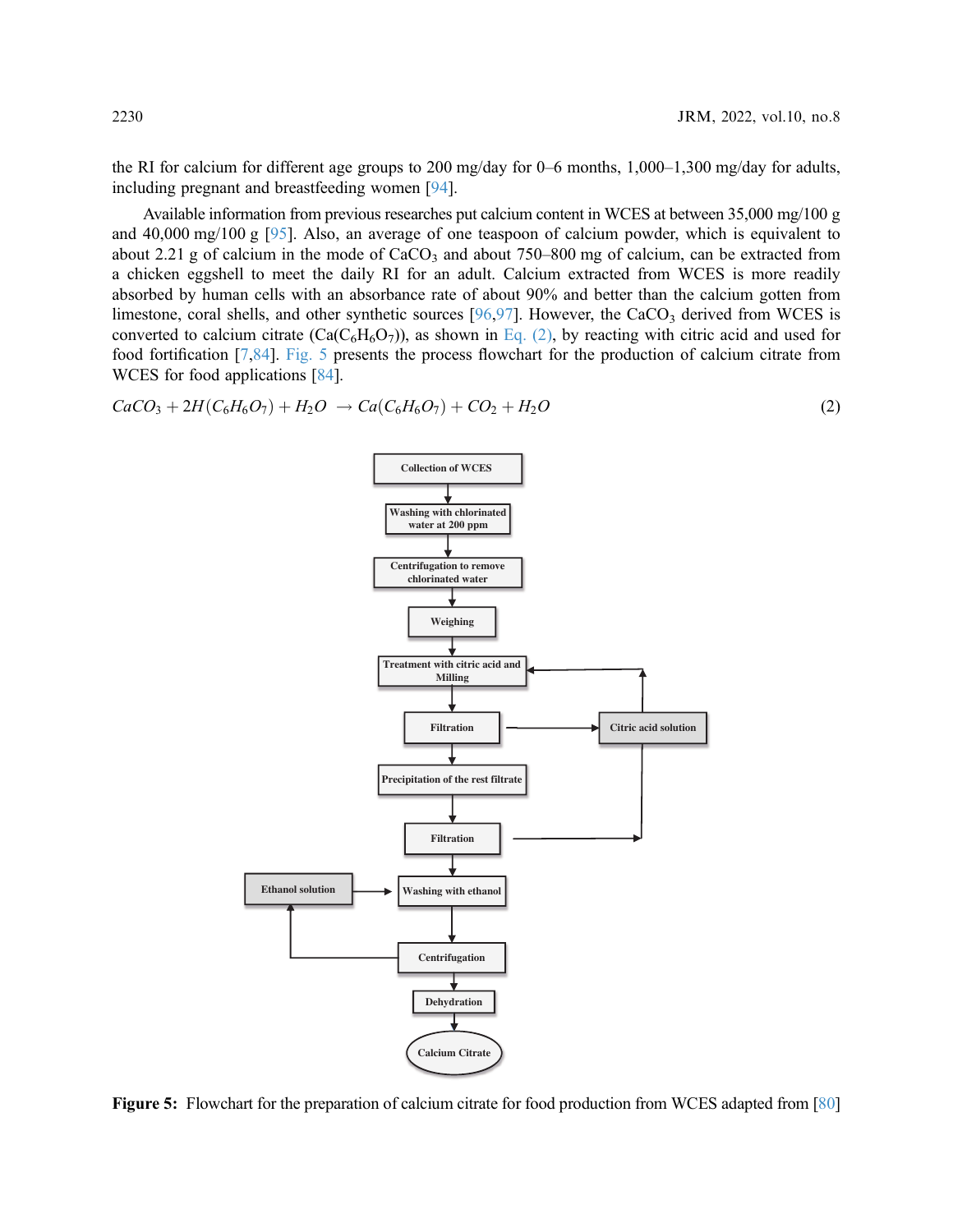The process of extracting calcium from WCES includes washing the collected WCES under running water, soaking the clean shells in warm water to remove the membrane, boiling the clean shells at 100°C for about 10 min, drying the boiled shells in a clean oven at 90°C for 10 min and grinding of the ovendried shells using mechanical grinder. Grinding and sieving operations of the WCES powder will continue until a uniform fine particle powder is achieved. The dry WCES powder is stored in a clean airtight glass container and used for human consumption.

Many researchers have taken the advantage of the high concentration of calcium in WCES powder to fortify various food products with calcium. In separate researches, Platon et al. [\[98](#page-26-16)–[100](#page-26-17)] added calcium powder derived from WCES for the production and fortification of bread and subjected the products to sensory evaluation, textural analysis, and nutritional properties analysis and compared with bread samples not fortified with WCES powder. The bread fortified with WCES powder was found to have more calcium content, better shelf life, physicochemical properties, more nutritional contents, more pleasant flavour, and better acceptability when compared with unfortified bread. Similar results were obtained when wheat flour was fortified with 3%, 6% and 9% WCES powder for the production of chocolate cakes. WCES powder supplementation with the recipe led to more nutritional contents and better physicochemical characteristics than unfortified cake. As the percentage of WCES powder supplementation increased, the calcium content, bulk density, moisture content, and ash content increased [[101](#page-26-18)].

The pattern of results is not limited to bread and cakes alone. The fortification of muffins [\[102\]](#page-27-0), yogurt [[103\]](#page-27-1), and soy milk jelly candy [\[104\]](#page-27-2) with calcium derived from WCES powder improved the calcium content, protein content, shelf life, and general acceptability of the products. The impact of WCES-derived calcium supplementation of beef sausage [[105](#page-27-3)], chokeberry and cranberry fruit juices [[106](#page-27-4)], and pizza and spaghetti [\[107\]](#page-27-5), showed enhanced nutritional contents, better sensory attributes, and wider acceptability by the consumers when compared with unfortified products. The consensus among investigators showed a positive and encouraging outlook for calcium supplementation and fortification to meet the nutritional need of the consumers at a lower cost, using natural supplements. Studies are ongoing on the suitability of chicken eggshell membrane for food fortification [\[96](#page-26-14)]. To meet the RI, particularly among populations with low calcium intake, calcium derived from WCES is used for food production and food fortification as shown in [Table 5](#page-14-0).

<span id="page-14-0"></span>

| Food<br>product    | Degree of fortification Effect on the product |                                                                                                             | Ref.  |
|--------------------|-----------------------------------------------|-------------------------------------------------------------------------------------------------------------|-------|
| <b>Bread</b>       | $0-2\%$ (w/w) of<br>ingredients               | ↑ Nutritional value, shelf life, flavor, and appearance,<br>physico-chemical properties<br><b>L</b> Acidity | [98]  |
| <b>Bread</b>       | $0-3\%$ (w/w) of<br>ingredients               | ↑ Calcium content, water absorption, dough stability,<br>acceptability.<br>↓ Hardness                       | [99]  |
| <b>Bread</b>       | $2\%$ (w/w) of<br>ingredients                 | ↑ Calcium content, shelf life, nutritional properties,<br>rheological characteristics, quality of bread     | [100] |
| Chocolate<br>cakes | $3-9\%$ (w/w) of wheat<br>flour               | ↑ Calcium content, bulk density, moisture content<br>Fat                                                    | [101] |

Table 5: Application of WCES in food production and fortification

(Continued)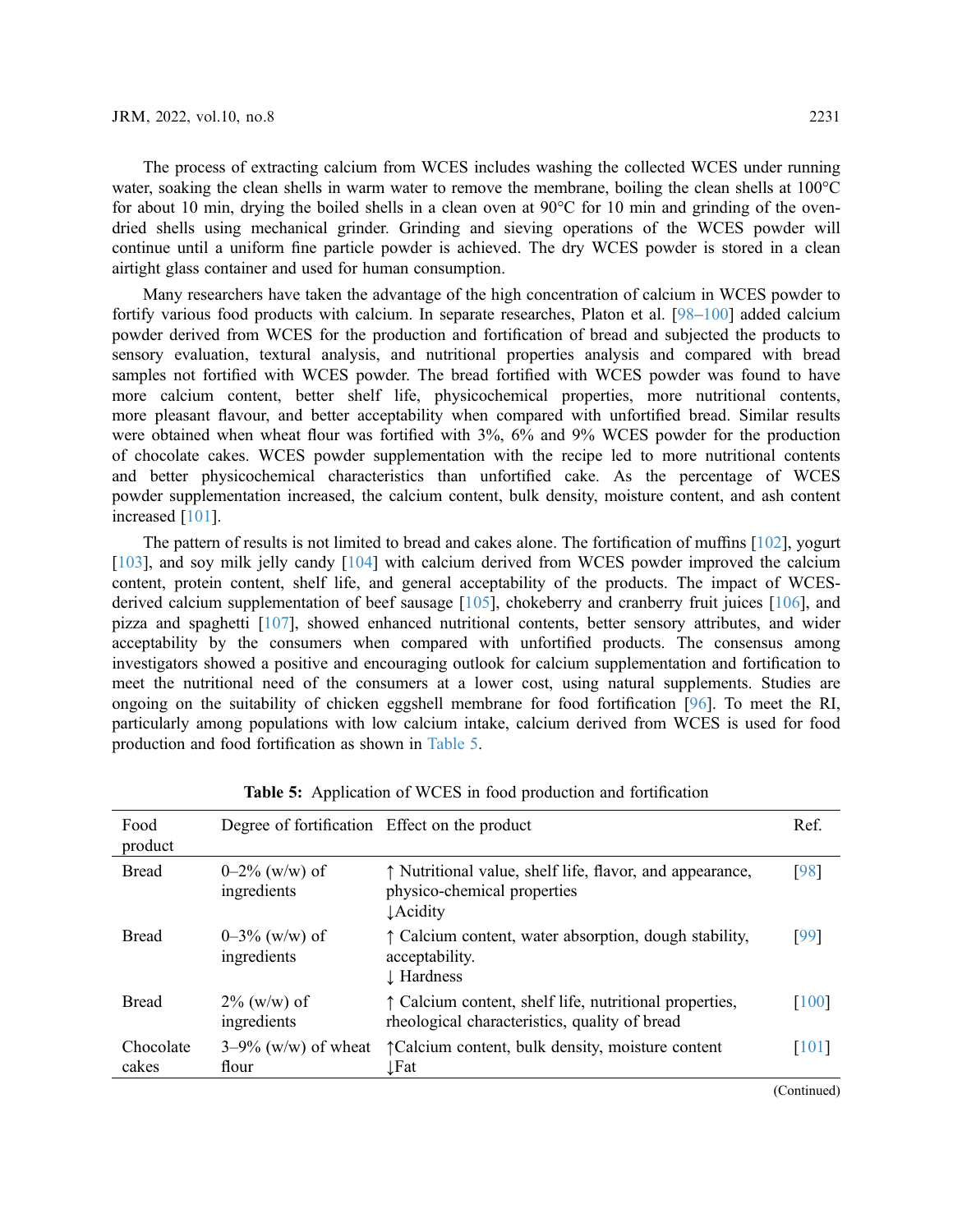| Table 5 (continued)     |                                                |                                                                                                                 |                     |
|-------------------------|------------------------------------------------|-----------------------------------------------------------------------------------------------------------------|---------------------|
| Food<br>product         | Degree of fortification Effect on the product  |                                                                                                                 | Ref.                |
| Muffin                  | 8 g/500 g and 16 g/<br>500 g wheat flour       | <i><u><del>TCalcium</del></u></i> contents, sensory characteristics, nutritional<br>benefits, and acceptability | $\lceil 102 \rceil$ |
| Yogurt                  | $0.1 - 0.5\%$ (w/w) of<br>ingredients          | ↑ Calcium content, textural properties, and sensory<br>attributes                                               | $\lceil 103 \rceil$ |
| Soy milk<br>jelly Candy | $0-0.8\%$ of total<br>ingredients              | ↑ Calcium content, moisture content, ash content, protein<br>content, flavor, better taste, shelf life          | [104]               |
|                         | Beef sausage $0-0.6\%$ (w/w) of<br>ingredients | ↑ Acceptability, physical appeal, flavor, chewiness, and<br>color                                               | $\lceil 105 \rceil$ |
| <b>Fruit Juices</b>     | $0-2\%$ (w/w) of<br>ingredients                | ↑ Calcium content, taste, micro and macro minerals<br>LAcidity and total organic acids                          | $\lceil 106 \rceil$ |
| Pizza and<br>spaghetti  | 500 mg Ca/person                               | ↑ Texture and flavor.                                                                                           | $\lceil 107 \rceil$ |

Note:  $\uparrow$  = increased/improved,  $\downarrow$  = reduced.

Key conclusions:

- The use of WCES powder for food production and fortification ensures waste recovery in the food sector, enhances food preservation and improves the nutritional enrichment of food with calcium.
- Food items fortified with calcium derived from WCES meet nutritional requirements, improved physicochemical properties, better sensory, and wider acceptability among the population.
- Food supplementation with calcium derived from WCES powder is a veritable and cost-effective way of achieving food security.
- Research gaps still exist in the deployment of chicken eggshells membrane powder for the fortification of diverse food products.

# 3.6 Medical Applications

Apart from its utilization as food supplements, calcium has been extracted from WCES and used as a sustainable substitute for synthetic calcium for various dental, pharmaceutical, and other medical applications. Some of the factors advancing the medical application of WCES include its unrestricted availability, unhindered accessibility, biocompatibility, ease of application, inability to transmit disease, and ease of bone renewability [\[108\]](#page-27-6). This section will highlight the preparation of hydroxyapatite from WCES, applications of WCES in bone regeneration, teeth rehabilitation, as well as preventive and curative medicine.

Hydroxyapatite  $(Ca_{10}(PO_4)_6(OH)_2)$  is a useful inorganic biomaterial for various medical, adsorptions, and catalytic applications [[109](#page-27-7)]. The medical applications of hydroxyapatite include efficient repair, regeneration, and replacements of skin, tissue, and gums, remediation of various orthopedic and dental defects as well as local drug delivery systems. However, from a cost, mechanical properties and environmental sustainability standpoint, the production of hydroxyapatite from waste materials will reduce pollution, ensure better sanitation and potentially reduce the cost of the product. In this wise, the use of food wastes, animal bones, fish scales, mollusc shells, seashells, oyster shells, and other biowastes raw materials for the production of hydroxyapatite has gained acceptance and wide patronage [\[110](#page-27-8)[,111\]](#page-27-9). Synthesizing hydroxyapatite from WCES will reduce cost, serve as a viable way of disposing of chicken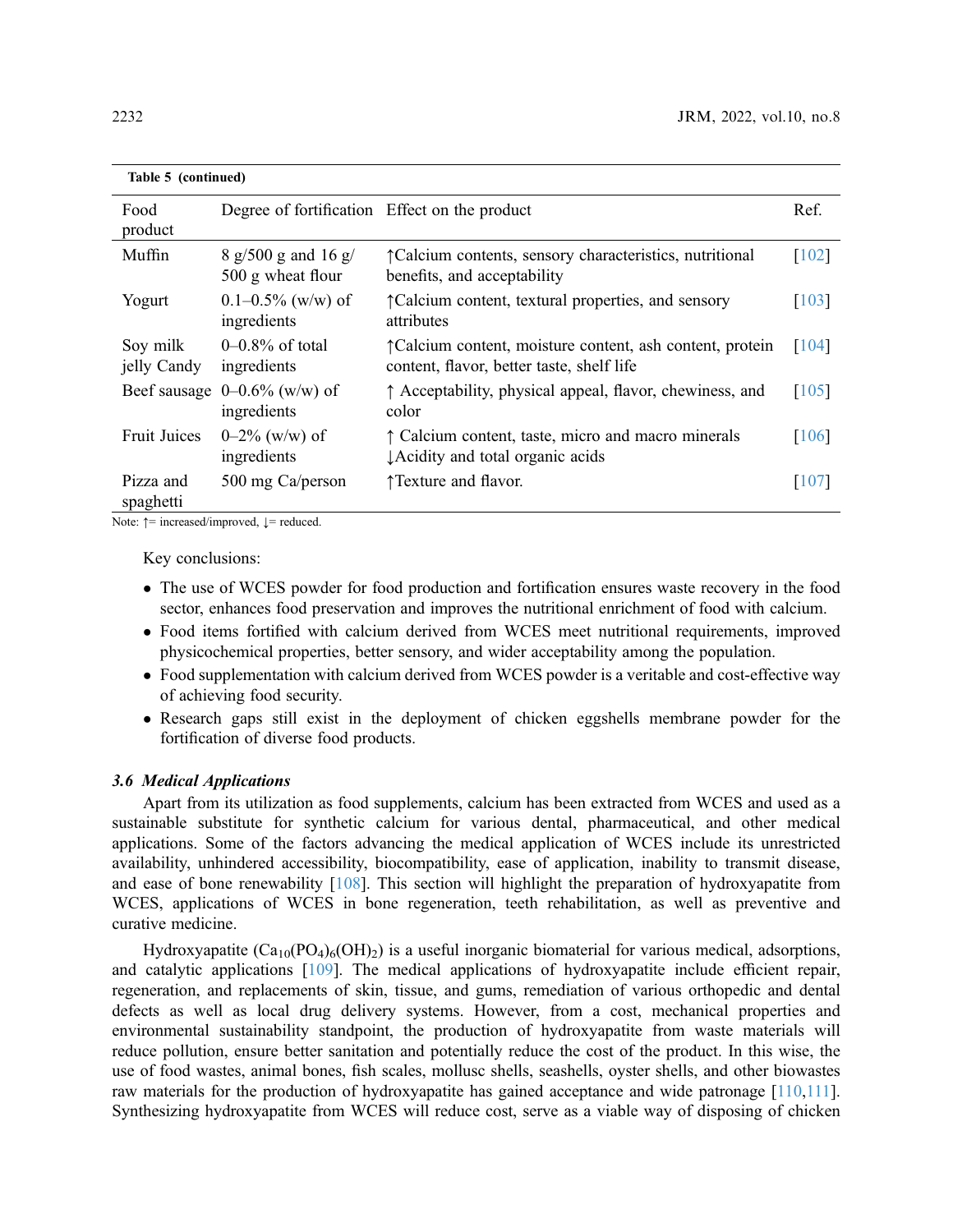eggshell wastes and ensure good mechanical properties of the product. Besides, hydroxyapatite derived from WCES is highly effective, displayed greater bone formation and better orthopedic regenerative ability. Due to the high usability and many applications of hydroxyapatite, various techniques and approaches have been adopted for its production.

The use of hydrothermal, microwave irradiation, wet precipitation, sol-gel, solid-state reaction, mechanochemical, combustion, emulsion, pyrolysis, biomimetic, etc., and the peculiarities of each method, have been well reported in the literature [\[109](#page-27-7)[,111](#page-27-9)–[113\]](#page-27-10). Various characterization techniques, including TGA, DSC, FTIR, XRD, ICP-MS, SEM, TEM, and mechanical tests have been employed to test the suitability of different materials for the production of hydroxyapatite  $[111]$ . Eqs.  $(1)$ ,  $(3)$ , and  $(4)$ show the chemical reactions for the synthesis of hydroxyapatite from WCES while [Fig. 6](#page-16-2) shows the flowchart of the production process [[84\]](#page-26-2).

<span id="page-16-1"></span><span id="page-16-0"></span>
$$
CaO + H_2O \rightarrow Ca(OH)_2 \tag{3}
$$

<span id="page-16-2"></span>
$$
10Ca(OH)_2 + 6H_3PO_4 \rightarrow Ca_{10}(PO_4)_6(OH)_2 + 8H_2O \tag{4}
$$



Figure 6: Flowchart for the synthesis of hydroxyapatite from WCES for medical applications adapted from [\[84\]](#page-26-2)

The biomedical application of WCES was investigated by researchers when WCES powder was utilized as a low-cost abrasive material to reduce the surface roughness of artificial teeth, re-mineralize enamel surface lesion, and protect the enamel. They deployed various characterization techniques for the investigation and reported the capability and efficacy of calcium derived from WCES powder to reduce surface roughness, re-mineralize, and offer improved protective covering of the enamel, and ultimately leads to better oral health at a reduced cost  $[114-116]$  $[114-116]$  $[114-116]$  ([Table 6\)](#page-17-0). In a similar vein, CaCO<sub>3</sub> from WCES powder has been used as bio-fillers to improve the mechanical properties of the denture to arrest the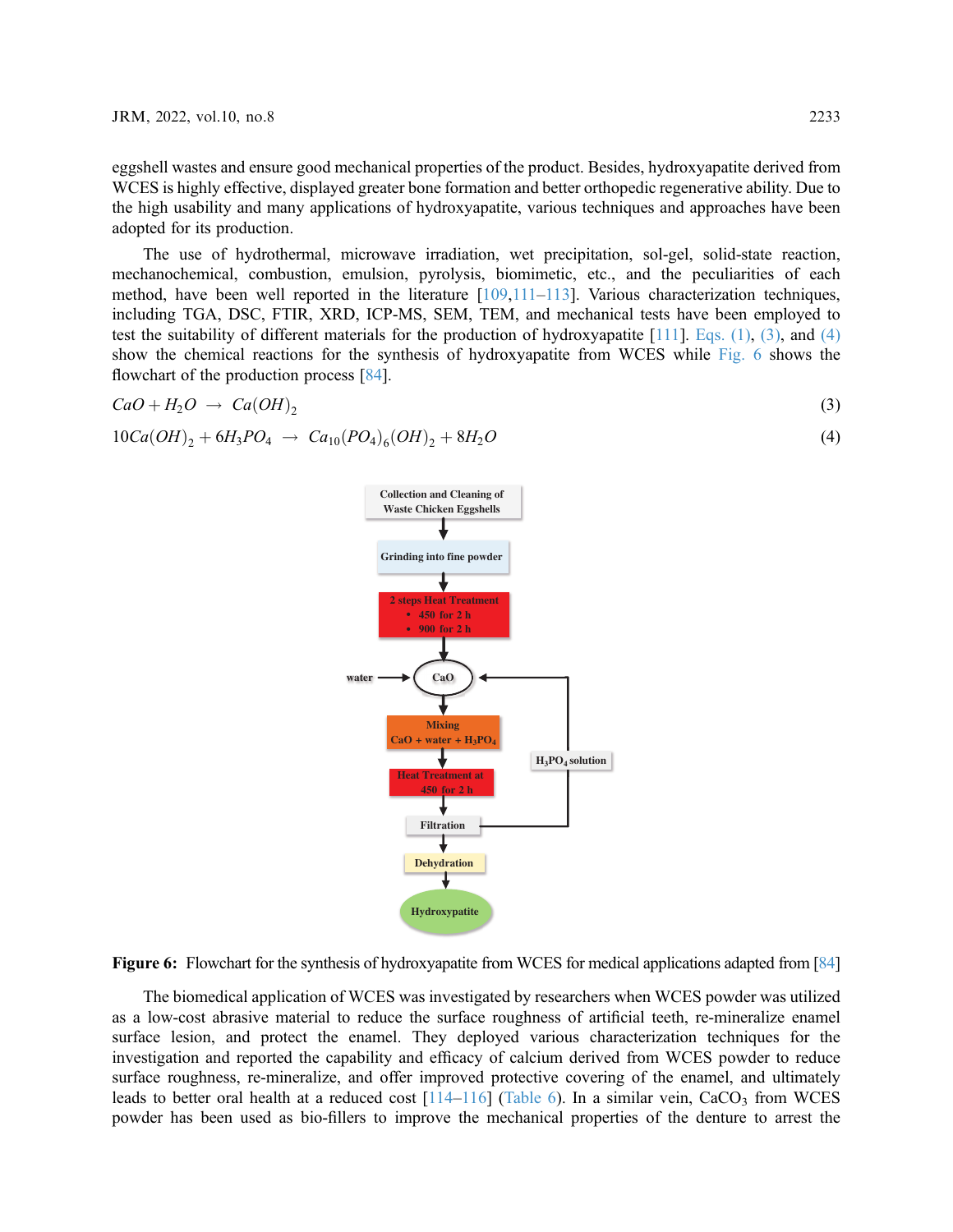challenges associated with tooth loss which has been exacerbated by poor dental hygiene. In separate researches, Mohammed [\[117](#page-27-13)] and Kareem Burhan et al. [[118](#page-27-14)] assessed the impacts of the addition of WCES powder as bio-composite on denture cleansers. They reinforced certain denture cleansers with different percentages of composites derived from WCES, tested the mechanical properties of the denture and compared their results with unreinforced cleansers. They reported that cleansers reinforced with WCES bio-composites showed improvement in the mechanical properties (ultimate tensile strength, impact, modulus of elasticity, elongation percentage at break, fracture toughness, impact strength, flexural strength) when compared with unreinforced cleansers.

In the pharmaceutical industry, the application of WCES powder as a cheap pharmaceutical excipient has been established  $[119]$  $[119]$ . CaCO<sub>3</sub> extracted from WCES was found to be within the required purity and pharmacopeial limits to be used as a cost-effective alternative pharmaceutical excipient and preparation of tablets containing  $CaCO_3$ ,  $Ca(C_6H_6O_7)$ , and calcium bis-glycinate [\[119](#page-28-0)[,120](#page-28-1)]. Than et al. [[121](#page-28-2)] and Habib et al. [\[122\]](#page-28-3) undertook studies for the release of acetaminophen and aceclofenac tablets, respectively, by integrating WCES powder as a pharmaceutical excipient and compared the results with commercially available excipients. They both concluded that WCES powder is effective as tablet excipients and can be employed as a diluent or drug release controlling agent for prompt and sustained release of the drugs at a cheaper cost compared with the synthetic excipients. The application of  $CaCO<sub>3</sub>$  derived from WCES for drug release and medications for the therapeutic intervention against cancer, inflammation, and bone regeneration has been investigated [[123\]](#page-28-4). After their studies, Jayasree et al. [\[124](#page-28-5)] reported that the carbonated apatite nanocarrier system derived from WCES enhanced cell adhesion, useful as a bone drug, and was effective in drug loading, drug carrier, and drug delivery system. In a similar study, Verma et al. [[125](#page-28-6)] confirmed the suitability of carbonated apatite nanocarriers derived from WCES for the treatment of osteosarcoma, prevention of post-cancer inflammation, and guarantee bone reparation and regeneration.

<span id="page-17-0"></span>

| Applications | Characterization                                                                                                                                |                                                                                          | Outcome                                                                                                                                                                                    | Ref.                |
|--------------|-------------------------------------------------------------------------------------------------------------------------------------------------|------------------------------------------------------------------------------------------|--------------------------------------------------------------------------------------------------------------------------------------------------------------------------------------------|---------------------|
|              | Technique                                                                                                                                       | Implications                                                                             |                                                                                                                                                                                            |                     |
| Dentistry    | SEM, surface roughness                                                                                                                          | Surface condition                                                                        | • Reduce the surface<br>roughness of artificial teeth                                                                                                                                      | $[114]$             |
| Dentistry    | <b>XRF</b>                                                                                                                                      | XRF shows Ca<br>concentration of 98%                                                     | • Remineralization of<br>enamel carious lesions                                                                                                                                            | $\lceil 115 \rceil$ |
| Dentistry    | SEM, TEM, FTIR, XRD                                                                                                                             | Surface geometry,<br>particle size, shape and<br>distribution                            | • Remineralization and<br>protection of enamel lesions                                                                                                                                     | 116                 |
| Dentistry    | XRD, ultimate tensile strength,<br>impact, modulus of elasticity,<br>elongation percentage at the break,<br>fracture toughness, impact strength | Tensile strength,<br>modulus of elasticity,<br>impact strength and<br>fracture toughness | $\cdot$ 64% increment in ultimate [117]<br>tensile strength, 13%<br>increment in modulus<br>elasticity<br>• 6% elongation percentage<br>• 75% impact strength<br>• 81% fracture toughness. |                     |
| Dentistry    | SEM, flexural strength                                                                                                                          | Surface geometry,<br>strength                                                            | • 30% flexural strength                                                                                                                                                                    | $\lceil 118 \rceil$ |
|              | Pharmaceutical Dissolution studies                                                                                                              | Degree of<br>hydrophobicity                                                              | • Economically and<br>environmentally effective<br>tablet excipient.                                                                                                                       | $\lceil 121 \rceil$ |

Table 6: Application of chicken eggshells powder in medical and allied fields

(Continued)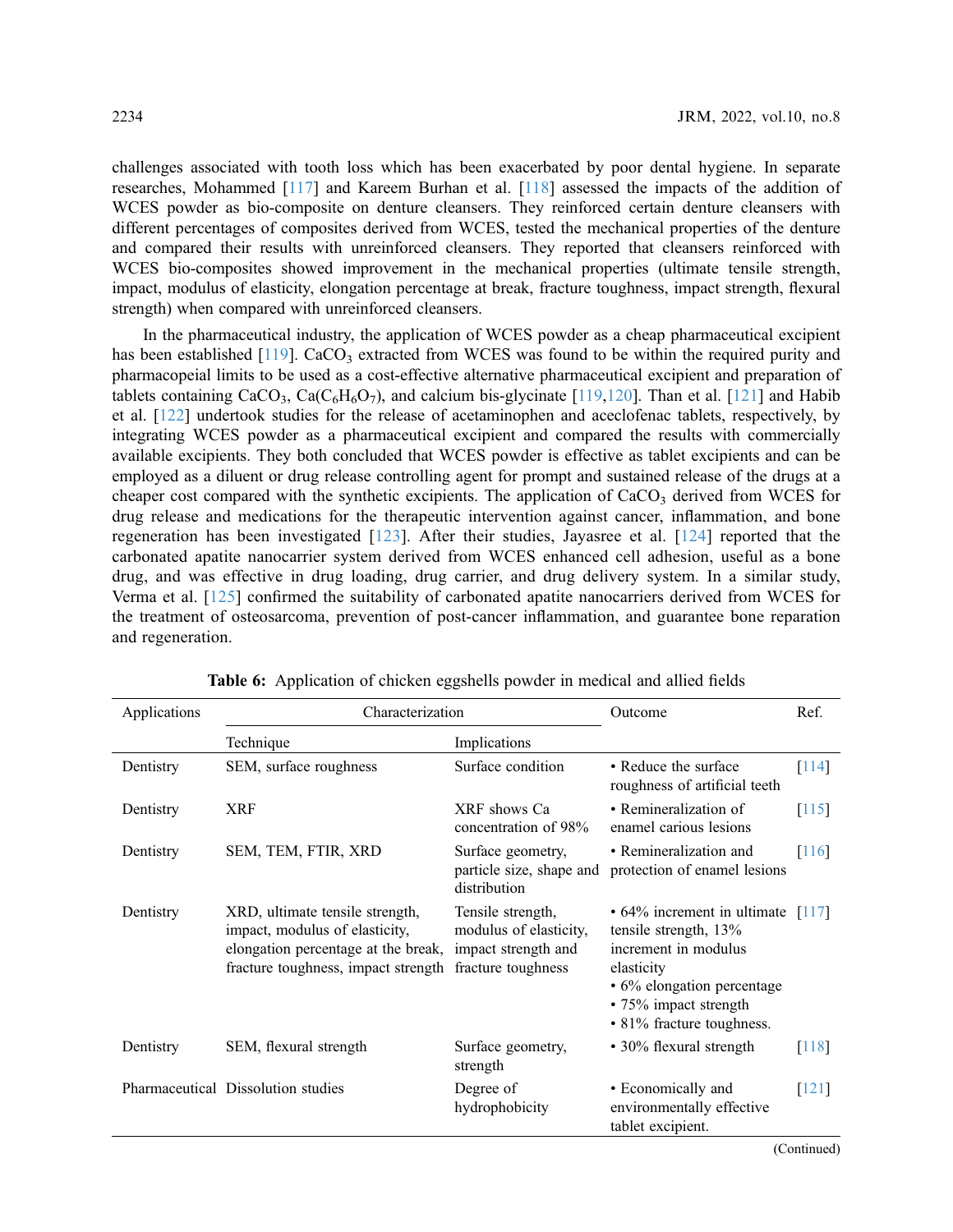|                                       | Table 6 (continued)                                             |                                                              |                                                                                                                                      |                     |  |
|---------------------------------------|-----------------------------------------------------------------|--------------------------------------------------------------|--------------------------------------------------------------------------------------------------------------------------------------|---------------------|--|
| Applications                          | Characterization                                                |                                                              | Outcome                                                                                                                              | Ref.                |  |
|                                       | Technique                                                       | Implications                                                 |                                                                                                                                      |                     |  |
|                                       |                                                                 |                                                              | • Application as diluent or<br>drug release controlling agent                                                                        |                     |  |
|                                       | Pharmaceutical Physical evaluation, In-Vitro<br>release studies | Degree of surface<br>modification                            | • WCES is a low-cost<br>pharmaceutical excipient for<br>the prompt and sustained<br>release of drugs.                                | $\lceil 122 \rceil$ |  |
| Drug delivery                         | FTIR, EDS                                                       | Surface modification                                         | • Enhanced cell adhesion<br>• Applied as bone drug<br>• Effective in drug loading,<br>drug carrier, and drug<br>delivery system      | $[124]$             |  |
| Therapeutics                          | <b>XRD</b>                                                      | Elemental composition                                        | • Effective treatment of<br>osteosarcoma<br>• Prevention of post-cancer<br>inflammation<br>· Ensure bone repair and<br>regeneration. | $[125]$             |  |
| Bone<br>formation and<br>regeneration | XRD, SEM, FTIR, TGA                                             | Elemental composition<br>particle size, thermal<br>behaviour | · Stimulate bone formation,<br>bone regeneration, and bone<br>graft replacements                                                     | $\lceil 126 \rceil$ |  |
| Bone<br>formation and<br>regeneration | TEM, histomorphometric analysis                                 | Microscopic and<br>macroscopic evaluation defects            | • Speedy healing in surgical [127]<br>• Bone formation and<br>regeneration<br>• Used as a graft in<br>maxillofacial reconstruction.  |                     |  |

The field of tissue engineering has benefitted from the new knowledge on the application of WCES powder to heal bone defects caused by trauma, tumor resections, and congenital disease. Li et al. [[126\]](#page-28-7) developed calcium citrate from WCES and applied it to heal fractured bones of some patients. The authors corroborated the capability of nano-calcium citrate to promote new bone formation, bone regeneration, and bone graft replacements. A similar study by Salama et al. [\[127\]](#page-28-8) further authenticated the application of WCES powder as a viable, safe, cheap, biodegradable, and biocompatible material with the capability for new bone formation and bone regeneration which can speed up recuperation in surgical defects and function as a graft in maxillofacial reconstruction. The utilization of WCES powder in the development of medications, dentistry, therapeutics, drug delivery, bone formation and regeneration and other medical applications is inexpensive, environmentally friendly, and a natural source of calcium. However, to avoid hypercalcemia and its attendant health consequences, the calcium concentration in the blood serum should be properly monitored. Going forward, the justification for the preference of amorphous CaCO<sub>3</sub> over crystalline compounds in bone grafting and osteogenesis should be investigated.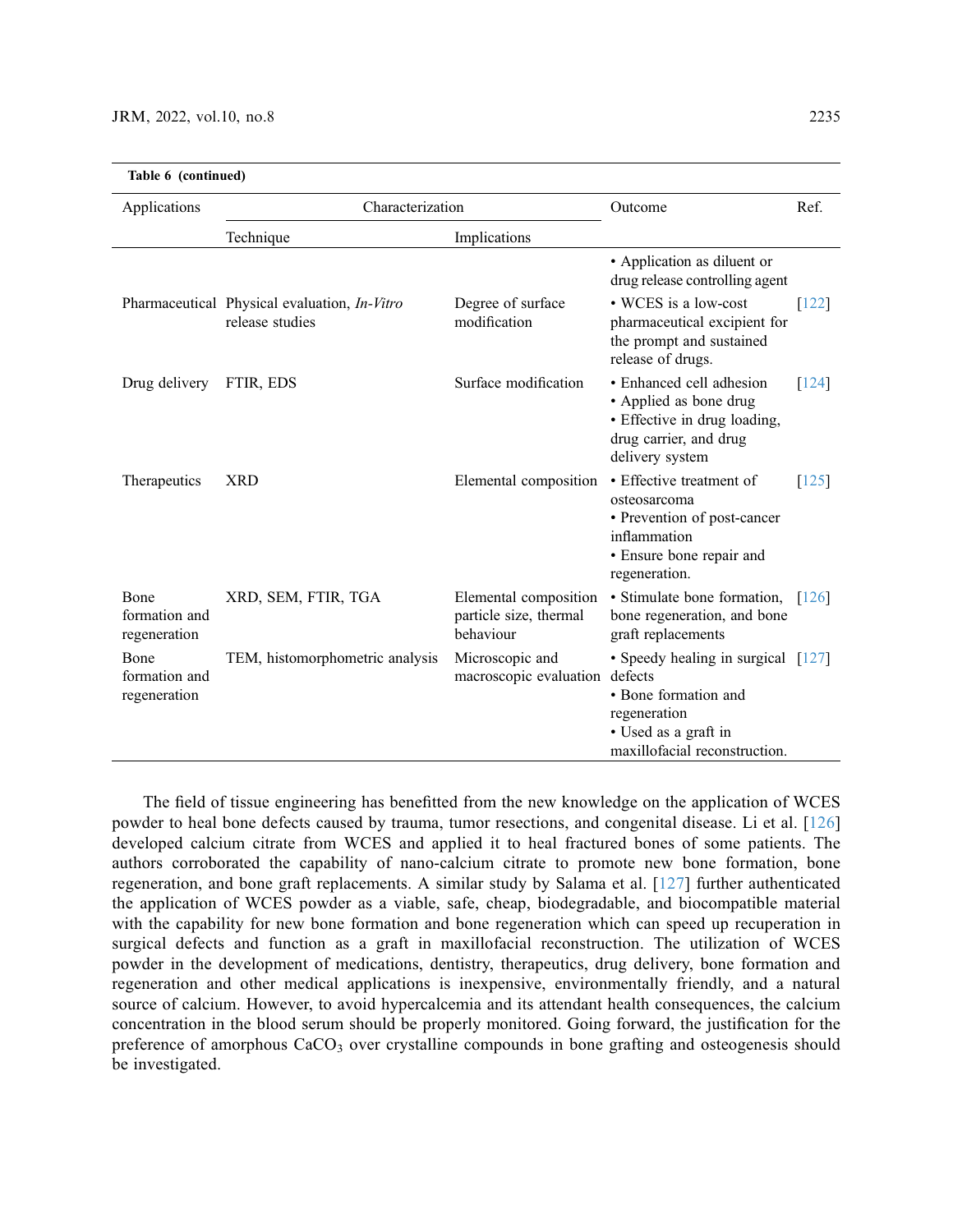Key conclusions:

- Hydroxyapatite derived from WCES powder is suitable for medical, dentistry, therapeutics, skin regeneration and repair, replacement of skin, tissue, and gums, remediation of orthopedic and dental defects as well as local drug delivery systems.
- Overconsumption of calcium from WCES should be avoided to guide against the over-concentration of calcium in the bloodstream.
- More researches are needed on the advantages of amorphous  $CaCO<sub>3</sub>$  over the crystalline compound in bone grafting and osteogenesis.

### 3.7 Agricultural Applications

One of the areas of applications of WCES is the agricultural sector for the production of fertilizers and poultry feeds. Eggshells collected from various sources can be converted to powder form and applied for agricultural and horticultural purposes. The processes for the preparation of WCES for use in the agricultural and horticultural sectors are similar to that of other aforementioned procedures which include washing of the collected WCES, drying and grinding into fine powder. In this case, there is no need for calcination as the CaCO<sub>3</sub> is applied directly without decomposing it to CaO. The preference for CaCO<sub>3</sub> derived from WCES over other natural sources of calcium is due to its purity and non-toxic nature. The application of crushed or powdered WCES contributes to plant vegetative growth and fruit yield more substantially than commercial fertilizer, in many cases. To enhance its solubility, WCES can be treated and dissolved into acetic acid to convert it into liquid as organic fertilizer. Besides, new methods for the conversion and application of CaCO<sub>3</sub> derived from crushed WCES as organic fertilizers for various plants have been patented lately and documented in the literature [\[128\]](#page-28-9). The outcomes of the application of crushed WCES as organic fertilizer for cayenne pepper, cowpea, and sweet basil showed that the plants performed better in terms of growth, root length, and leaf quality more than the plants where commercial fertilizer was applied ([Table 7\)](#page-19-0). The authors recorded increased yield as a result of the application of WCES powder [[129](#page-28-10)–[131](#page-28-11)].

<span id="page-19-0"></span>

| Application           | Experimental procedure                               | Outcome                                                                                                                        | Ref.                |
|-----------------------|------------------------------------------------------|--------------------------------------------------------------------------------------------------------------------------------|---------------------|
| Organic<br>fertilizer | soil sample                                          | 0, 45, 60, 75, 90, and 105 g added to $\uparrow$ 139–282% vegetative growth rate of the<br>plant                               | [129]               |
| Organic<br>fertilizer | sample                                               | 0, 2, 4, 6, 8, and 10 g eggshell to soil $\uparrow$ Vegetative growth and yield of cowpea<br>plants                            | $\lceil 130 \rceil$ |
| Organic<br>fertilizer | Soil diluted with eggshell powder                    | ↑ Growth in sweet basil more than<br>commercial fertilizer                                                                     | $\lceil 131 \rceil$ |
|                       | Poultry feed Eggshell added to poultry daily diet    | $\uparrow$ Growth rate, performance and egg quality. [132]                                                                     |                     |
|                       | Poultry feed Eggshell added to the hens' diets       | $\uparrow$ Egg production, egg quality $\uparrow$ Calcium, and [134]<br>phosphorous in the serum<br><b>The mineral density</b> |                     |
|                       | Poultry feed WCES powder added to the daily<br>diets | $\uparrow$ Egg production, egg weight and egg quality [135]                                                                    |                     |

Table 7: Application of chicken eggshells powder in agriculture

Note:  $\uparrow$  = increased/improved.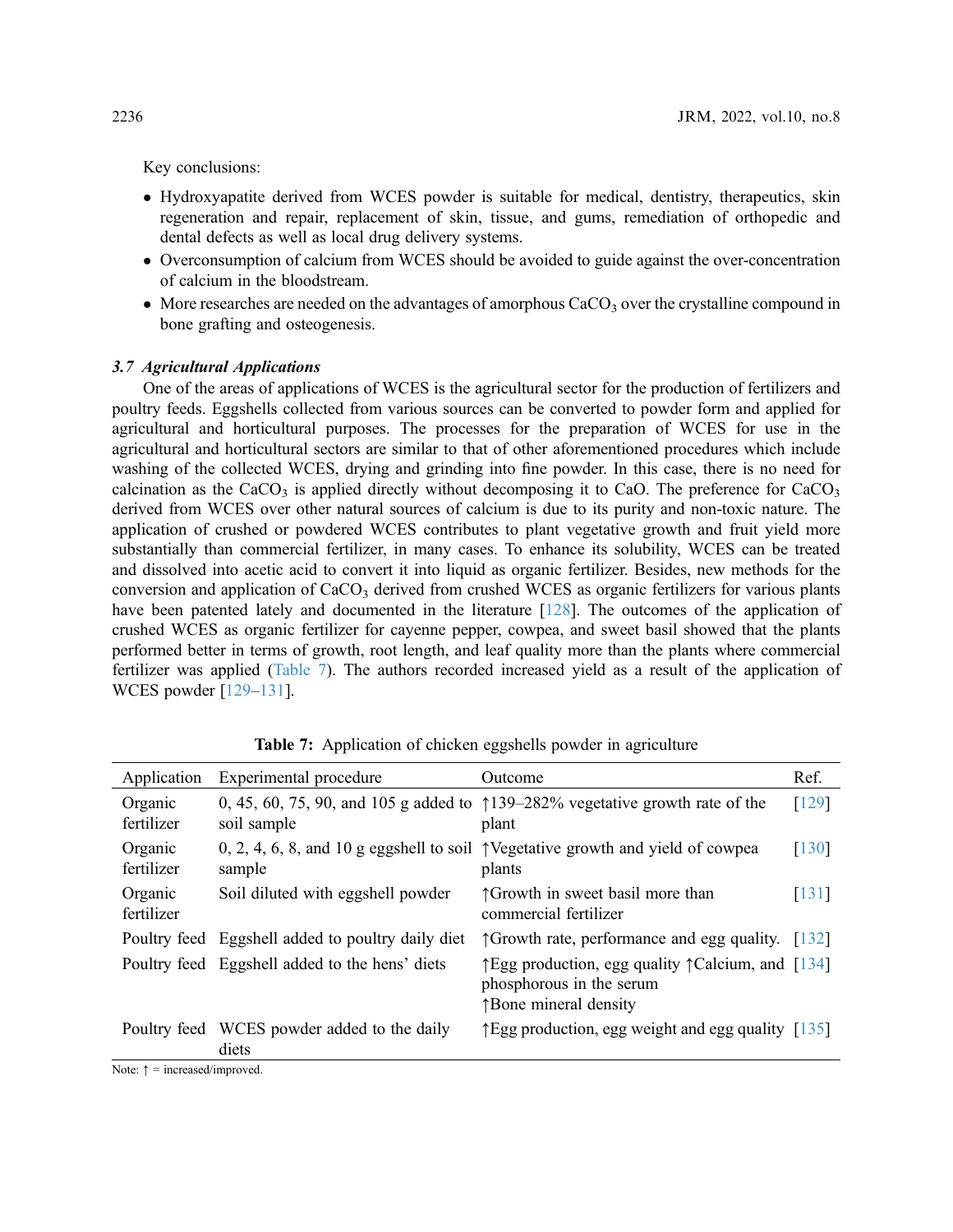Chicken eggshells are also a source of proteins and minerals for animals. The Association of American Feed Control Officials (AAFCO) has approved the use of calcium from chicken eggshells to be included in the animal feed so that the animals can meet their daily calcium need. The enrichment of animal feeds with calcium derived from WCES helps in bone development and enhances the egg-laying capability of fowls due to the presence of phosphorous in the eggshell [[96,](#page-26-14)[132\]](#page-28-13). However, to eliminate any traces of contaminations by the microbial pathogens, the eggshells must be subjected to thermal treatment before pulverization to powdered form.

In an experiment, Okpanachi et al. [\[133](#page-28-16)] incorporated WCES into the diets of poultry layers and measured its effects on the performance, haematology, and quality of the egg. They reported that the birds witnessed improved growth rate, feed conversion rate, and better quality of the eggs. This was evident by the increased yolk width, albumen weight, and total egg weight. They attributed these improvements to the presence of calcium and phosphorous in the WCES used to fortify their feeds. Calcium extracted from WCES was added to the diets of old laying hens for seven weeks. The fowls recorded improved egg productivity, more calcium and phosphorous in the serum, better egg quality (egg weight, albumen height, yolk colour, shell strength, and shell thickness), and superior bone mineral density. The noticed improvements were traced to the addition of WCES to the hens' diets [[134\]](#page-28-14). A similar study by Neijat et al. [\[135\]](#page-28-15) also recorded an improved egg quality, egg weight, and egg productivity of egg-laying hens fed with diets fortified with crushed WCES. This further confirms the utilization of crushed WCES to improve the nutrients, bone and eggshell strength, and overall egg productivity of hens at reduced cost thereby contributing to food security and a cleaner environment.

Key conclusions:

- Application of crushed WCES as organic fertilizer improves the vegetative growth and yield of plants.
- Crushed WCES subjected to high-temperature treatment is used in animal feeds production.
- WCES is a source of nutrients bone development, improved egg productivity and egg quality of egglaying hens.
- The utilization of WCES in the agricultural sector will ensure improved soil fertility, better egg quality and productivity, contribute to food security and contribute to a cleaner environment.

#### 4 Limitations and Prospects of Chicken Eggshell Applications

Though WCES has many advantages and applications, certain obvious limitations are militating against its utilization. The textural properties of WCES inhibit its preparation and manipulation processes thereby limiting its applications. The high impact strength and toughness of WCES prevent sufficient development of active surface area and pores. This condition reduces the specific surface area available for catalytic activity and impedes its utilization as a catalyst. One of the ways to counter this limitation is to subject the WCES powder to a well-controlled method of synthesis to ensure optimal specific surface area with substantively developed pores. This is one of the reasons why it is important to subject WCES to various modification techniques to adjust the specific surface area, make more pores and channels available, and proper positioning of the active catalytic surfaces [[136\]](#page-28-17).

The low toxicity and substantial efficacy of Ca derived from WCES are never in doubt and have made the resource a viable ingredient for various medical and pharmaceutical applications. However, investigations are continuing on the effectiveness of calcium-containing supplements for the management of osteoporosis and bone fracture. There is a likelihood of reappearance of cardiovascular and gastrointestinal cases as well as renal calculi when calcium derived from eggshells was used [[137\]](#page-29-0). Also, ingestion of calcium supplements without corresponding normalizing calcium metabolism has been discovered to result in severe consequences in certain cases. More detailed investigations are still needed on the benefits of amorphous  $CaCO<sub>3</sub>$  on bone grafting and osteogenesis. Some studies have shown the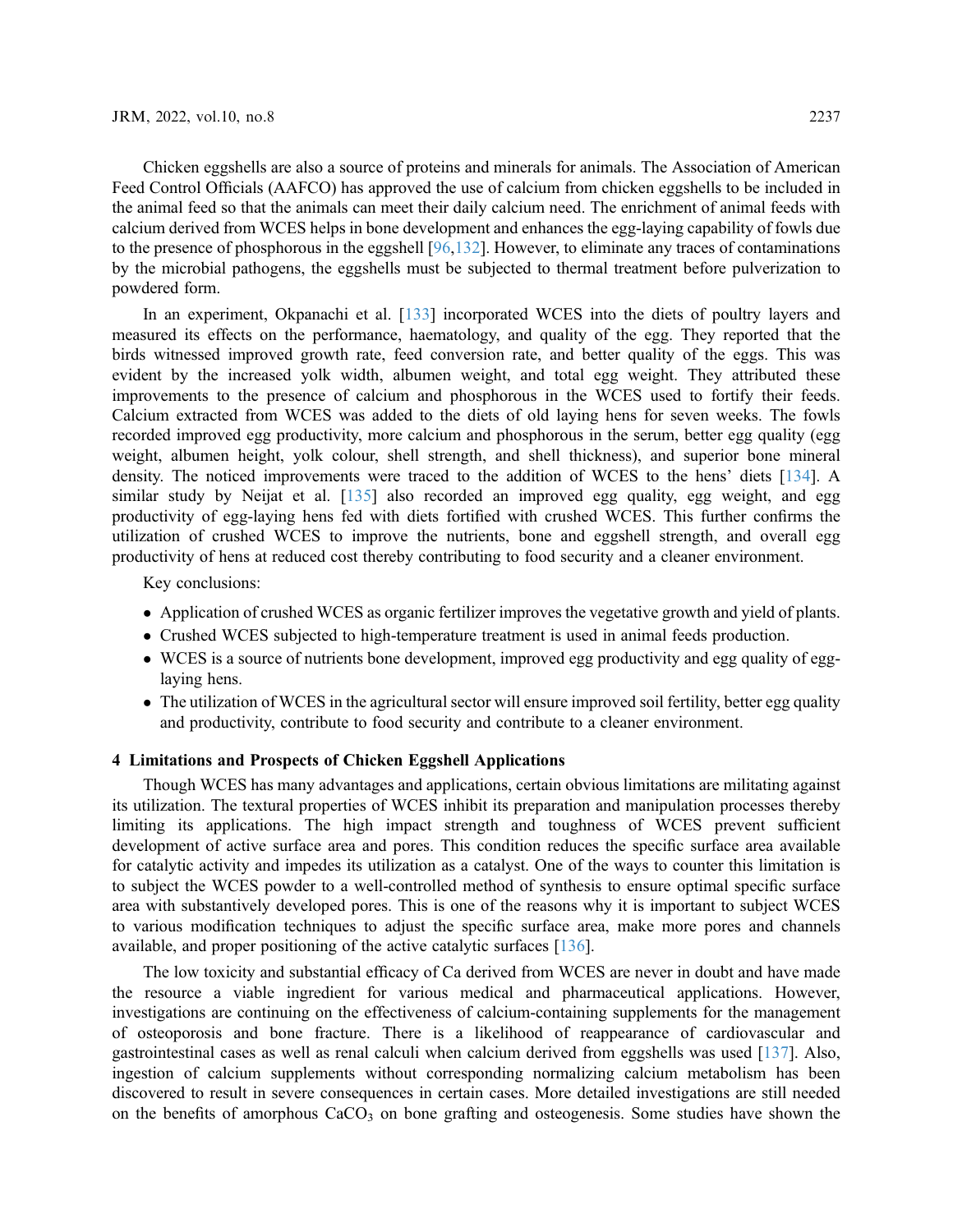preference of crystalline  $CaCO<sub>3</sub>$  over the amorphous compound. The application of more detailed structural characterization parameters on microscopic, mesoscopic, and molecular scales are recommended [\[138\]](#page-29-1). There are technological challenges in separating the eggshell membrane from the shell. This has resulted in the limitation in the investigation of the applications of eggshell membranes and the shell, separately. The deployment of cryo-grinding and homogenization is being proposed.

In terms of the physical consumption of WCES, it must be stressed that swallowing large fragments of eggshells might injure the throat and oesophagus. Chicken eggshells must be pulverized into a fine powder before consumption. Also, chicken eggshells may be contaminated with bacteria like Salmonella enteritidis. To incapacitate the bacteria, eggshells must be boiled before consumption. Chicken eggshells may contain some amount of aluminum, lead, cadmium, mercury and other toxic metals. The consumption of these metals impacts human health and predispose consumers to serious health challenges. These gravely limit the utilization of WCES for food fortification and supplements. The processing of WCES to utilizable form is not totally carbon neutral. The thermal decomposition of  $CaCO<sub>3</sub>$  to extract CaO also yield  $CO<sub>2</sub>$  and contributes to global emission.

Going forward, significant opportunities exist for the modification and deployment of chicken eggshells for various applications. There is increased interest in the use of tools of mechanochemistry to advance the application of WCES. The broad application of ball milling in WCES for the formation of nanophase, synthesis of bioceramics and production of composite materials need to be further investigated. A recent breakthrough by Sari et al. [\[139\]](#page-29-2) where calcined WCES powder was deployed to catalyze the biogas production process needs to be further explored.

# 5 Conclusions

The increased development of the egg industry in recent decades due to population explosion and increased nutritional awareness has also given rise to the generation of more chicken eggshells. Waste chicken eggshell is a natural resource with significant hidden and untapped potentials. Bearing in mind that WCES is one of the most generated food wastes and the 15th leading cause of environmental pollution, the utilization for myriads of applications will ensure the sustainable development of our planet. This review showcases the utilization of chicken eggshells in biodiesel synthesis, construction industry, wastewater purification, soil remediation, food supplements, and fortification, as well as therapeutics and pharmaceutical applications. The fact that a substantial number of publications on the utilization of waste chicken eggshells were published in the last few years indicates the level of interest the subject has attracted among various researchers globally.

Funding Statement: The authors received no specific funding for this study.

Conflicts of Interest: The authors declare that they have no conflicts of interest to report regarding the present study.

### References

- <span id="page-21-0"></span>1. United Nations Environment Programme (2021). Food Waste Index Report 2021. Nairobi. [https://www.unep.org/](https://www.unep.org/resources/report/unep-food-waste-index-report-2021) [resources/report/unep-food-waste-index-report-2021](https://www.unep.org/resources/report/unep-food-waste-index-report-2021).
- <span id="page-21-1"></span>2. FAO (2013). Food wastage: Key facts and figures. <http://www.fao.org/news/story/en/item/196402/>.
- <span id="page-21-2"></span>3. FAO (2016). Sustainable development goals. [http://www.fao.org/sustainable-development-goals/indicators/1231/en/.](http://www.fao.org/sustainable-development-goals/indicators/1231/en/)
- <span id="page-21-3"></span>4. Production of Eggs Primary. [https://knoema.com/atlas/topics/Agriculture/Live-Stock-Production-Production-](https://knoema.com/atlas/topics/Agriculture/Live-Stock-Production-Production-Quantity/Production-of-eggs-primary)[Quantity/Production-of-eggs-primary.](https://knoema.com/atlas/topics/Agriculture/Live-Stock-Production-Production-Quantity/Production-of-eggs-primary)
- <span id="page-21-4"></span>5. Godos, J., Micek, A., Brzostek, T., Toledo, E., Iacoviello, L. et al. (2021). Egg consumption and cardiovascular risk: A dose–response meta-analysis of prospective cohort studies. European Journal of Nutrition, 60(4), 1833– 1862. DOI [10.1007/s00394-020-02345-7.](http://dx.doi.org/10.1007/s00394-020-02345-7)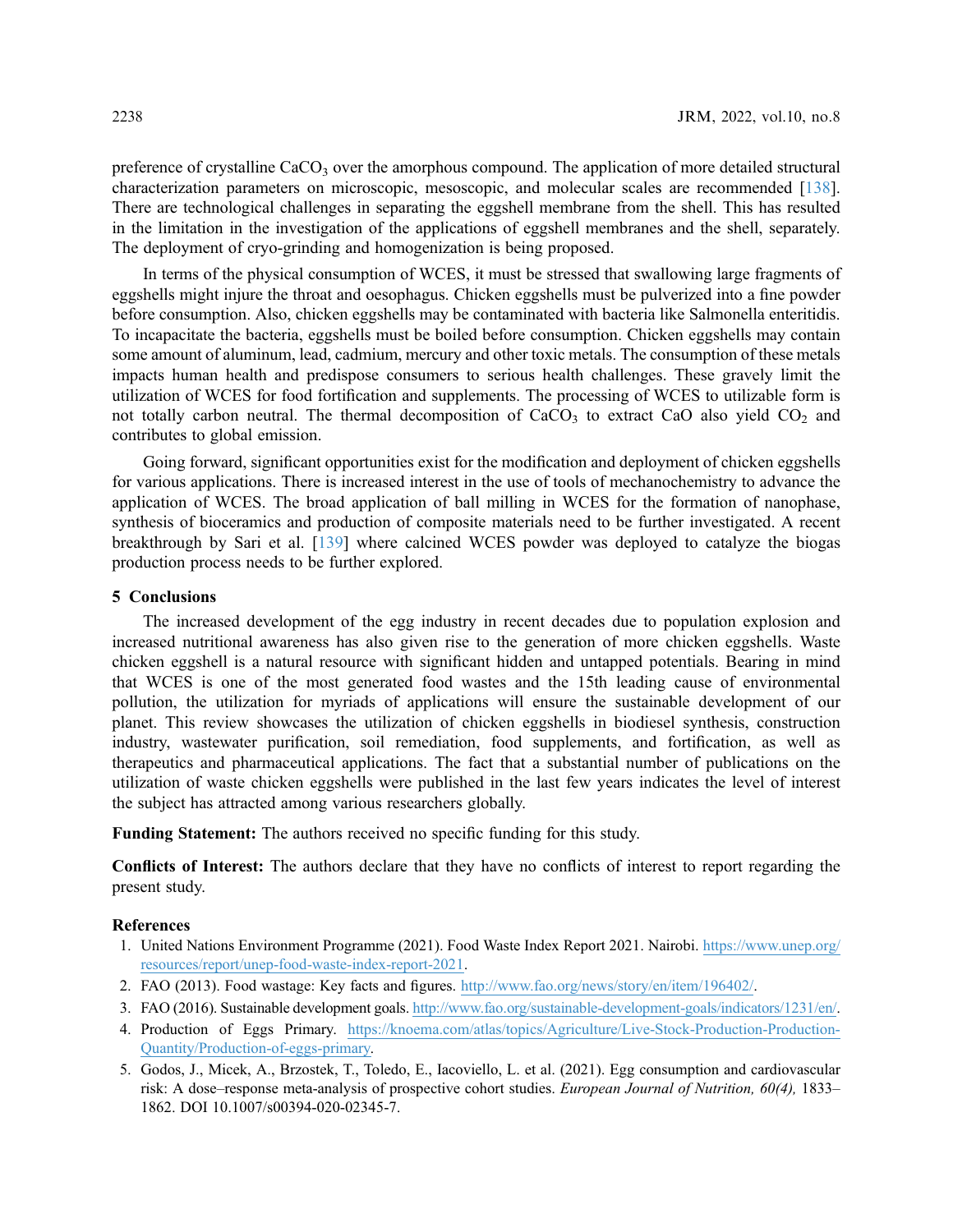- <span id="page-22-0"></span>6. Ajala, E., Eletta, O., Oyeniyi, S. (2018). Characterization and evaluation of chicken eggshell for use as a bioresource. Arid Zone Journal of Engineering, Technology and Environment, 14(1), 26–40.
- <span id="page-22-1"></span>7. Faridi, H., Arabhosseini, A. (2018). Application of eggshell wastes as valuable and utilizable products: A review. Research in Agricultural Engineering, 64(2), 104–114. DOI [10.17221/6/2017-RAE](http://dx.doi.org/10.17221/6/2017-RAE).
- <span id="page-22-2"></span>8. Laca, A., Laca, A., Díaz, M. (2017). Eggshell waste as catalyst: A review. Journal of Environmental Management, 197, 351–359. DOI [10.1016/j.jenvman.2017.03.088.](http://dx.doi.org/10.1016/j.jenvman.2017.03.088)
- <span id="page-22-9"></span>9. Eggshell. <https://www.wikiwand.com/en/Eggshell>.
- <span id="page-22-3"></span>10. Abdulrahman, I., Tijani, H. I., Mohammed, B. A., Saidu, H., Yusuf, H. et al. (2014). From garbage to biomaterials: An overview on egg shell based hydroxyapatite. Journal of Materials, 2014, 1–6. DOI [10.1155/2014/802467.](http://dx.doi.org/10.1155/2014/802467)
- <span id="page-22-4"></span>11. Waheed, M., Butt, M. S., Shehzad, A., Adzahan, N. M., Shabbir, M. A. et al. (2019). Eggshell calcium: A cheap alternative to expensive supplements. Trends in Food Science & Technology, 91, 219-230. DOI [10.1016/j.](http://dx.doi.org/10.1016/j.tifs.2019.07.021) [tifs.2019.07.021.](http://dx.doi.org/10.1016/j.tifs.2019.07.021)
- <span id="page-22-5"></span>12. Hamada, H. M., Tayeh, B. A., Al-Attar, A., Yahaya, F. M., Muthusamy, K. et al. (2020). The present state of the use of eggshell powder in concrete: A review. Journal of Building Engineering, 32, 101583. DOI [10.1016/j.](http://dx.doi.org/10.1016/j.jobe.2020.101583) [jobe.2020.101583](http://dx.doi.org/10.1016/j.jobe.2020.101583).
- 13. Tan, Y. H., Abdullah, M. O., Nolasco-Hipolito, C., Taufiq-Yap, Y. H. (2015). Waste ostrich- and chicken-eggshells as heterogeneous base catalyst for biodiesel production from used cooking oil: Catalyst characterization and biodiesel yield performance. Applied Energy, 160, 58–70. DOI [10.1016/j.apenergy.2015.09.023.](http://dx.doi.org/10.1016/j.apenergy.2015.09.023)
- <span id="page-22-17"></span>14. Mittal, A., Teotia, M., Soni, R. K., Mittal, J. (2016). Applications of egg shell and egg shell membrane as adsorbents: A review. Journal of Molecular Liquids, 223, 376–387. DOI [10.1016/j.molliq.2016.08.065](http://dx.doi.org/10.1016/j.molliq.2016.08.065).
- <span id="page-22-6"></span>15. Carvalho, J., Araújo, J., Castro, F. (2011). Alternative low-cost adsorbent for water and wastewater decontamination derived from eggshell waste: An overview. Waste and Biomass Valorization, 2(2), 157–167. DOI [10.1007/s12649-010-9058-y.](http://dx.doi.org/10.1007/s12649-010-9058-y)
- <span id="page-22-7"></span>16. Lima, D. S., Perez-Lopez, O. W. (2020). Oxidative coupling of methane to light olefins using waste eggshell as catalyst. Inorganic Chemistry Communications, 116, 107928. DOI [10.1016/j.inoche.2020.107928S](http://dx.doi.org/10.1016/j.inoche.2020.107928S).
- 17. Park, S., Choi, K. S., Lee, D., Kim, D., Lim, K. T. et al. (2016). Eggshell membrane: Review and impact on engineering. Biosystems Engineering, 151, 446–463. DOI [10.1016/j.biosystemseng.2016.10.014](http://dx.doi.org/10.1016/j.biosystemseng.2016.10.014).
- <span id="page-22-8"></span>18. Kulshreshtha, G., Ahmed, T. A., Wu, L., Diep, T., Hincke, M. T. (2020). A novel eco-friendly green approach to produce particalized eggshell membrane (PEM) for skin health applications. Biomaterials Science, 8(19), 5346– 5361. DOI [10.1039/D0BM01110J](http://dx.doi.org/10.1039/D0BM01110J).
- <span id="page-22-10"></span>19. Sembiring, H. B., Pasaribu, N., Sitepu, J. (2021). Calcium carbonate from chicken eggshells as adsorbents. AIP Conference Proceedings, 2342(1), 070005. DOI [10.1063/5.0046388.](http://dx.doi.org/10.1063/5.0046388)
- <span id="page-22-11"></span>20. Health Effects Institute (2020). State of Global Air 2020. [https://www.stateofglobalair.org.](https://www.stateofglobalair.org)
- <span id="page-22-13"></span>21. Soria-Figueroa, E., Mena-Cervantes, V. Y., García-Solares, M., Hernández-Altamirano, R., Vazquez-Arenas, J. (2020). Statistical optimization of biodiesel production from waste cooking oil using CaO as catalyst in a robinson-mahoney type reactor. Fuel, 282, 118853. DOI [10.1016/j.fuel.2020.118853.](http://dx.doi.org/10.1016/j.fuel.2020.118853)
- <span id="page-22-12"></span>22. Kumar, C. B., Lata, D. B., Mahto, D. (2021). Effect of addition of di-tert butyl peroxide (DTBP) on performance and exhaust emissions of dual fuel diesel engine with hydrogen as a secondary fuel. International Journal of Hydrogen Energy, 46(14), 9595–9612. DOI [10.1016/j.ijhydene.2020.12.129.](http://dx.doi.org/10.1016/j.ijhydene.2020.12.129)
- <span id="page-22-14"></span>23. Awogbemi, O., Inambao, F. L., Onuh, E. I. (2018). Development and characterization of chicken eggshell waste as potential catalyst for biodiesel production. International Journal of Mechanical Engineering and Technology, 9(12), 1329–1346.
- <span id="page-22-15"></span>24. Awogbemi, O., Kallon, D. V. V., Aigbodion, V. S. (2021). Trends in the development and utilization of agricultural wastes as heterogeneous catalyst for biodiesel production. Journal of the Energy Institute, 98, 244–258. DOI [10.1016/j.joei.2021.06.017.](http://dx.doi.org/10.1016/j.joei.2021.06.017)
- <span id="page-22-16"></span>25. Lani, N. S., Ngadi, N., Inuwa, I. M. (2020). New route for the synthesis of silica-supported calcium oxide catalyst in biodiesel production. Renewable Energy, 156, 1266–1277. DOI [10.1016/j.renene.2019.10.132](http://dx.doi.org/10.1016/j.renene.2019.10.132).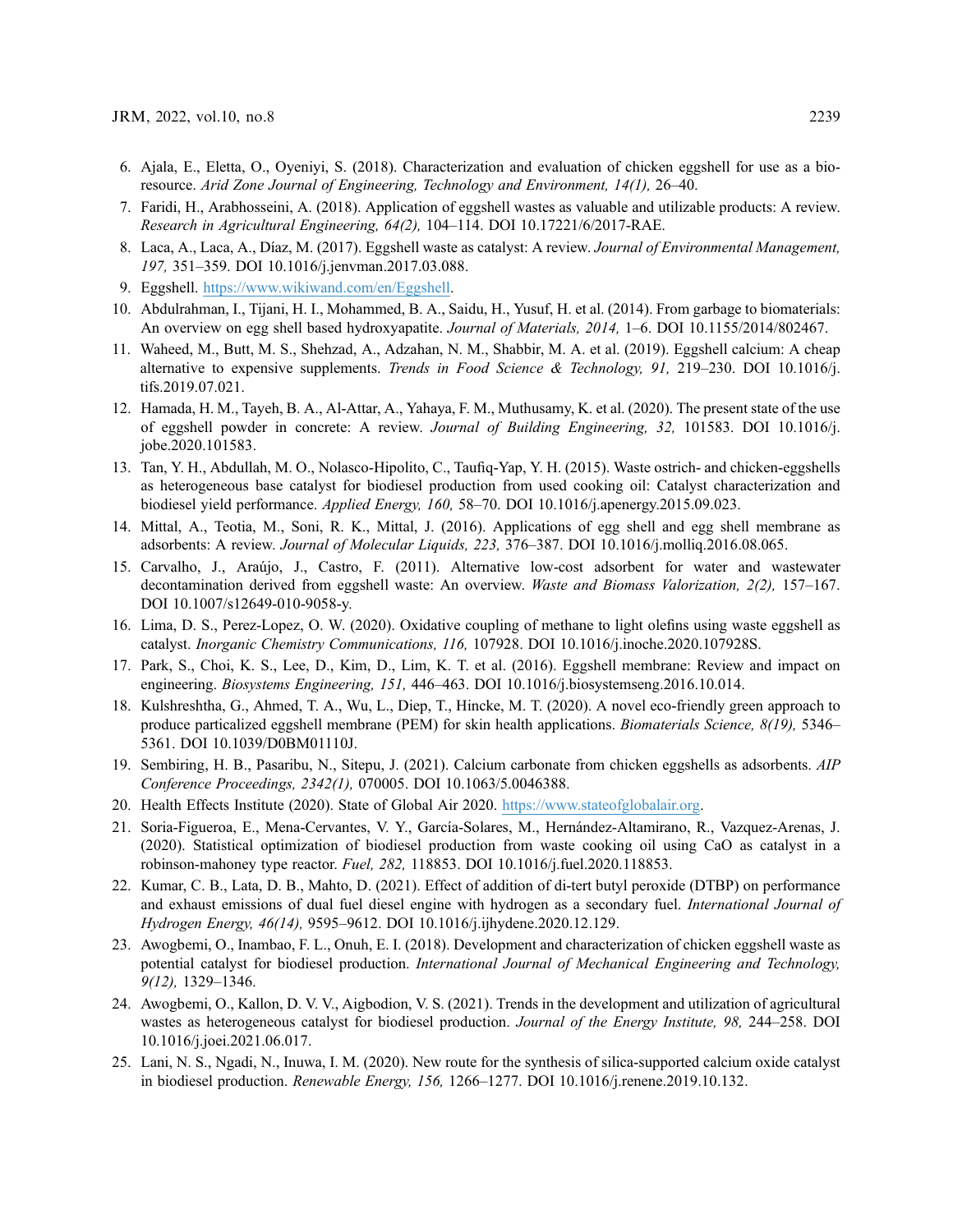- <span id="page-23-0"></span>26. Ajala, E. O., Ajala, M. A., Odetoye, T. E., Aderibigbe, F. A., Osanyinpeju, H. O. et al. (2020). Thermal modification of chicken eggshell as heterogeneous catalyst for palm kernel biodiesel production in an optimization process. Biomass Conversion and Biorefinery, 11, 2599–26151. DOI [10.1007/s13399-020-00636-x.](http://dx.doi.org/10.1007/s13399-020-00636-x)
- <span id="page-23-1"></span>27. Awogbemi, O., Inambao, F., Onuh, E. I. (2020). Modification and characterization of chicken eggshell for possible catalytic applications. Heliyon, 6(10), e05283. DOI [10.1016/j.heliyon.2020.e05283](http://dx.doi.org/10.1016/j.heliyon.2020.e05283).
- <span id="page-23-2"></span>28. Awogbemi, O., Onuh, E. I., Komolafe, C. A. (2019). Thermal degradation and spectroscopic study of neat palm oil, waste palm oil, and waste palm oil methyl ester. IOP Conference Series: Earth and Environmental Science, 331, 012032. DOI [10.1088/1755-1315/331/1/012032](http://dx.doi.org/10.1088/1755-1315/331/1/012032).
- <span id="page-23-3"></span>29. Farid Fitri Kamaronzaman, M., Kahar, H., Hassan, N., Farhan Hanafi, M., Sapawe, N. (2020). Optimization of biodiesel production from waste cooking oil using eggshell catalyst. Materials Today: Proceedings, 31, 324– 328. DOI [10.1016/j.matpr.2020.06.080.](http://dx.doi.org/10.1016/j.matpr.2020.06.080)
- <span id="page-23-4"></span>30. Farooq, M., Ramli, A., Naeem, A., Mahmood, T., Ahmad, S. et al. (2018). Biodiesel production from date seed oil (Phoenix dactylifera L.) via egg shell derived heterogeneous catalyst. Chemical Engineering Research and Design, 132, 644–651. DOI [10.1016/j.cherd.2018.02.002.](http://dx.doi.org/10.1016/j.cherd.2018.02.002)
- <span id="page-23-5"></span>31. Rahman, W. U., Fatima, A., Anwer, A. H., Athar, M., Khan, M. Z. et al. (2019). Biodiesel synthesis from eucalyptus oil by utilizing waste egg shell derived calcium based metal oxide catalyst. Process Safety and Environmental Protection, 122, 313–319. DOI [10.1016/j.psep.2018.12.015](http://dx.doi.org/10.1016/j.psep.2018.12.015).
- <span id="page-23-6"></span>32. Odetoye, T. E., Agu, J. O., Ajala, E. O. (2021). Biodiesel production from poultry wastes: Waste chicken fat and eggshell. Journal of Environmental Chemical Engineering, 9(4), 105654. DOI [10.1016/j.jece.2021.105654](http://dx.doi.org/10.1016/j.jece.2021.105654).
- <span id="page-23-7"></span>33. Lani, N., Ngadi, N., Jusoh, M., Mohamad, Z., Zakaria, Z. (2019). Outstanding performance of waste chicken eggshell derived CaO as a green catalyst in biodiesel production: Optimization of calcination conditions. Journal of Physics: Conference Series, 1349(1), 012051. DOI [10.1088/1742-6596/1349/1/012051](http://dx.doi.org/10.1088/1742-6596/1349/1/012051).
- <span id="page-23-13"></span>34. Tan, Y. H., Abdullah, M. O., Nolasco-Hipolito, C., Ahmad Zauzi, N. S. (2017). Application of RSM and taguchi methods for optimizing the transesterification of waste cooking oil catalyzed by solid ostrich and chicken-eggshell derived CaO. Renewable Energy, 114, 437–447. DOI [10.1016/j.renene.2017.07.024](http://dx.doi.org/10.1016/j.renene.2017.07.024).
- <span id="page-23-14"></span>35. Santya, G., Maheswaran, T., Yee, K. F. (2019). Optimization of biodiesel production from high free fatty acid river catfish oil (Pangasius hypothalamus) and waste cooking oil catalyzed by waste chicken egg shells derived catalyst. SN Applied Sciences, 1(2), 152. DOI [10.1007/s42452-018-0155-z](http://dx.doi.org/10.1007/s42452-018-0155-z).
- <span id="page-23-8"></span>36. Gupta, A. R., Rathod, V. K. (2018). Waste cooking oil and waste chicken eggshells derived solid base catalyst for the biodiesel production: Optimization and kinetics. Waste Management, 79, 169-178. DOI [10.1016/j.](http://dx.doi.org/10.1016/j.wasman.2018.07.022) [wasman.2018.07.022](http://dx.doi.org/10.1016/j.wasman.2018.07.022).
- <span id="page-23-9"></span>37. Liu, M., Jia, S., Gong, Y., Song, C., Guo, X. (2013). Effective hydrolysis of cellulose into glucose over sulfonated sugar-derived carbon in an ionic liquid. Industrial & Engineering Chemistry Research, 52(24), 8167-8173. DOI [10.1021/ie400571e.](http://dx.doi.org/10.1021/ie400571e)
- <span id="page-23-10"></span>38. Hu, S., Smith, T. J., Lou, W., Zong, M. (2014). Efficient hydrolysis of cellulose over a novel sucralose-derived solid acid with cellulose-binding and catalytic sites. Journal of Agricultural and Food Chemistry, 62(8), 1905– 1911. DOI [10.1021/jf405712b](http://dx.doi.org/10.1021/jf405712b).
- <span id="page-23-11"></span>39. Sari, Y. W., Listiani, E., Putri, S. Y., Abidin, Z. (2020). Prospective of eggshell nanocalcium in improving biogas production from palm oil mill effluent. Waste and Biomass Valorization, 11(9), 4631-4638. DOI [10.1007/s12649-](http://dx.doi.org/10.1007/s12649-019-00786-8) [019-00786-8.](http://dx.doi.org/10.1007/s12649-019-00786-8)
- <span id="page-23-12"></span>40. Raheem, A., Liu, H., Ji, G., Zhao, M. (2019). Gasification of lipid-extracted microalgae biomass promoted by waste eggshell as CaO catalyst. Algal Research, 42, 101601. DOI [10.1016/j.algal.2019.101601.](http://dx.doi.org/10.1016/j.algal.2019.101601)
- <span id="page-23-15"></span>41. Global Cement Production 1995–2020. [https://www.statista.com/statistics/1087115/global-cement-production](https://www.statista.com/statistics/1087115/global-cement-production-volume/)[volume/.](https://www.statista.com/statistics/1087115/global-cement-production-volume/)
- <span id="page-23-16"></span>42. Cement Statistics and Information. <https://www.usgs.gov/centers/nmic/cement-statistics-and-information>.
- <span id="page-23-17"></span>43. Global cement market (Production, consumption, imports & exports): Insight, trends and forecast 2019–2021. <https://www.researchandmarkets.com/reports/4871690/global-cement-market-production-consumption>.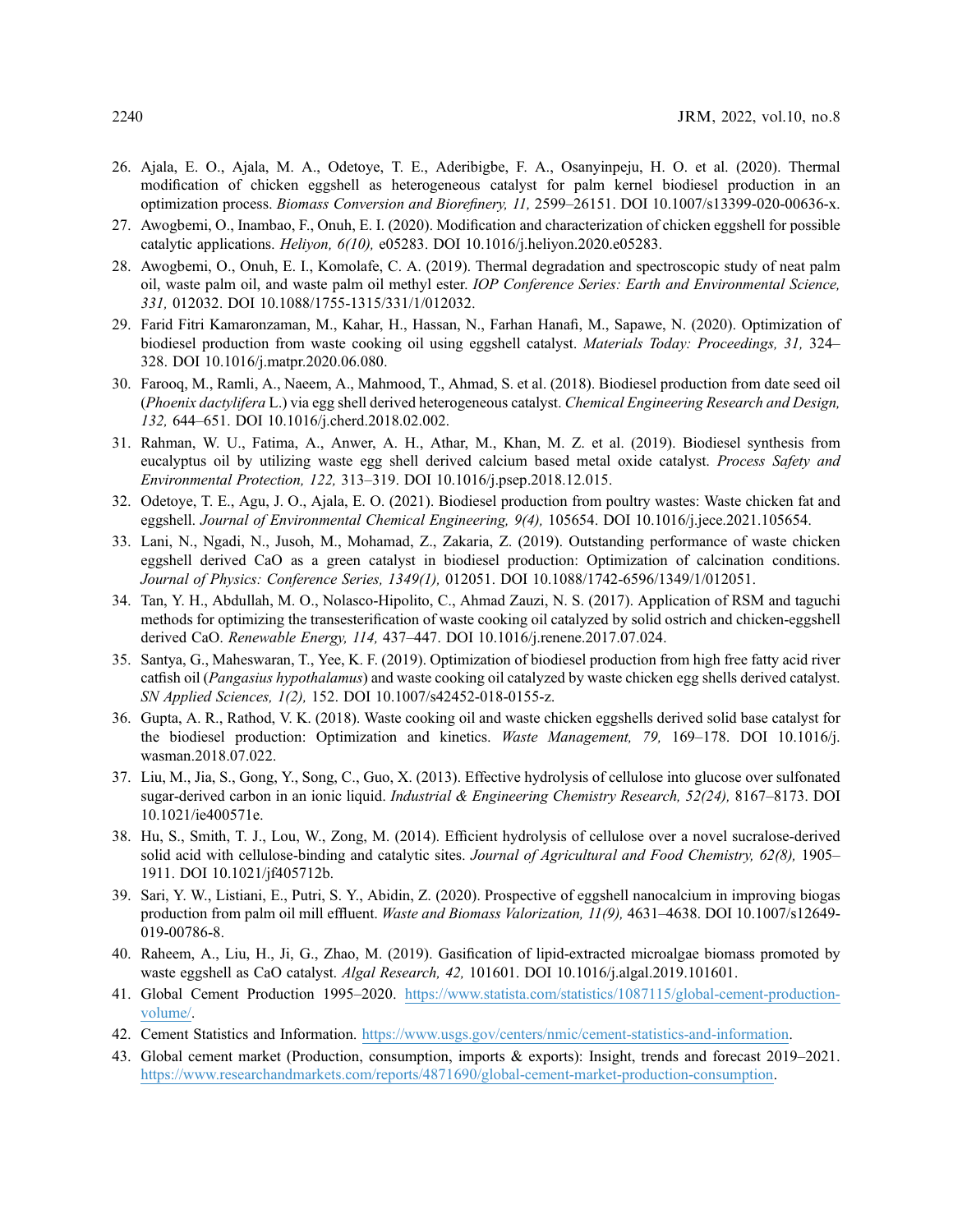- <span id="page-24-0"></span>44. Soltanzadeh, F., Emam-Jomeh, M., Edalat-Behbahani, A., Soltan-Zadeh, Z. (2018). Development and characterization of blended cements containing seashell powder. Construction and Building Materials, 161, 292–304. DOI [10.1016/j.conbuildmat.2017.11.111.](http://dx.doi.org/10.1016/j.conbuildmat.2017.11.111)
- <span id="page-24-1"></span>45. Benhelal, E., Shamsaei, E., Rashid, M. I. (2021). Challenges against  $CO<sub>2</sub>$  abatement strategies in cement industry: A review. Journal of Environmental Sciences, 104, 84–101. DOI [10.1016/j.jes.2020.11.020.](http://dx.doi.org/10.1016/j.jes.2020.11.020)
- <span id="page-24-2"></span>46. Cement. [https://www.iea.org/reports/cement.](https://www.iea.org/reports/cement)
- <span id="page-24-3"></span>47. Zanelato, C. B., Pires, A. F., da Silva, S. N., Galdino, A. G. S. (2020). Development of biphasic bone cement obtained from chicken eggshell. Journal of Materials Research and Technology, 9(4), 7297–7304. DOI [10.1016/j.jmrt.2020.05.053.](http://dx.doi.org/10.1016/j.jmrt.2020.05.053)
- <span id="page-24-4"></span>48. Hart, A. (2020). Mini-review of waste shell-derived materials' applications. Waste Management & Research, 38(5), 514–527. DOI [10.1177/0734242X19897812](http://dx.doi.org/10.1177/0734242X19897812).
- <span id="page-24-5"></span>49. Razali, N., Azizan, M. A., Pa'ee, K. F., Razali, N., Jumadi, N. (2020). Preliminary studies on calcinated chicken eggshells as fine aggregates replacement in conventional concrete. Materials Today: Proceedings, 31, 354–359. DOI [10.1016/j.matpr.2020.06.232](http://dx.doi.org/10.1016/j.matpr.2020.06.232).
- <span id="page-24-6"></span>50. Amaral, M. C., Siqueira, F. B., Destefani, A. Z., Holanda, J. N. F. (2013). Soil–cement bricks incorporated with eggshell waste. Proceedings of the Institution of Civil Engineers-Waste and Resource Management, 166(3), 137– 141. DOI [10.1680/warm.12.00024.](http://dx.doi.org/10.1680/warm.12.00024)
- <span id="page-24-15"></span>51. Parthasarathi, N., Prakash, M., Satyanarayanan, K. (2017). Experimental study on partial replacement of cement with egg shell powder and silica fume. Rasayan Journal of Chemistry, 10(2), 442–449. DOI [10.7324/](http://dx.doi.org/10.7324/RJC.2017.1021689) [RJC.2017.1021689.](http://dx.doi.org/10.7324/RJC.2017.1021689)
- <span id="page-24-16"></span>52. Bandhavya, G., Sandeep, K., Bindhushree, G. (2017). An experimental study on partial replacement of cement with egg shell powder in concrete. International Research Journal of Engineering and Technology, 4(6), 2318–2323.
- <span id="page-24-17"></span>53. Balouch, N., Rashid, K., Javed, S., Ahmad, T. (2017). Experimental study on compressive strength of concrete by partial replacement of cement with eggshell powder. Technical Journal of University of Engineering and Technology, 22, 21–27.
- <span id="page-24-7"></span>54. Ing, D. S., Choo, C. S. (2014). Eggshell powder: Potential filler in concrete. Proceedings of 8th Malaysian Technical Universities Conference on Engineering and Technology.
- <span id="page-24-8"></span>55. Jaber, H. A., Mahdi, R. S., Hassan, A. K. (2020). Influence of eggshell powder on the portland cement mortar properties. Materials Today: Proceedings, 20, 391–396. DOI [10.1016/j.matpr.2019.09.153](http://dx.doi.org/10.1016/j.matpr.2019.09.153).
- <span id="page-24-18"></span>56. Shiferaw, N., Habte, L., Thenepalli, T., Ahn, J. W. (2019). Effect of eggshell powder on the hydration of cement paste. Materials, 12(15), 2483. DOI [10.3390/ma12152483](http://dx.doi.org/10.3390/ma12152483).
- <span id="page-24-9"></span>57. Yu, T. Y., Ing, D. S., Choo, C. S., Azed, M. A. (2017). Natural lime treated as partial cement replacement to produce concrete. International Journal on Advanced Science Engineering Information Technology, 7, 1798–1804.
- <span id="page-24-10"></span>58. Pliya, P., Cree, D. (2015). Limestone derived eggshell powder as a replacement in portland cement mortar. Construction and Building Materials, 95, 1–9. DOI [10.1016/j.conbuildmat.2015.07.103/.](http://dx.doi.org/10.1016/j.conbuildmat.2015.07.103/)
- <span id="page-24-11"></span>59. Vasudevan, G., Wei, S. C. (2020). Utilisation of eggshell powder (ESP) as partial replacement of cement incorporating superplasticizer. IOP Conference Series: Materials Science and Engineering, 840(1), 012016. DOI [10.1088/1757-899X/840/1/012016.](http://dx.doi.org/10.1088/1757-899X/840/1/012016)
- <span id="page-24-12"></span>60. Francis, A., Yalley, P., Arkoh, K. (2016). Improving compressed laterite bricks using powdered eggshells. International Journal of Engineering and Science, 5(4), 65–70.
- <span id="page-24-13"></span>61. Wang, X., Ji, G., Zhang, Y., Guo, Y., Zhao, J. (2021). Research on high-and low-temperature characteristics of bitumen blended with waste eggshell powder. Materials, 14(8), 2020. DOI [10.3390/ma14082020.](http://dx.doi.org/10.3390/ma14082020)
- <span id="page-24-19"></span>62. Masued, G. G. (2019). Investigating the ability of using eggshell powder as a filler in Hot Mix asphalt mixture. IOP Conference Series: Materials Science and Engineering, 518, 022047. DOI [10.1088/1757-899X/518/2/022047.](http://dx.doi.org/10.1088/1757-899X/518/2/022047)
- <span id="page-24-14"></span>63. Huang, J., Shiva Kumar, G., Ren, J., Sun, Y., Li, Y. et al. (2021). Towards the potential usage of eggshell powder as bio-modifier for asphalt binder and mixture: Workability and mechanical properties. International Journal of Pavement Engineering, 1–13. DOI [10.1080/10298436.2021.1905809.](http://dx.doi.org/10.1080/10298436.2021.1905809)
- <span id="page-24-20"></span>64. Clean Water. [https://ourworldindata.org/water-access.](https://ourworldindata.org/water-access)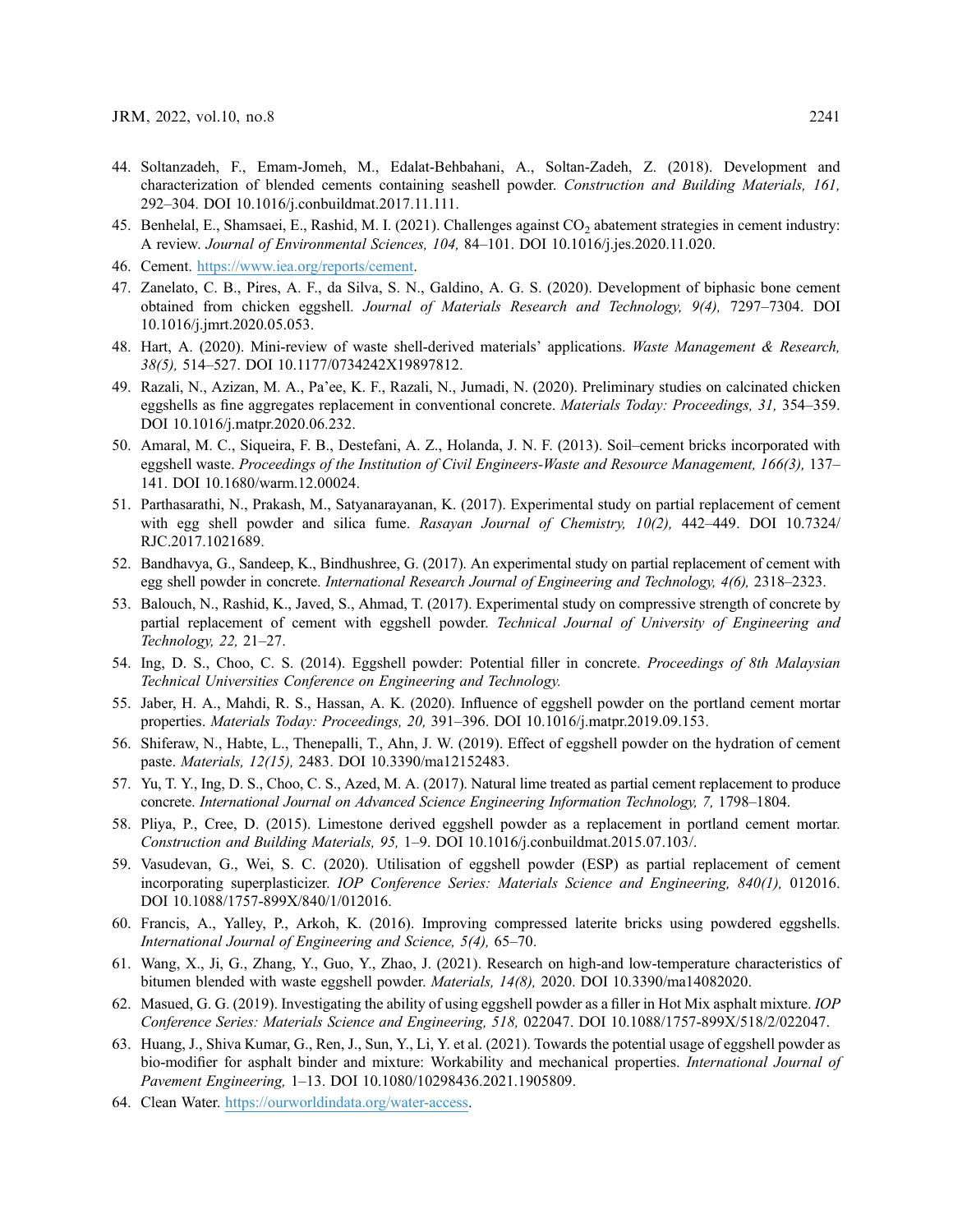- <span id="page-25-0"></span>65. Azizullah, A., Khattak, M. N. K., Richter, P., Häder, D. P. (2011). Water pollution in Pakistan and its impact on public health—A review. *Environment International*, 37(2), 479-497. DOI [10.1016/j.envint.2010.10.007](http://dx.doi.org/10.1016/j.envint.2010.10.007).
- <span id="page-25-1"></span>66. Lead Poisoning and Health. [https://www.who.int/news-room/fact-sheets/detail/lead-poisoning-and-health.](https://www.who.int/news-room/fact-sheets/detail/lead-poisoning-and-health)
- <span id="page-25-2"></span>67. Abbaszadeh, S., Wan Alwi, S. R., Webb, C., Ghasemi, N., Muhamad, I. I. (2016). Treatment of lead-contaminated water using activated carbon adsorbent from locally available papaya peel biowaste. Journal of Cleaner Production, 118, 210–222. DOI [10.1016/j.jclepro.2016.01.054](http://dx.doi.org/10.1016/j.jclepro.2016.01.054).
- <span id="page-25-3"></span>68. Wong, S., Ngadi, N., Inuwa, I. M., Hassan, O. (2018). Recent advances in applications of activated carbon from biowaste for wastewater treatment: A short review. Journal of Cleaner Production, 175, 361–375. DOI [10.1016/j.](http://dx.doi.org/10.1016/j.jclepro.2017.12.059) [jclepro.2017.12.059](http://dx.doi.org/10.1016/j.jclepro.2017.12.059).
- <span id="page-25-4"></span>69. Tamjidi, S., Ameri, A. (2020). A review of the application of sea material shells as low cost and effective bioadsorbent for removal of heavy metals from wastewater. Environmental Science and Pollution Research, 27(25), 31105–31119. DOI [10.1007/s11356-020-09655-7.](http://dx.doi.org/10.1007/s11356-020-09655-7)
- <span id="page-25-5"></span>70. Daraei, H., Mittal, A., Noorisepehr, M., Mittal, J. (2015). Separation of chromium from water samples using eggshell powder as a low-cost sorbent: Kinetic and thermodynamic studies. Desalination and Water Treatment, 53(1), 214–220. DOI [10.1080/19443994.2013.837011.](http://dx.doi.org/10.1080/19443994.2013.837011)
- <span id="page-25-15"></span>71. Jendia, A. H., Hamzah, S., Abuhabib, A., El-Ashgar, N. M. (2020). Removal of nitrate from groundwater by eggshell biowaste. Water Supply, 20(7), 2514–2529. DOI [10.2166/ws.2020.151](http://dx.doi.org/10.2166/ws.2020.151).
- <span id="page-25-16"></span>72. Ikram, M., Rehman, A. U., Ali, S., Ali, S., Ul, S. et al. (2016). The adsorptive potential of chicken egg shells for the removal of oxalic acid from wastewater. Journal of Biomedical Engineering and Informatics, 2(2), 118–131. [10.5430/jbei.v2n2p118](http://dx.doi.org/10.5430/jbei.v2n2p118).
- <span id="page-25-6"></span>73. Renu, M. A., Singh, K., Upadhyaya, S., Dohare, R. (2017). Removal of heavy metals from wastewater using modified agricultural adsorbents. Materials Today: Proceedings, 4(9), 10534–10538. DOI [10.1016/j.](http://dx.doi.org/10.1016/j.matpr.2017.06.415) [matpr.2017.06.415](http://dx.doi.org/10.1016/j.matpr.2017.06.415).
- <span id="page-25-7"></span>74. Wang, H., Gao, B., Fang, J., Ok, Y. S., Xue, Y. et al. (2018). Engineered biochar derived from eggshell-treated biomass for removal of aqueous lead. Ecological Engineering, 121, 124-129. DOI [10.1016/j.](http://dx.doi.org/10.1016/j.ecoleng.2017.06.029) [ecoleng.2017.06.029.](http://dx.doi.org/10.1016/j.ecoleng.2017.06.029)
- <span id="page-25-8"></span>75. Jalu, R. G., Chamada, T. A., Kasirajan, D. R. (2021). Calcium oxide nanoparticles synthesis from hen eggshells for removal of lead (Pb(II)) from aqueous solution. *Environmental Challenges*, 100193. DOI [10.1016/j.](http://dx.doi.org/10.1016/j.envc.2021.100193) [envc.2021.100193](http://dx.doi.org/10.1016/j.envc.2021.100193).
- <span id="page-25-9"></span>76. de Angelis, G., Medeghini, L., Conte, A. M., Mignardi, S. (2017). Recycling of eggshell waste into low-cost adsorbent for Ni removal from wastewater. Journal of Cleaner Production, 164, 1497–1506. DOI [10.1016/j.](http://dx.doi.org/10.1016/j.jclepro.2017.07.085) [jclepro.2017.07.085](http://dx.doi.org/10.1016/j.jclepro.2017.07.085).
- <span id="page-25-10"></span>77. Madiabu, M. J., Untung, J., Solihat, I., Ichzan, A. M. (2021). Equilibrium and kinetic study of removal copper (II) from aqueous solution using chicken eggshells: Low cost sorbent. Molekul, 16(1), 28–37. [10.20884/1.](http://dx.doi.org/10.20884/1.jm.2021.16.1.658) [jm.2021.16.1.658.](http://dx.doi.org/10.20884/1.jm.2021.16.1.658)
- <span id="page-25-11"></span>78. Tizo, M. S., Blanco, L. A. V., Cagas, A. C. Q., Dela Cruz, B. R. B., Encoy, J. C. et al. (2018). Efficiency of calcium carbonate from eggshells as an adsorbent for cadmium removal in aqueous solution. Sustainable Environment Research, 28(6), 326–332. DOI [10.1016/j.serj.2018.09.002](http://dx.doi.org/10.1016/j.serj.2018.09.002).
- <span id="page-25-12"></span>79. Pettinato, M., Chakraborty, S., Arafat, H. A., Calabro, V. (2015). Eggshell: A green adsorbent for heavy metal removal in an MBR system. Ecotoxicology and Environmental Safety, 121, 57–62. DOI [10.1016/j.](http://dx.doi.org/10.1016/j.ecoenv.2015.05.046) [ecoenv.2015.05.046](http://dx.doi.org/10.1016/j.ecoenv.2015.05.046).
- <span id="page-25-13"></span>80. Piaskowski, K., Świderska-Dąbrowska, R., Zarzycki, P. K. (2018). Dye removal from water and wastewater using various physical, chemical, and biological processes. Journal of AOAC International, 101(5), 1371–1384. DOI [10.5740/jaoacint.18-0051](http://dx.doi.org/10.5740/jaoacint.18-0051).
- <span id="page-25-14"></span>81. Rápó, E., Aradi, L. E., Szabó, Á., Posta, K., Szép, R. et al. (2020). Adsorption of remazol brilliant violet-5R textile dye from aqueous solutions by using eggshell waste biosorbent. Scientific Reports, 10(1), 1-12. DOI [10.1038/](http://dx.doi.org/10.1038/s41598-020-65334-0) [s41598-020-65334-0.](http://dx.doi.org/10.1038/s41598-020-65334-0)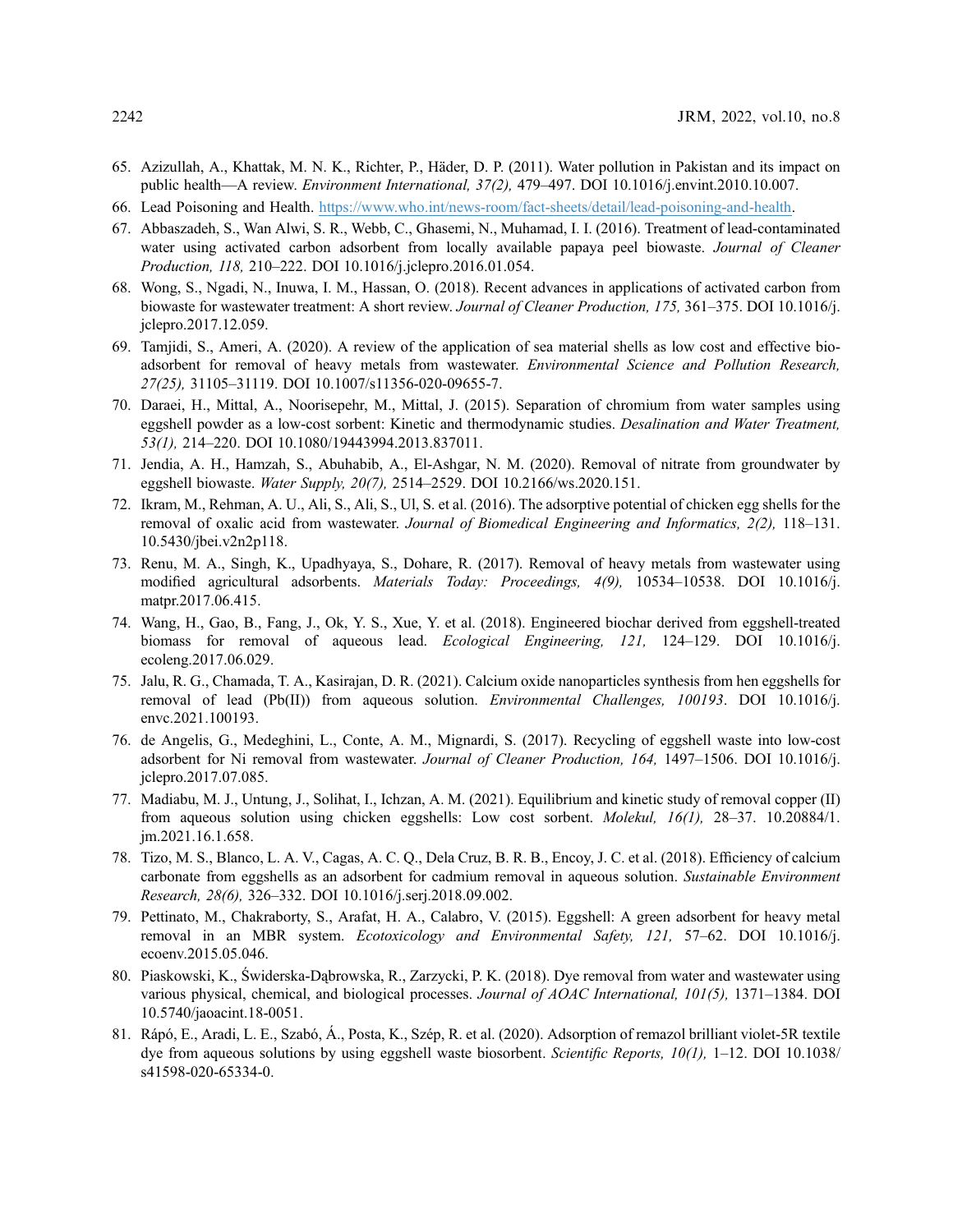- <span id="page-26-0"></span>82. Hevira, L., Rahmi, A., Zein, R., Zilfa, Z., Rahmayeni, R. (2020). The fast and of low-cost-adsorbent to the removal of cationic and anionic dye using chicken eggshell with its membrane. Mediterranean Journal of Chemistry, 10(3), 294–301. DOI [10.13171/mjc02003261271lh](http://dx.doi.org/10.13171/mjc02003261271lh).
- <span id="page-26-1"></span>83. Thakur, S., Singh, S., Pal, B. (2021). Superior adsorptive removal of brilliant green and phenol red dyes mixture by CaO nanoparticles extracted from egg shells. Journal of Nanostructure in Chemistry, 1–15. DOI [10.1007/](http://dx.doi.org/10.1007/s40097-021-00412-x) [s40097-021-00412-x.](http://dx.doi.org/10.1007/s40097-021-00412-x)
- <span id="page-26-2"></span>84. Oliveira, D. A., Benelli, P., Amante, E. R. (2013). A literature review on adding value to solid residues: Egg shells. Journal of Cleaner Production, 46, 42–47. DOI [10.1016/j.jclepro.2012.09.045](http://dx.doi.org/10.1016/j.jclepro.2012.09.045).
- <span id="page-26-3"></span>85. Bakar, T. A. A., Rosly, M. F., Jafar, N. S. A. M. (2017). Eggshell coated grey cast iron for corrosion applications. Jurnal Teknologi, 79(7–4). DOI [10.11113/jt.v79.12258.](http://dx.doi.org/10.11113/jt.v79.12258)
- <span id="page-26-4"></span>86. Yoo, S., Hsieh, J. S., Zou, P., Kokoszka, J. (2009). Utilization of calcium carbonate particles from eggshell waste as coating pigments for ink-jet printing paper. Bioresource Technology, 100(24), 6416–6421. DOI [10.1016/j.](http://dx.doi.org/10.1016/j.biortech.2009.06.112) [biortech.2009.06.112.](http://dx.doi.org/10.1016/j.biortech.2009.06.112)
- <span id="page-26-5"></span>87. Yuan, X., Wu, L., He, X., Zeinu, K., Huang, L. et al. (2017). Separator modified with N, S co-doped mesoporous carbon using egg shell as template for high performance lithium-sulfur batteries. Chemical Engineering Journal, 320, 178–188. DOI [10.1016/j.cej.2017.03.022](http://dx.doi.org/10.1016/j.cej.2017.03.022).
- <span id="page-26-6"></span>88. Minakshi, M., Higley, S., Baur, C., Mitchell, D. R., Jones, R. T. et al. (2019). Calcined chicken eggshell electrode for battery and supercapacitor applications. RSC Advances, 9(46), 26981-26995. DOI [10.1039/C9RA04289J.](http://dx.doi.org/10.1039/C9RA04289J)
- <span id="page-26-7"></span>89. Fecheyr-Lippens, D., Nallapaneni, A., Shawkey, M. D. (2017). Exploring the use of unprocessed waste chicken eggshells for UV-protective applications. Sustainability, 9(2), 232-243. DOI [10.3390/su9020232](http://dx.doi.org/10.3390/su9020232).
- <span id="page-26-8"></span>90. Alipio, M. M. (2019). Eggshells as alternative shielding material against diagnostic X-rays. CMU Journal of Science, 23(2), 40–45. DOI [10.52751/VXNF1485](http://dx.doi.org/10.52751/VXNF1485).
- <span id="page-26-9"></span>91. Ćurković, L., Žmak, I., Kurajica, S., Tonković, M., Šokčević, Z. et al. (2017). From eggshells biowaste to hydroxyapatite biomaterial. Biomaterial. Material Science and Engineering Technology, 48(8), 797–802. DOI [10.1002/mawe.201700052.](http://dx.doi.org/10.1002/mawe.201700052)
- <span id="page-26-10"></span>92. New review: Comparison global calcium intake. [https://www.frieslandcampinainstitute.com/news/new-review](https://www.frieslandcampinainstitute.com/news/new-review-comparison-global-calcium-intake)[comparison-global-calcium-intake](https://www.frieslandcampinainstitute.com/news/new-review-comparison-global-calcium-intake).
- <span id="page-26-11"></span>93. Balk, E., Adam, G., Langberg, V., Earley, A., Clark, P. et al. (2017). Global dietary calcium intake among adults: A systematic review. Osteoporosis International, 28(12), 3315–3324. DOI [10.1007/s00198-017-4230-x.](http://dx.doi.org/10.1007/s00198-017-4230-x)
- <span id="page-26-12"></span>94. Calcium (2021). [https://ods.od.nih.gov/factsheets/Calcium-HealthProfessional/.](https://ods.od.nih.gov/factsheets/Calcium-HealthProfessional/)
- <span id="page-26-13"></span>95. Arnold, M., Rajagukguk, Y. V., Gramza-Michałowska, A. (2021). Functional food for elderly high in antioxidant and chicken eggshell calcium to reduce the risk of osteoporosis—A narrative review. Foods, 10(3), 656. DOI [10.3390/foods10030656.](http://dx.doi.org/10.3390/foods10030656)
- <span id="page-26-14"></span>96. Aditya, S., Stephen, J., Radhakrishnan, M. (2021). Utilization of eggshell waste in calcium-fortified foods and other industrial applications: A review. Trends in Food Science & Technology, 115, 422–432. DOI [10.1016/j.](http://dx.doi.org/10.1016/j.tifs.2021.06.047) [tifs.2021.06.047](http://dx.doi.org/10.1016/j.tifs.2021.06.047).
- <span id="page-26-15"></span>97. King'Ori, A. (2011). A review of the uses of poultry eggshells and shell membranes. International Journal of Poultry Science, 10(11), 908–912. DOI [10.3923/ijps.2011.908.912](http://dx.doi.org/10.3923/ijps.2011.908.912).
- <span id="page-26-16"></span>98. Platon, N., Arus, V. A., Georgescu, A., Nistor, I. D., Barsan, N. (2020). White bread fortified with calcium from eggshell powder. Revista de Chimie, 71, 299–306. DOI [10.37358/Rev.Chim.1949](http://dx.doi.org/10.37358/Rev.Chim.1949).
- <span id="page-26-19"></span>99. Khan, F. A., Ameer, K., Qaiser, M. A., Pasha, I., Mahmood, Q. et al. (2020). Development and analysis of bread fortified with calcium extracted from chicken eggshells of Pakistani market. Food Science and Technology, 41, 14–20. DOI [10.1590/fst.07220.](http://dx.doi.org/10.1590/fst.07220)
- <span id="page-26-17"></span>100. Alsuhaibani, A. M. A. (2018). Rheological and nutritional properties and sensory evaluation of bread fortified with natural sources of calcium. Journal of Food Quality, 2018, 8308361. DOI [10.1155/2018/8308361.](http://dx.doi.org/10.1155/2018/8308361)
- <span id="page-26-18"></span>101. Ray, S., Barman, A. K., Roy, P. K., Singh, B. K. (2017). Chicken eggshell powder as dietary calcium source in chocolate cakes. The Pharma Innovation, 6(9), 1–4.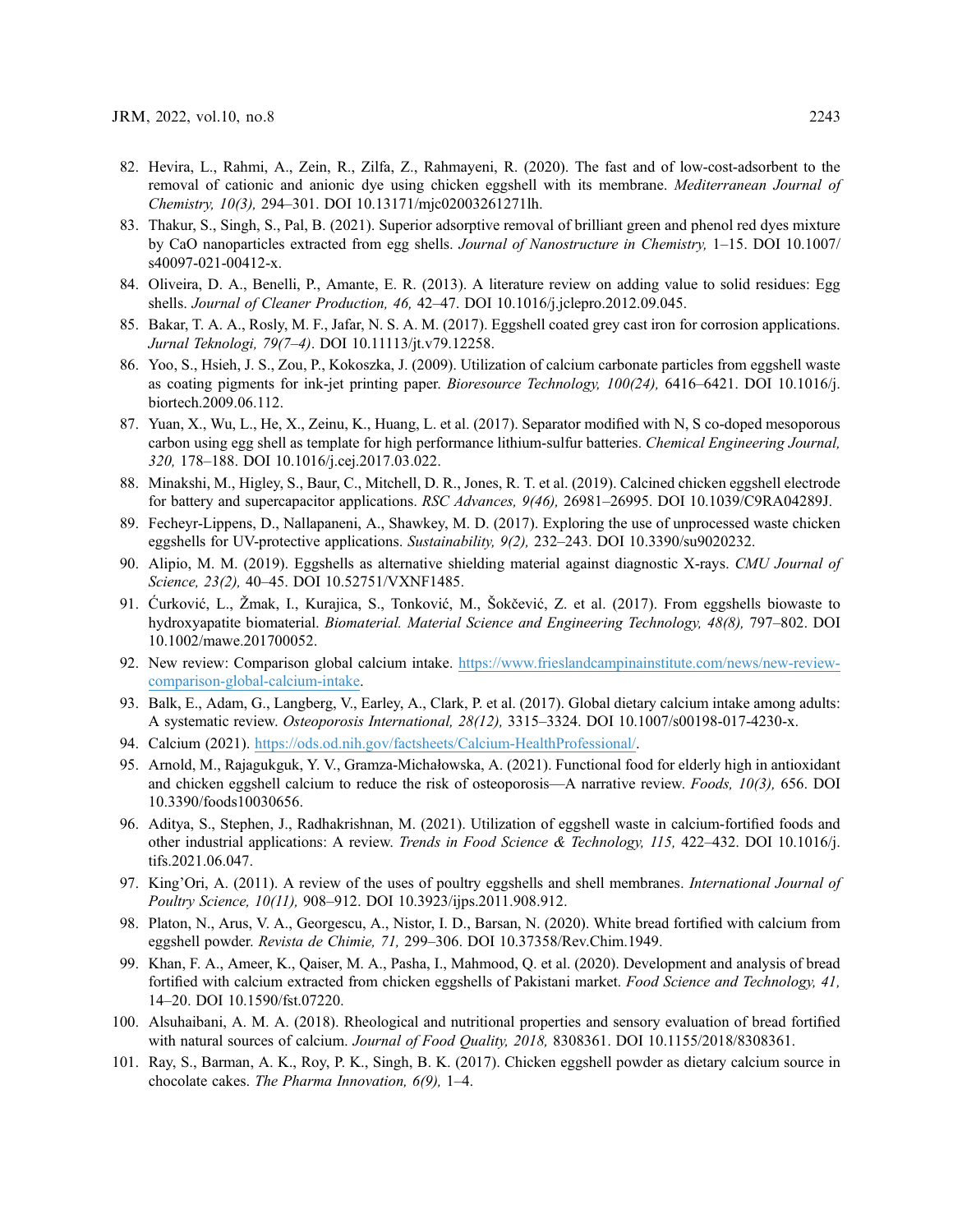- <span id="page-27-0"></span>102. Afzal, F., Mueen-ud-Din, G., Nadeem, M., Murtaza, M. A., Mahmood, S. (2020). Effect of eggshell powder fortification on the physicochemical and organoleptic characteristics of muffins. Pure and Applied Biology, 9(2), 1488–1496. [10.19045/bspab.2020.90154.](http://dx.doi.org/10.19045/bspab.2020.90154)
- <span id="page-27-1"></span>103. El-Shibiny, S., Abd El-Gawad, M. A. M., Assem, F. M., El-Sayed, S. M. (2018). The use of nano-sized eggshell powder for calcium fortification of cow? s and buffalo? s milk yogurts. Acta Scientiarum Polonorum Technologia Alimentaria, 17(1), 37–49. [10.17306/J.AFS.2018.054](http://dx.doi.org/10.17306/J.AFS.2018.054).
- <span id="page-27-2"></span>104. Novelina, N., Anggraini, T., Putri, L. N. (2020). Characteristics of jelly candy made from soybean milk and addition of eggshell powder. Asian Journal of Applied Research for Community Development and Empowerment, 4(1), 39–43. DOI [10.29165/ajarcde.v4i1.37](http://dx.doi.org/10.29165/ajarcde.v4i1.37).
- <span id="page-27-3"></span>105. Prasetyo, B., Prayitno, A. H. (2021). The sensory characteristics of fortified beef sausage with duck eggshell nano-calcium. IOP Conference Series: Earth and Environmental Science, 672(1), 012042. DOI [10.1088/1755-](http://dx.doi.org/10.1088/1755-1315/672/1/012042) [1315/672/1/012042](http://dx.doi.org/10.1088/1755-1315/672/1/012042).
- <span id="page-27-4"></span>106. Lachowicz, S., Oszmiański, J., Wilczyńska, M., Zaguła, G., Saletnik, B. et al. (2020). Impact mineralization of chokeberry and cranberry fruit juices using a new functional additive on the protection of bioactive compounds and antioxidative properties. Molecules, 25(3), 659. DOI [10.3390/molecules25030659](http://dx.doi.org/10.3390/molecules25030659).
- <span id="page-27-5"></span>107. Brun, L. R., Lupo, M., Delorenzi, D. A., di Loreto, V. E., Rigalli, A. (2013). Chicken eggshell as suitable calcium source at home. International Journal of Food Sciences and Nutrition, 64(6), 740-743. DOI [10.3109/](http://dx.doi.org/10.3109/09637486.2013.787399) [09637486.2013.787399](http://dx.doi.org/10.3109/09637486.2013.787399).
- <span id="page-27-6"></span>108. Onwubu, S. C., Singh, S., Vahed, A., Kanny, K. (2018). Eggshells: From waste to medical applications. In: Ahmed, S., Kanchi, S., Kumar, G. (Eds.), Handbook of biopolymers. pp. 263–286. Singapore: Pan Stanford Publishing.
- <span id="page-27-7"></span>109. Biedrzycka, A., Skwarek, E., Hanna, U. M. (2021). Hydroxyapatite with magnetic core: Synthesis methods, properties, adsorption and medical applications. Advances in Colloid and Interface Science, 291, 102401. DOI [10.1016/j.cis.2021.102401.](http://dx.doi.org/10.1016/j.cis.2021.102401)
- <span id="page-27-8"></span>110. Bee, S. L., Hamid, Z. A. A. (2020). Hydroxyapatite derived from food industry bio-wastes: Syntheses, properties and its potential multifunctional applications. Ceramics International, 46(11), 17149–17175. DOI [10.1016/j.](http://dx.doi.org/10.1016/j.ceramint.2020.04.103) [ceramint.2020.04.103.](http://dx.doi.org/10.1016/j.ceramint.2020.04.103)
- <span id="page-27-9"></span>111. Sharifianjazi, F., Esmaeilkhanian, A., Moradi, M., Pakseresht, A., Asl, M. S. et al. (2021). Biocompatibility and mechanical properties of pigeon bone waste extracted natural nano-hydroxyapatite for bone tissue engineering. Materials Science and Engineering, 264, 114950. DOI [10.1016/j.mseb.2020.114950.](http://dx.doi.org/10.1016/j.mseb.2020.114950)
- 112. Szcześ, A., Hołysz, L., Chibowski, E. (2017). Synthesis of hydroxyapatite for biomedical applications. Advances in Colloid and Interface Science, 249, 321–330. DOI [10.1016/j.cis.2017.04.007.](http://dx.doi.org/10.1016/j.cis.2017.04.007)
- <span id="page-27-10"></span>113. Goh, K. W., Wong, Y. H., Ramesh, S., Chandran, H., Krishnasamy, S. et al. (2021). Effect of pH on the properties of eggshell-derived hydroxyapatite bioceramic synthesized by wet chemical method assisted by microwave irradiation. Ceramics International, 47(7), 8879–8887. DOI [10.1016/j.ceramint.2020.12.009](http://dx.doi.org/10.1016/j.ceramint.2020.12.009).
- <span id="page-27-11"></span>114. Onwubu, S. C., Vahed, A., Singh, S., Kanny, K. M. (2017). Reducing the surface roughness of dental acrylic resins by using an eggshell abrasive material. The Journal of Prosthetic Dentistry, 117(2), 310–314. DOI [10.1016/j.prosdent.2016.06.024.](http://dx.doi.org/10.1016/j.prosdent.2016.06.024)
- <span id="page-27-15"></span>115. Mony, B., Ebenezar, A. R., Ghani, M. F., Narayanan, A. (2015). Effect of chicken egg shell powder solution on early enamel carious lesions: An in vitro preliminary study. Journal of Clinical and Diagnostic Research, 9(3), ZC30–ZC32. DOI [10.7860/JCDR/2015/11404.5656](http://dx.doi.org/10.7860/JCDR/2015/11404.5656).
- <span id="page-27-12"></span>116. Onwubu, S. C., Mdluli, P. S., Singh, S., Madikizela, L., Ngombane, Y. (2019). Characterization and in vitro evaluation of an acid resistant nanosized dental eggshell-titanium dioxide material. Advanced Powder Technology, 30(4), 766–773. DOI [10.1016/j.apt.2019.01.005](http://dx.doi.org/10.1016/j.apt.2019.01.005).
- <span id="page-27-13"></span>117. Mohammed, R. A. (2020). PMMA–eggshell composite preparation and studying mechanical properties as a dental material. Journal of Engineering and Sustainable Development, 24(2), 30-47. DOI [10.31272/jeasd.24.2.3.](http://dx.doi.org/10.31272/jeasd.24.2.3)
- <span id="page-27-14"></span>118. Kareemburhan, S., Kareem, N. E., Abed, M. M. (2020). Evaluation effect of certain denture cleansers on flexural strength of sustainable PMMA biocomposite. Test Engineering and Mechanics, 1, 11020–11027.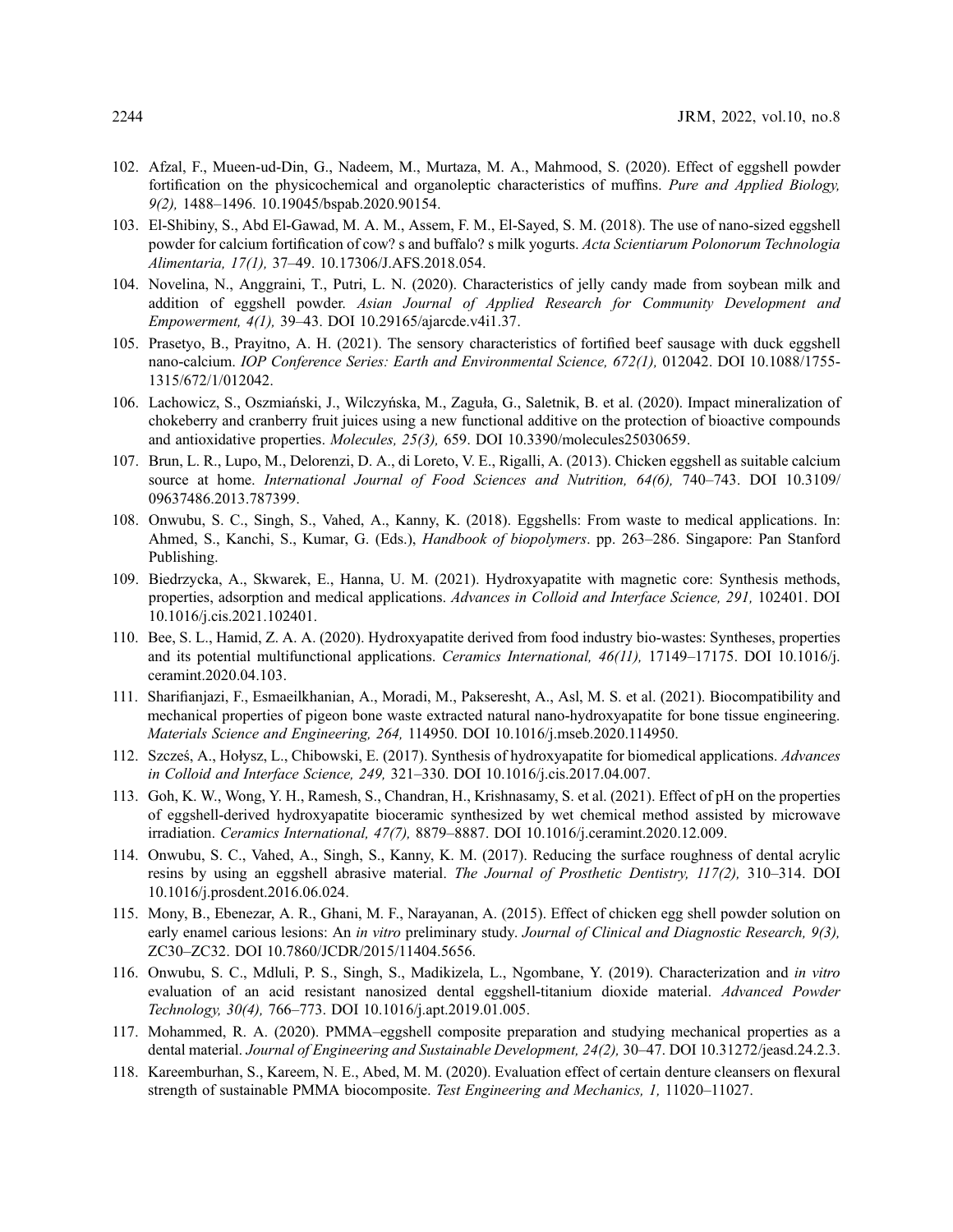- <span id="page-28-0"></span>119. Rasheed, S. P., Shivashankar, M., Dev, S., Azeem, A. K. (2019). Treatment of biowaste to pharmaceutical excipient. Materials Today: Proceedings, 15, 316–322. DOI [10.1016/j.matpr.2019.05.011](http://dx.doi.org/10.1016/j.matpr.2019.05.011).
- <span id="page-28-1"></span>120. Siemiradzka, W., Dolinska, B., Ryszka, F. (2018). New sources of calcium (chicken eggshells, chelates) preparation of raw material and tablets. Current Pharmaceutical Biotechnology, 19(7), 566–572. DOI [10.2174/1389201019666180723103853](http://dx.doi.org/10.2174/1389201019666180723103853).
- <span id="page-28-2"></span>121. Than, M., Lawanprasert, P., Jateleela, S. (2012). Utilization of eggshell powder as excipient in fast and sustained release Acetaminophen tablets. Mahidol University Journal of Pharmaceutical Sciences, 39(3–4), 32–38.
- <span id="page-28-3"></span>122. Habib, M. A., Mahmud, M. F., Islam, M. T., Hasan, M., Ahamed, S. K. et al. (2015). New approach for sustained release dosage form design: Aceclofenac. Mahidol University Journal of Pharmaceutical Sciences, 42, 93–100.
- <span id="page-28-4"></span>123. Lesnierowski, G., Stangierski, J. (2018). What's new in chicken egg research and technology for human health promotion?–A review. Trends in Food Science & Technology, 71, 46–51. DOI [10.1016/j.tifs.2017.10.022](http://dx.doi.org/10.1016/j.tifs.2017.10.022).
- <span id="page-28-5"></span>124. Jayasree, R., Madhumathi, K., Rana, D., Ramalingam, M., Nankar, R. P. et al. (2018). Development of egg shell derived carbonated apatite nanocarrier system for drug delivery. Journal of Nanoscience and Nanotechnology, 18(4), 2318–2324. DOI [10.1166/jnn.2018.14377.](http://dx.doi.org/10.1166/jnn.2018.14377)
- <span id="page-28-6"></span>125. Verma, A. H., Kumar, T., Madhumathi, K., Rubaiya, Y., Ramalingan, M. et al. (2019). Curcumin releasing eggshell derived carbonated apatite nanocarriers for combined anti-cancer, anti-inflammatory and bone regenerative therapy. Journal of Nanoscience and Nanotechnology, 19(11), 6872–6880. DOI [10.1166/](http://dx.doi.org/10.1166/jnn.2019.16640) [jnn.2019.16640](http://dx.doi.org/10.1166/jnn.2019.16640).
- <span id="page-28-7"></span>126. Li, J., Liu, Y., Gao, Y., Zhong, L., Zou, Q. et al. (2016). Preparation and properties of calcium citrate nanosheets for bone graft substitute. Bioengineered, 7(5), 376–381. DOI [10.1080/21655979.2016.1226656.](http://dx.doi.org/10.1080/21655979.2016.1226656)
- <span id="page-28-8"></span>127. Salama, R., Khashaba, M., El Rouby, D. (2019). Histomorphometric evaluation of a nano-sized eggshellcontaining supplement as a natural alloplast: An animal study. The Saudi Dental Journal, 31(3), 375–381. DOI [10.1016/j.sdentj.2019.03.011](http://dx.doi.org/10.1016/j.sdentj.2019.03.011).
- <span id="page-28-9"></span>128. Ahmed, T. A., Wu, L., Younes, M., Hincke, M. (2021). Biotechnological applications of eggshell: Recent advances. Frontiers in Bioengineering and Biotechnology, 9, 548–567. DOI [10.3389/fbioe.2021.675364.](http://dx.doi.org/10.3389/fbioe.2021.675364)
- <span id="page-28-10"></span>129. Anugrah, R. D., Rafvenia, M., Safahi, L. (2021). The effect of eggshell organic fertilizer on vegetative growth of cayenne pepper (Capsicum frutescens L). IOP Conference Series: Earth and Environmental Science, 755(1), 012001. DOI [10.1088/1755-1315/755/1/012001.](http://dx.doi.org/10.1088/1755-1315/755/1/012001)
- <span id="page-28-12"></span>130. Radha, T., Karthikeyan, G. (2019). Hen eggshell waste as fertilizer for the growth of phaseolus vulgaris (Cow Pea seeds). Research Journal of Life Sciences, Bioinformatics, Pharmaceutical and Chemical Sciences, 5, 398-406. DOI [10.26479/2019.0501.35](http://dx.doi.org/10.26479/2019.0501.35).
- <span id="page-28-11"></span>131. Wijaya, V. T., Teo, S. S. (2019). Evaluation of eggshell as organic fertilizer on sweet basil. *International Journal* of Sustainable Agricultural Research, 6(2), 79–86. DOI [10.18488/journal.70.2019.62.79.86.](http://dx.doi.org/10.18488/journal.70.2019.62.79.86)
- <span id="page-28-13"></span>132. Quina, M. J., Soares, M. A. R., Quinta-Ferreira, R. (2017). Applications of industrial eggshell as a valuable anthropogenic resource. Resources, Conservation and Recycling, 123, 176–186. DOI [10.1016/j.](http://dx.doi.org/10.1016/j.resconrec.2016.09.027) [resconrec.2016.09.027.](http://dx.doi.org/10.1016/j.resconrec.2016.09.027)
- <span id="page-28-16"></span>133. Okpanachi, U., Yusuf, K. A., Ikubaje, M. K., Okpanachi, G. C. A. (2021). Effects of egg shell meal on the performance and haematology of layers and their egg quality. African Journal of Science, Technology, Innovation and Development, 13(1), 89–96. DOI [10.1080/20421338.2020.1838111](http://dx.doi.org/10.1080/20421338.2020.1838111).
- <span id="page-28-14"></span>134. Lee, W. D., Kothari, D., Niu, K. M., Lim, J. M., Park, D. H. et al. (2021). Superiority of coarse eggshell as a calcium source over limestone, cockle shell, oyster shell, and fine eggshell in old laying hens. Scientific Reports, 11(1), 1–10. DOI [10.1038/s41598-021-92589-y.](http://dx.doi.org/10.1038/s41598-021-92589-y)
- <span id="page-28-15"></span>135. Neijat, M., House, J. D., Guenter, W., Kebreab, E. (2011). Calcium and phosphorus dynamics in commercial laying hens housed in conventional or enriched cage systems. Poultry Science, 90(10), 2383-2396. DOI [10.3382/ps.2011-01401.](http://dx.doi.org/10.3382/ps.2011-01401)
- <span id="page-28-17"></span>136. Pavlović, S. M., Marinković, D. M., Kostić, M. D., Janković-Častvan, I. M., Mojović, L. V. et al. (2020). A CaO/ zeolite-based catalyst obtained from waste chicken eggshell and coal fly ash for biodiesel production. Fuel, 267, 117171. DOI [10.1016/j.fuel.2020.117171](http://dx.doi.org/10.1016/j.fuel.2020.117171).